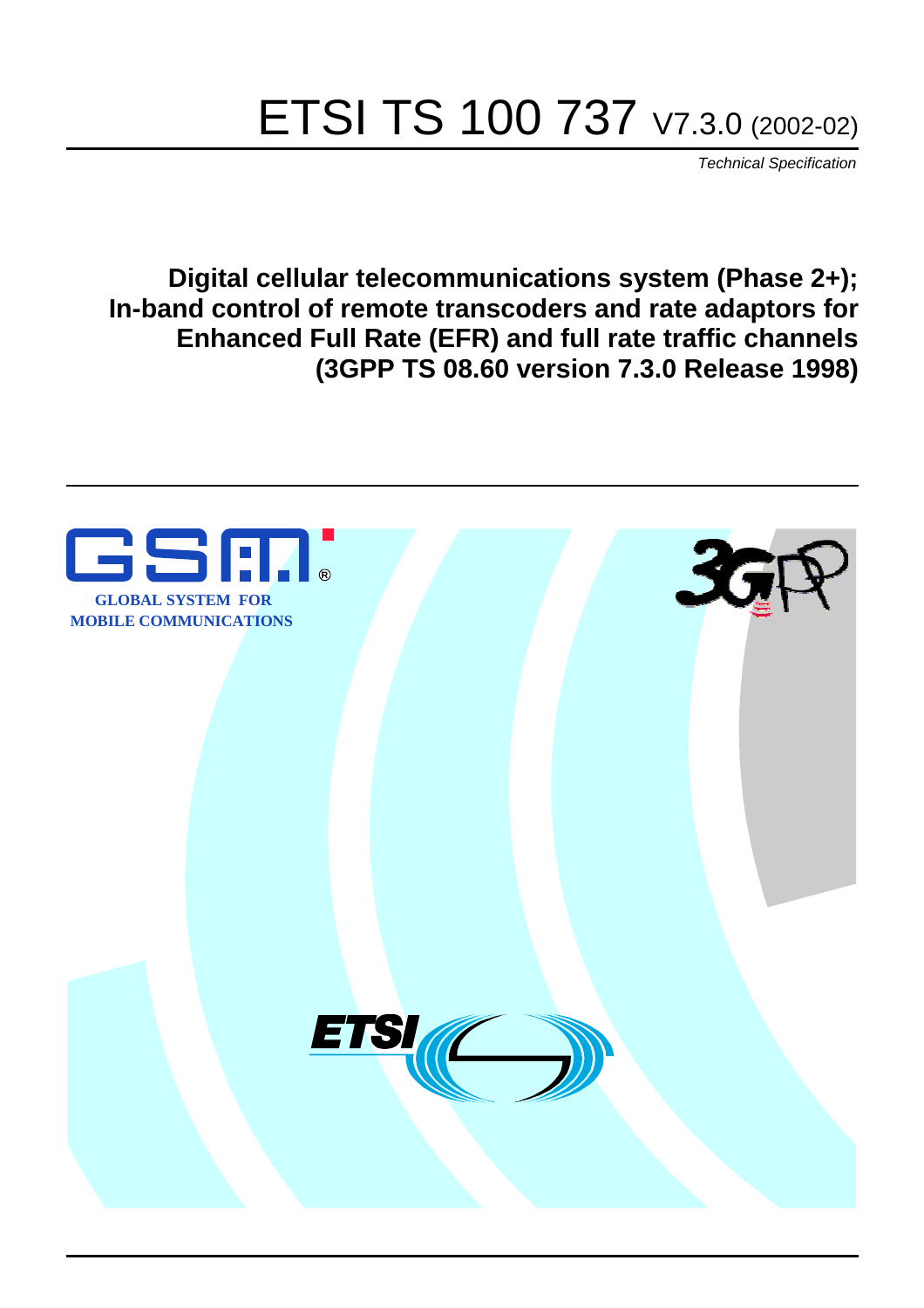Reference RTS/TSGG-010860Q7R2

> Keywords GSM

### **ETSI**

#### 650 Route des Lucioles F-06921 Sophia Antipolis Cedex - FRANCE

Tel.: +33 4 92 94 42 00 Fax: +33 4 93 65 47 16

Siret N° 348 623 562 00017 - NAF 742 C Association à but non lucratif enregistrée à la Sous-Préfecture de Grasse (06) N° 7803/88

**Important notice** 

Individual copies of the present document can be downloaded from: [http://www.etsi.org](http://www.etsi.org/)

The present document may be made available in more than one electronic version or in print. In any case of existing or perceived difference in contents between such versions, the reference version is the Portable Document Format (PDF). In case of dispute, the reference shall be the printing on ETSI printers of the PDF version kept on a specific network drive within ETSI Secretariat.

Users of the present document should be aware that the document may be subject to revision or change of status. Information on the current status of this and other ETSI documents is available at <http://portal.etsi.org/tb/status/status.asp>

> If you find errors in the present document, send your comment to: [editor@etsi.fr](mailto:editor@etsi.fr)

#### **Copyright Notification**

No part may be reproduced except as authorized by written permission. The copyright and the foregoing restriction extend to reproduction in all media.

> © European Telecommunications Standards Institute 2002. All rights reserved.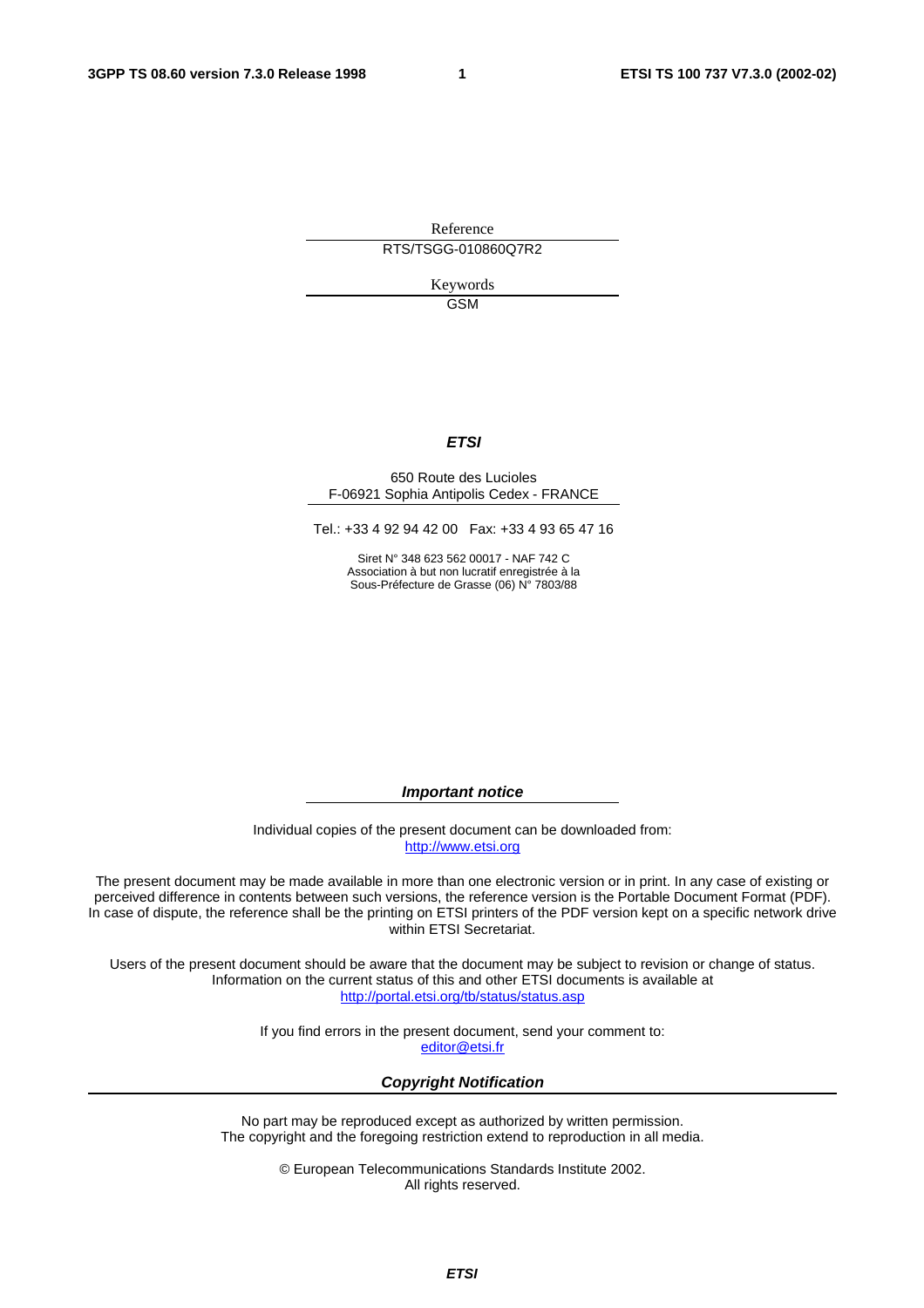# Intellectual Property Rights

IPRs essential or potentially essential to the present document may have been declared to ETSI. The information pertaining to these essential IPRs, if any, is publicly available for **ETSI members and non-members**, and can be found in ETSI SR 000 314: *"Intellectual Property Rights (IPRs); Essential, or potentially Essential, IPRs notified to ETSI in respect of ETSI standards"*, which is available from the ETSI Secretariat. Latest updates are available on the ETSI Web server ([http://webapp.etsi.org/IPR/home.asp\)](http://webapp.etsi.org/IPR/home.asp).

Pursuant to the ETSI IPR Policy, no investigation, including IPR searches, has been carried out by ETSI. No guarantee can be given as to the existence of other IPRs not referenced in ETSI SR 000 314 (or the updates on the ETSI Web server) which are, or may be, or may become, essential to the present document.

# Foreword

This Technical Specification (TS) has been produced by ETSI 3rd Generation Partnership Project (3GPP).

The present document may refer to technical specifications or reports using their 3GPP identities, UMTS identities or GSM identities. These should be interpreted as being references to the corresponding ETSI deliverables.

The cross reference between GSM, UMTS, 3GPP and ETSI identities can be found under [www.etsi.org/key](http://www.etsi.org/key) .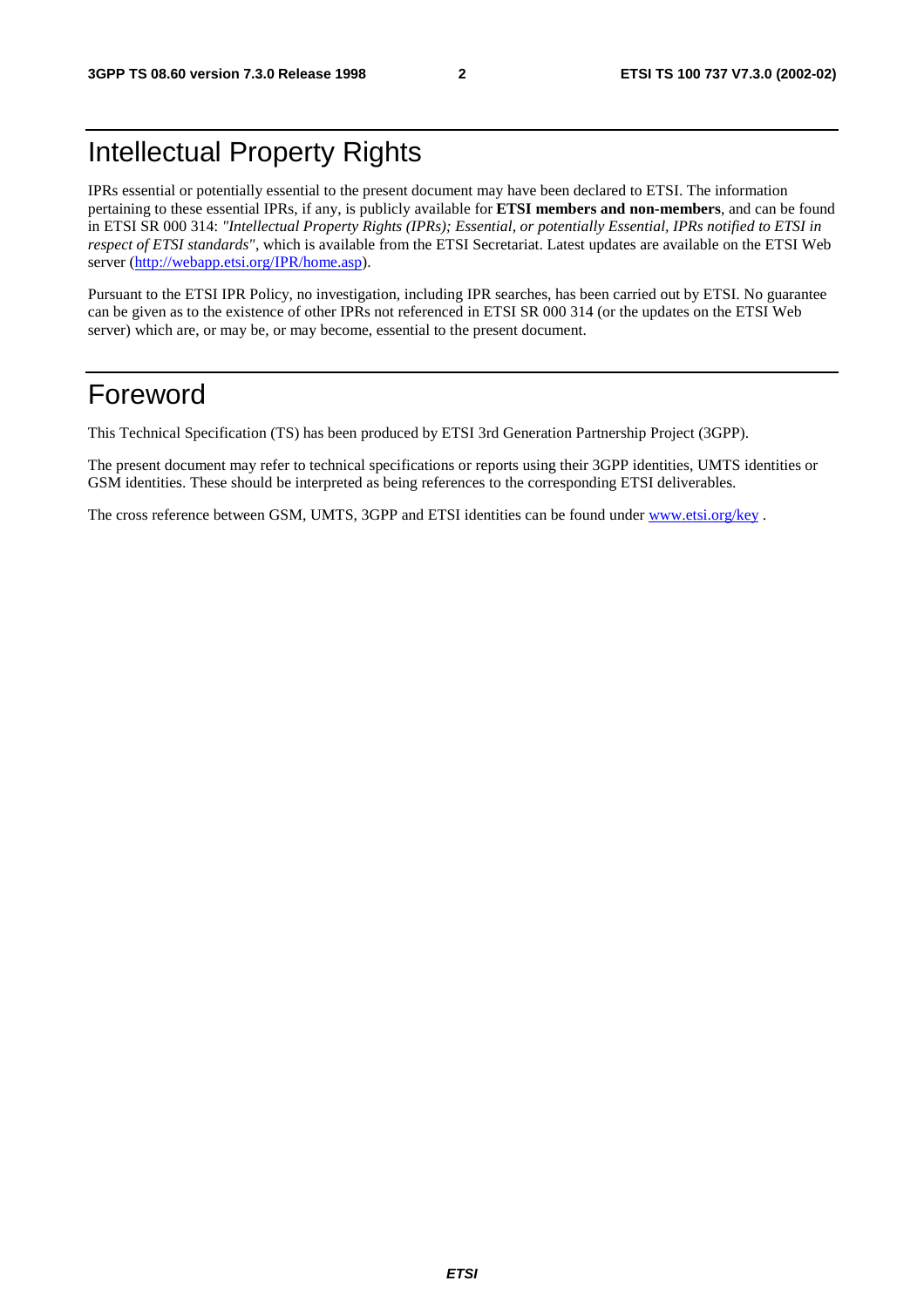$\mathbf{3}$ 

# Contents

| 1                      |  |
|------------------------|--|
| 1.1                    |  |
| 1.2                    |  |
| $\overline{2}$         |  |
| 3                      |  |
| 3.1                    |  |
| 3.1.1                  |  |
| 3.1.2                  |  |
| 3.2                    |  |
| 3.3                    |  |
| 3.3.1                  |  |
| 3.3.2                  |  |
|                        |  |
| 3.4<br>3.5             |  |
|                        |  |
| 3.5.1                  |  |
| 3.5.1.1                |  |
| 3.5.1.1.1<br>3.5.1.1.2 |  |
| 3.5.1.1.3              |  |
| 3.5.1.2                |  |
| 3.5.1.2.1              |  |
| 3.5.1.2.2              |  |
| 3.5.1.2.3              |  |
| 3.5.2                  |  |
| 3.5.3                  |  |
| 3.5.4                  |  |
| 3.5.5                  |  |
| 3.6                    |  |
| 4                      |  |
| 4.1                    |  |
| 4.2                    |  |
| 4.3                    |  |
| 4.4                    |  |
| 4.5                    |  |
| 4.5.1                  |  |
| 4.5.2                  |  |
| 4.5.3                  |  |
| 4.5.4                  |  |
| 4.6                    |  |
| 4.6.1                  |  |
| 4.6.1.1                |  |
| 4.6.1.2                |  |
| 4.6.1.2.1              |  |
| 4.6.1.3                |  |
| 4.6.1.4                |  |
| 4.6.1.4.1              |  |
| 4.6.1.4.2              |  |
| 4.6.2                  |  |
| 4.6.2.1                |  |
| 4.6.2.2                |  |
|                        |  |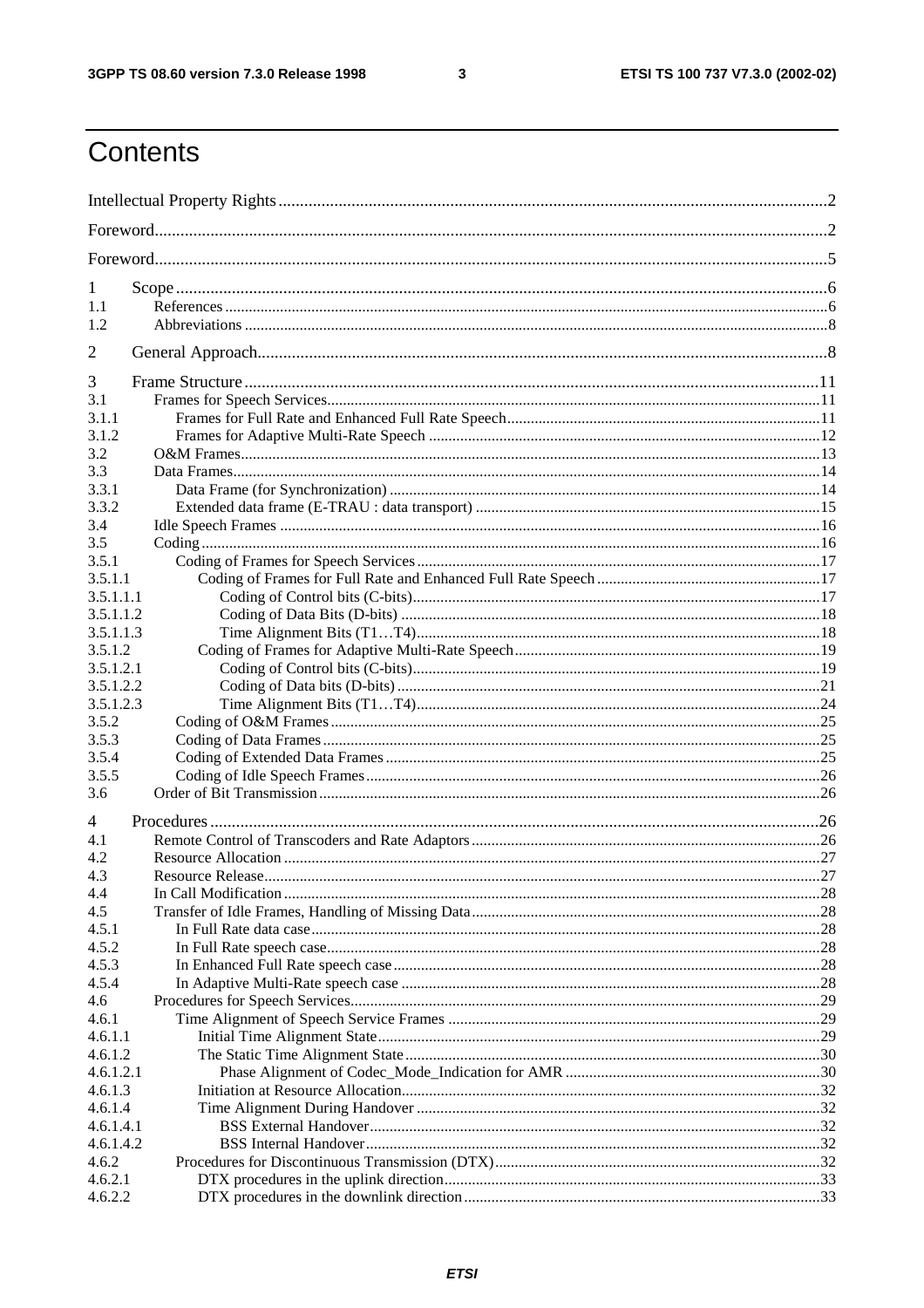#### $\overline{\mathbf{4}}$

| 4.7      |  |
|----------|--|
| 4.7.1    |  |
| 4.7.1.1  |  |
| 4.7.1.2  |  |
| 4.7.1.3  |  |
| 4.7.1.4  |  |
| 4.7.1.5  |  |
| 4.7.1.6  |  |
| 4.7.2    |  |
| 4.7.2.1  |  |
| 4.7.2.2  |  |
| 4.7.2.3  |  |
| 4.8      |  |
| 4.8.1    |  |
| 4.8.2    |  |
| 4.8.3    |  |
| 4.9      |  |
| 4.9.1    |  |
| 4.9.1.1  |  |
| 4.9.1.2  |  |
| 4.9.2    |  |
| 4.9.2.1  |  |
| 4.9.2.2  |  |
| 4.10     |  |
| 4.10.1   |  |
| 4.10.2   |  |
| 4.10.3   |  |
| 4.10.3.1 |  |
| 4.10.4   |  |
|          |  |
|          |  |
|          |  |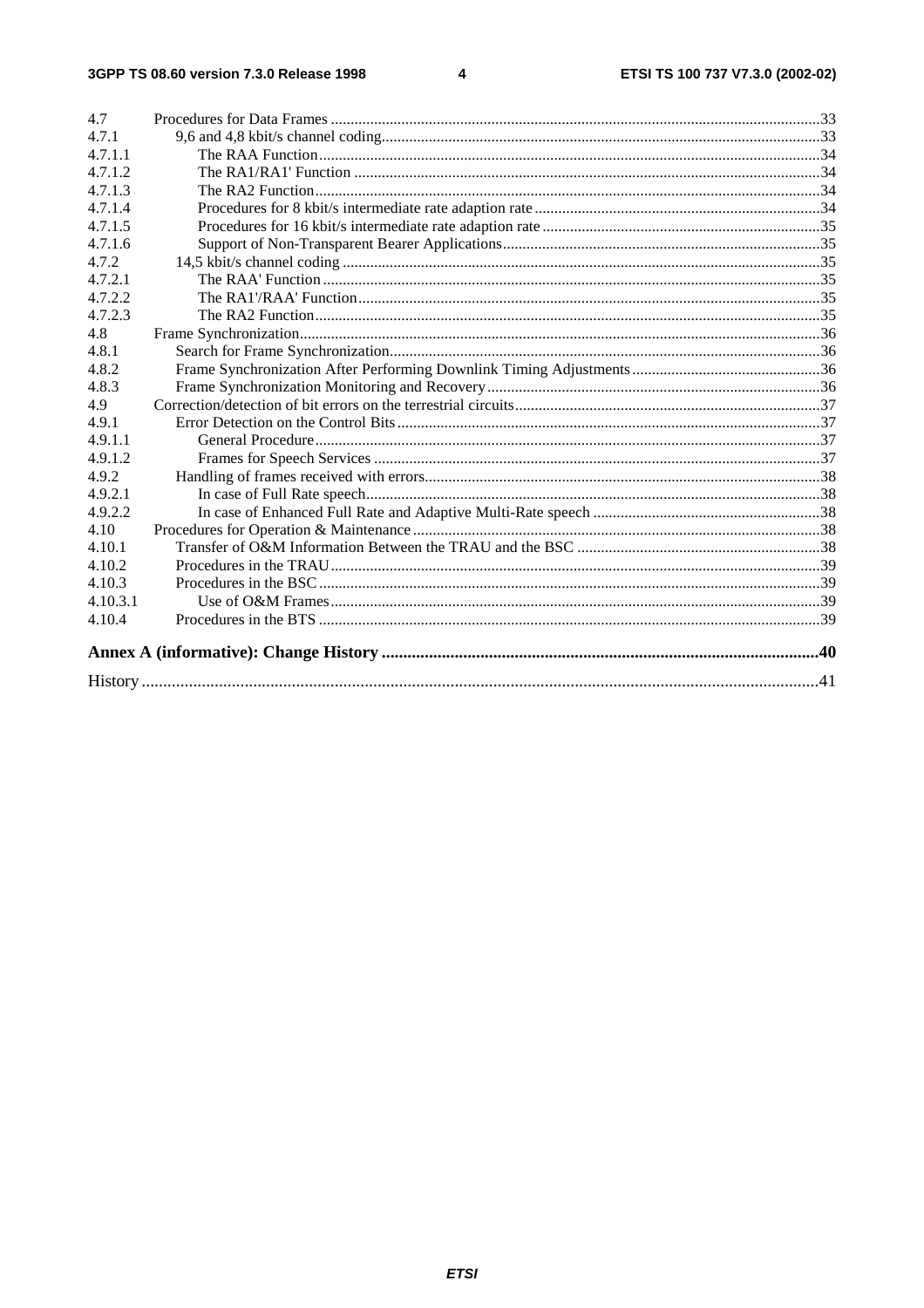# Foreword

This Technical Specification has been produced by the 3<sup>rd</sup> Generation Partnership Project (3GPP).

The contents of the present document are subject to continuing work within the TSG and may change following formal TSG approval. Should the TSG modify the contents of the present document, it will be re-released by the TSG with an identifying change of release date and an increase in version number as follows:

Version x.y.z

where:

- x the first digit:
	- 1 presented to TSG for information;
	- 2 presented to TSG for approval;
	- 3 or greater indicates TSG approved document under change control.
- y the second digit is incremented for all changes of substance, i.e. technical enhancements, corrections, updates, etc.
- z the third digit is incremented when editorial only changes have been incorporated in the document.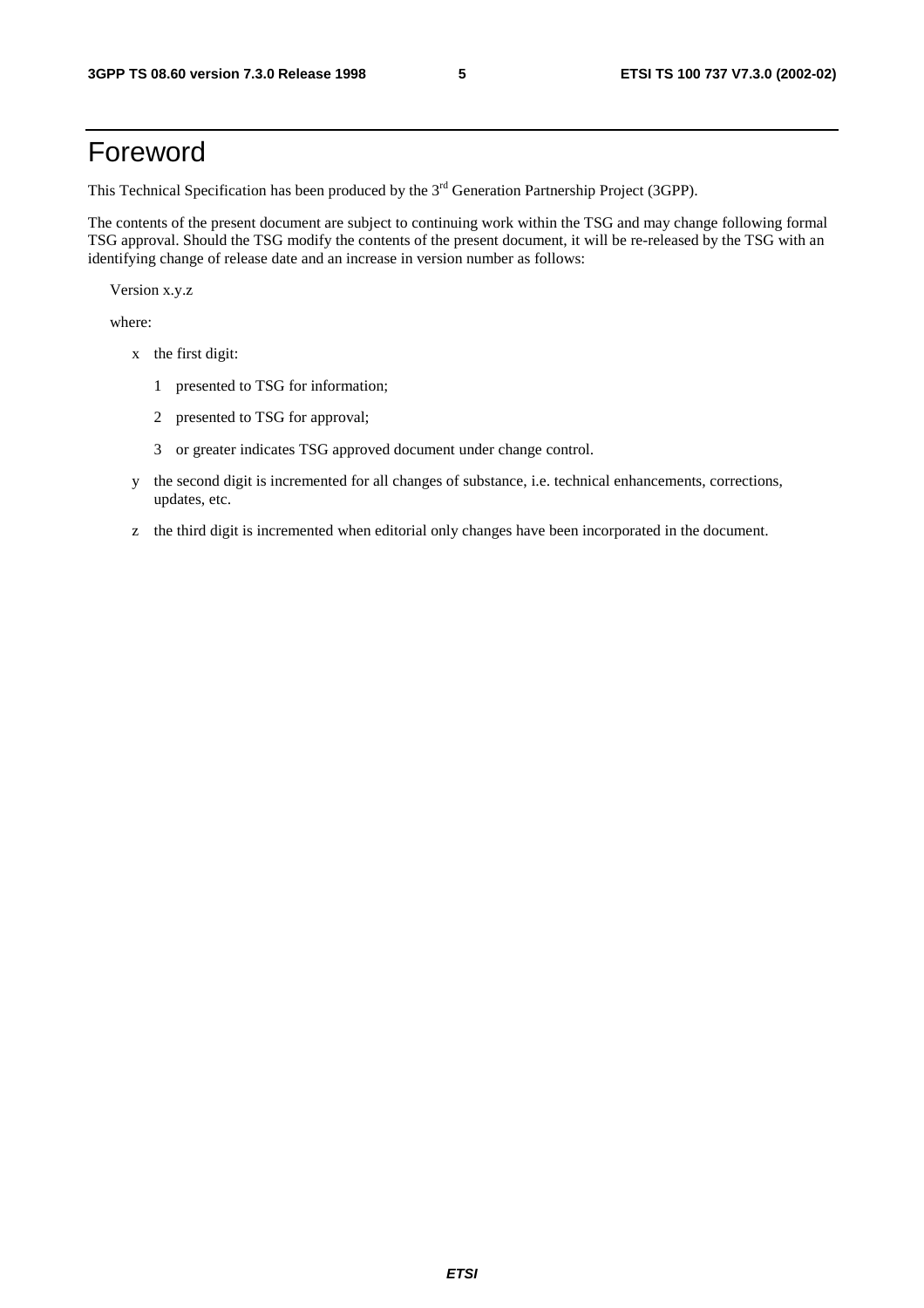# 1 Scope

When 64 kbit/s traffic channels are used on the Abis interface, the speech shall be coded according to CCITT Recommendation G.711 and the data rate adaptation shall be as specified in GSM 04.21 and GSM 08.20.

In the case where 16 kbit/s traffic channels are used for full rate speech, enhanced full rate speech, Adaptive Multi-Rate speech or full rate data service, then the present document shall apply for frame structure and for control of remote transcoders and additional rate adaptors.

For Adaptive Multi-Rate speech the present document specifies the 16 kBit/s submultiplexing, both for the full and the half rate traffic channels (TCH/AFS and TCH/AHS). The specification for 8 kBit/s submultiplexing is given in GSM 08.61, both for the full and the half rate traffic channels (TCH/AFS and TCH/AHS).

The use and general aspects of the Abis interface are given in GSM 08.51.

NOTE: The present document should be considered together with the GSM 06 series of specifications, GSM 04.21 (Rate Adaptation on the MS-BSS Interface) and GSM 08.20 (Rate Adaptation on the BS/MSC Interface).

### 1.1 References

The following documents contain provisions which, through reference in this text, constitute provisions of the present document.

- References are either specific (identified by date of publication, edition number, version number, etc.) or non-specific.
- For a specific reference, subsequent revisions do not apply.
- For a non-specific reference, the latest version applies. In the case of a reference to a 3GPP document (including a GSM document), a non-specific reference implicitly refers to the latest version of that document *in the same Release as the present document*.
- [1] GSM 01.04: "Digital cellular telecommunications system (Phase 2+); Abbreviations and acronyms".
- [2] GSM 04.06: "Digital cellular telecommunications system (Phase 2+); Mobile Station Base Station System (MS - BSS) interface; Data Link (DL) layer specification".
- [3] GSM 04.21: "Digital cellular telecommunications system (Phase 2+); Rate adaption on the Mobile Station - Base Station System (MS - BSS) interface".
- [4] GSM 06.01: "Digital cellular telecommunications system (Phase 2+); Full rate speech; Processing functions".
- [5] GSM 06.10: "Digital cellular telecommunications system (Phase 2+); Full rate speech; Transcoding".
- [6] GSM 06.11: "Digital cellular telecommunications system (Phase 2+); Full rate speech; Substitution and muting of lost frames for full rate speech channels".
- [7] GSM 06.12: "Digital cellular telecommunications system (Phase 2+); Full rate speech; Comfort noise aspect for full rate speech traffic channels".
- [8] GSM 06.31: "Digital cellular telecommunications system (Phase 2+); Full rate speech; Discontinuous Transmission (DTX) for full rate speech traffic channels".
- [9] GSM 06.32: "Digital cellular telecommunications system (Phase 2+); Voice Activity Detector (VAD)".
- [10] GSM 08.20: "Digital cellular telecommunications system (Phase 2+); Rate adaption on the Base Station System - Mobile-services Switching Centre (BSS - MSC) interface".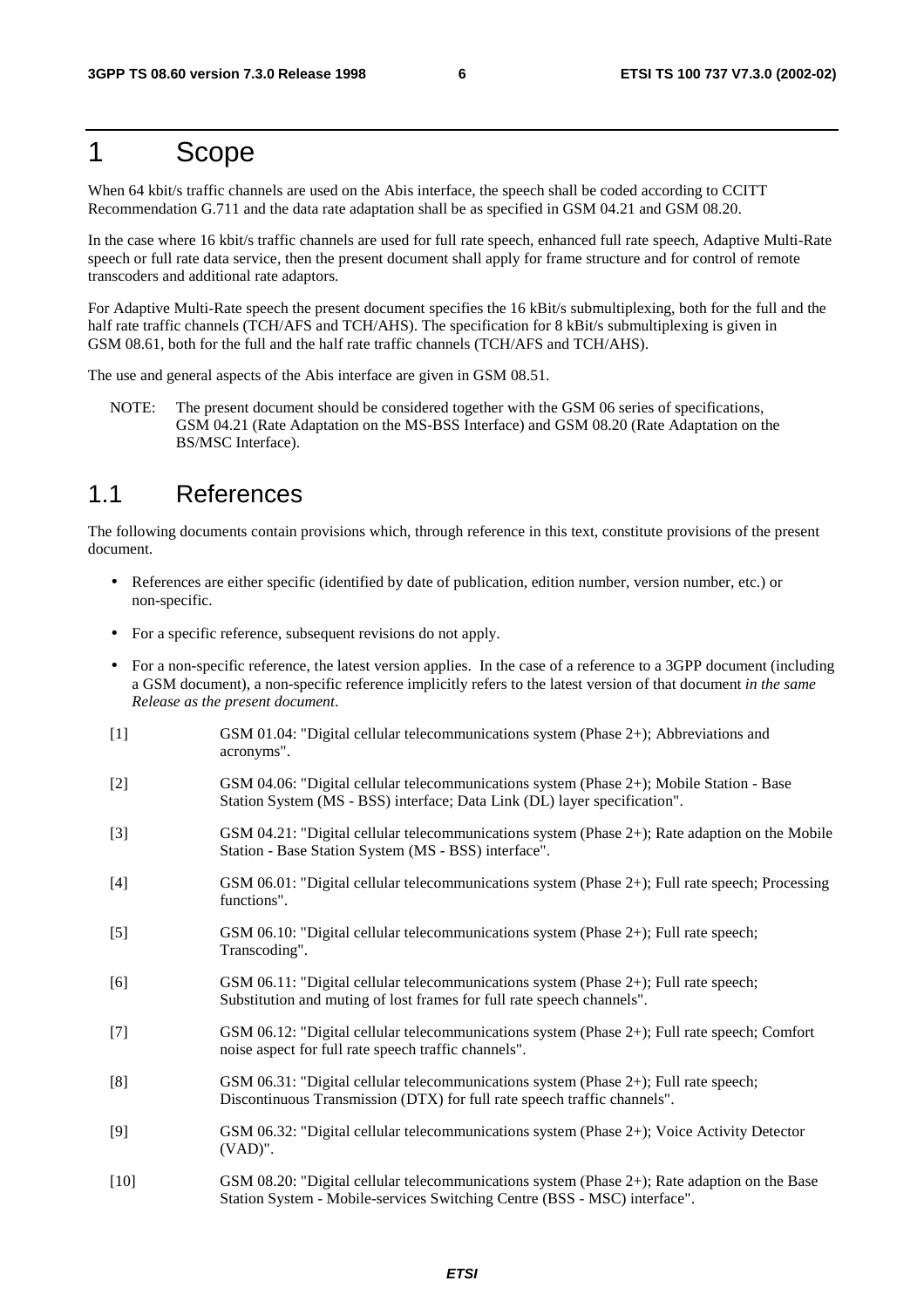- [11] GSM 08.51: "Digital cellular telecommunications system (Phase 2+); Base Station Controller Base Transceiver Station (BSC - BTS) interface; General aspects".
- [12] GSM 08.54: "Digital cellular telecommunications system (Phase 2+); Base Station Controller Base Transceiver Station (BSC - BTS) interface; Layer 1 structure of physical circuits".
- [13] GSM 08.58: "Digital cellular telecommunications system (Phase 2+); Base Station Controller Base Transceiver Station (BSC - BTS) interface; Layer 3 specification".
- [14] GSM 12.21: "Digital cellular telecommunications system (Phase 2+); Network Management (NM) procedures and message on the A-bis interface".
- [15] CCITT Recommendation G.711: "Pulse code modulation (PCM) of voice frequencies".
- [16] CCITT Recommendation I.460: "Multiplexing, rate adaption and support of existing interfaces".
- [17] CCITT Recommendation V.110: "Support of data terminal equipments (DTEs) with V-Series interfaces by an integrated services digital network".
- [18] GSM 06.51: "Digital cellular telecommunications system (Phase 2+); Enhanced Full rate speech processing functions".
- [19] GSM 06.60: "Digital cellular telecommunications system (Phase 2+); Enhanced Full rate speech transcoding".
- [20] GSM 06.61: "Digital cellular telecommunications system (Phase 2+); Substitution and muting of lost frames for Enhanced Full rate speech channels".
- [21] GSM 06.62: "Digital cellular telecommunications system (Phase 2+); Comfort noise aspect for Enhanced Full rate speech traffic channels".
- [22] GSM 06.81: "Digital cellular telecommunications system (Phase 2+); Discontinuous Transmission (DTX) for Enhanced Full rate speech traffic channel".
- [23] GSM 06.82: "Digital cellular telecommunications system (Phase 2+); Voice Activity Detection (VAD)".
- [24] GSM 06.71: "Digital cellular telecommunications system; Adaptive Multi-Rate speech processing functions, General Description".
- [25] GSM 06.90: "Digital cellular telecommunications system; Adaptive Multi-Rate speech transcoding".
- [26] GSM 06.91: "Digital cellular telecommunications system; Substitution and muting of lost frames for Adaptive Multi-Rate speech traffic channels".
- [27] GSM 06.92: "Digital cellular telecommunications system; Comfort noise aspect for Adaptive Multi-Rate speech traffic channels".
- [28] GSM 06.93: "Digital cellular telecommunications system; Discontinuous Transmission (DTX) for Adaptive Multi-Rate speech traffic channels".
- [29] GSM 06.94: "Digital cellular telecommunications system; Voice Activity Detection (VAD) for Adaptive Multi-Rate speech traffic channels".
- [30] GSM 05.09: "Digital cellular telecommunications system; Link Adaptation".
- [31] GSM 08.61: Digital cellular telecommunications system; Inband control of remote transcoders and rate adaptors for half rate traffic channels".
- [32] GSM 08.62: "Digital cellular telecommunications system; Inband Tandem Free Operation (TFO) of Speech Codecs".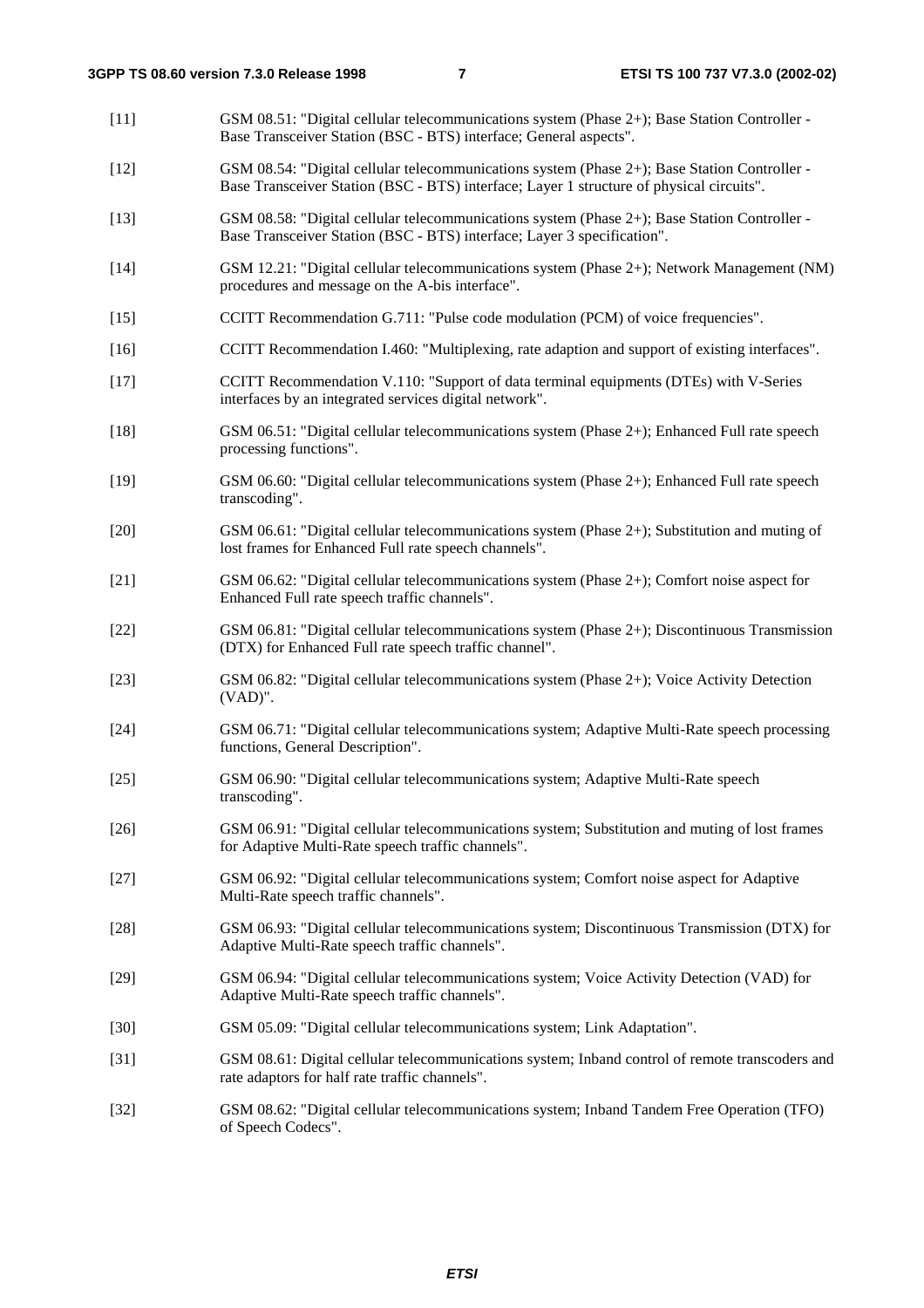### 1.2 Abbreviations

Abbreviations used in the present document are listed in GSM 01.04. Additionally:

| AMR            | <b>Adaptive Multi-Rate</b>                      |
|----------------|-------------------------------------------------|
| <b>CMC</b>     | Codec_Mode_Command                              |
| <b>CMI</b>     | Codec Mode Indication                           |
| <b>CMR</b>     | Codec_Mode_Request                              |
| Onset          | <b>Speech Onset Frame Classification</b>        |
| <b>PAB</b>     | <b>Phase Alignment Bit</b>                      |
| <b>PAC</b>     | <b>Phase Alignment Command</b>                  |
| <b>RATSCCH</b> | Robust AMR Traffic Synchronised Control CHannel |
| <b>RIF</b>     | <b>Request or Indication Flag</b>               |
| <b>TAC</b>     | Time Alignment Command                          |
| <b>TAE</b>     | Time Alignment Extension                        |
| <b>TFO</b>     | <b>Tandem Free Operation</b>                    |
| <b>TFOE</b>    | <b>TFO</b> Enable                               |
| UFE            | <b>Uplink Frame Error</b>                       |

# 2 General Approach

When the transcoders/rate adaptors are positioned remote to the BTS, the information between the Channel Codec Unit (CCU) and the remote Transcoder/Rate Adaptor Unit (TRAU) is transferred in frames with a fixed length of 320 bits (20 ms). In the present document, these frames are denoted "TRAU frames". Within these frames, both the speech/data and the TRAU associated control signals are transferred.

The Abis interface should be the same if the transcoder is positioned 1) at the MSC site of the BSS or if it is positioned 2) at the BSC site of the BSS. In case 1), the BSC should be considered as transparent for 16 kbit/s channels.

In case of 4,8 and 9,6 kbit/s channel coding when data is adapted to the 320 bit frames, a conversion function is required in addition to the conversion/rate adaption specified in GSM 08.20. This function constitutes the RAA. In case of 14,5 kbit/s channel coding, no RAA rate adaption is required because V.110 framing is not used.

The TRAU is considered a part of the BSC, and the signalling between the BSC and the TRAU (e.g. detection of call release, handover and transfer of O&M information) may be performed by using BSC internal signals. The signalling between the CCU and the TRAU, using TRAU frames as specified in the present document, is mandatory when the Abis interface is applied.

NOTE: If standard 64 kbit/s switching is used in the BSC, multiplexing according to CCITT Recommendation I.460 should apply at both sides of the switch.

In figure 2.1, a possible configuration of the TRAU and the CCU is shown.

The functions inside the TRAU are:

- "Remote Transcoder and Rate Adaptor Control Function" (RTRACF):
- "Remote Speech Handler Function" (RSHF);
- The RAA function in case of 4,8 and 9,6 kbit/s channel coding;
- The RAA' function in case of 14,5 kbit/s channel coding;
- The RA2 function;
- The transcoder function.
- Optionally the TFO functions (see GSM 08.62).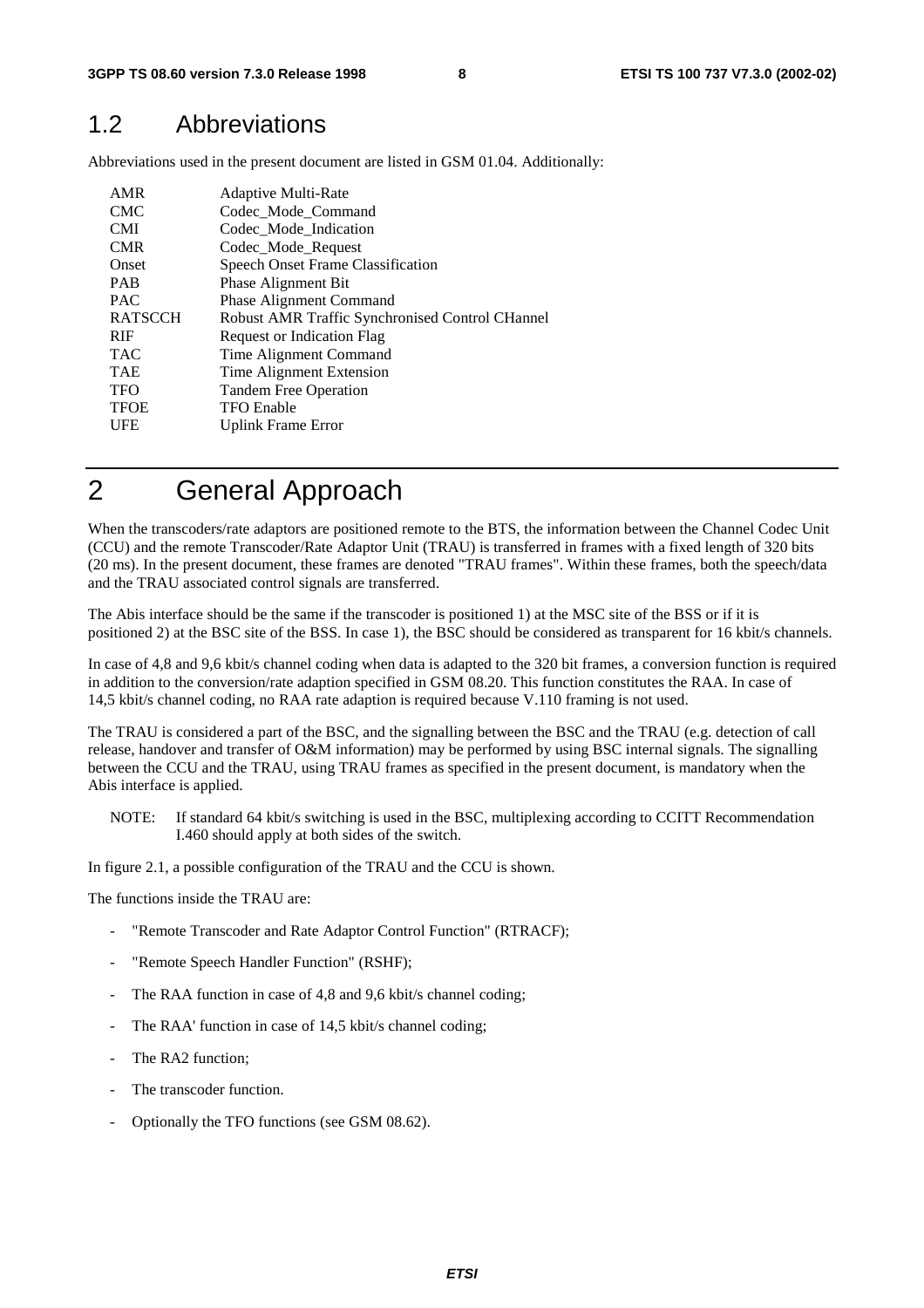The functions inside the CCU are:

- "Transcoder and Rate Adaptor Control Function" (TRACF);
- "Speech Handler Function" (SHF);
- The RAA function in case of 4,8 kbit/s and 9,6 kbit/s channel coding;
- The RA1/RA1' function in case of 4,8 kbit/s and 9,6 kbit/s channel coding;
- The RA1'/RAA' function in case of 14,5 kbit/s channel coding;
- The channel codec function;
- If AMR is supported, the Link Adaptation (see GSM 05.09).

The present document will not describe the procedures inside the TRAU and the CCU. The layout in figure 2.1 is only intended as a reference model.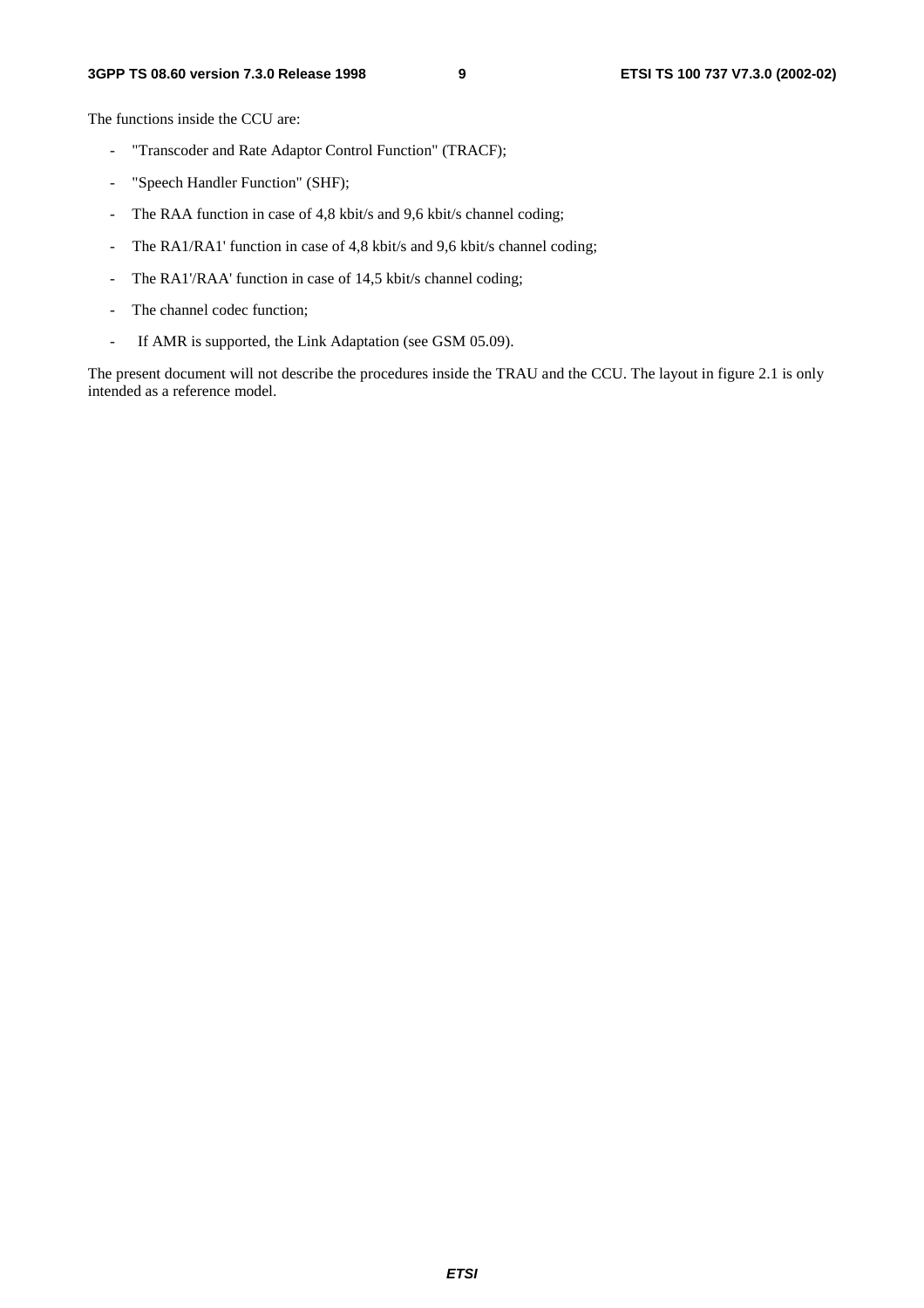

NOTE 1: This recommendation assumes the DTX handler function to be a part of the Transcoder Function. NOTE 2: This figure applies only for 4,8 kbit/s and 9,6 kbit/s channel coding.

### **Figure 2.1: Functional entities for handling of remote control of remote transcoders and rate adaptors**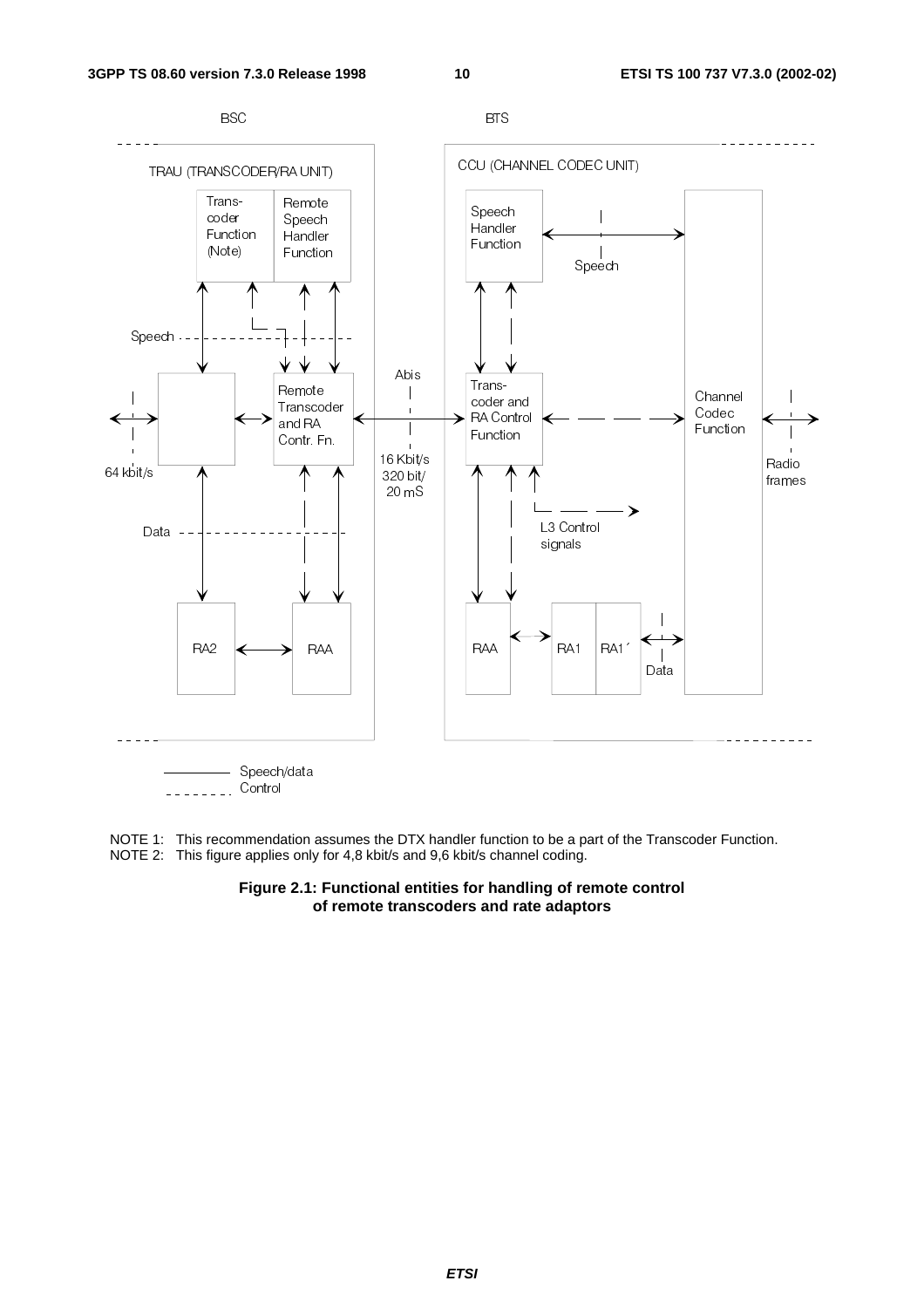# 3 Frame Structure

# 3.1 Frames for Speech Services

# 3.1.1 Frames for Full Rate and Enhanced Full Rate Speech

|                         |                  |                  |                  | Bit number      |                  |                 |                  |                   |
|-------------------------|------------------|------------------|------------------|-----------------|------------------|-----------------|------------------|-------------------|
| Octet no.               | 1                | 2                | 3                | $\overline{4}$  | 5                | 6               | 7                | 8                 |
| 0                       | 0                | $\overline{0}$   | $\mathbf 0$      | $\mathbf 0$     | 0                | $\mathbf 0$     | 0                | $\mathbf 0$       |
| 1                       | 0                | 0                | 0                | $\pmb{0}$       | 0                | 0               | 0                | 0                 |
| $\overline{\mathbf{c}}$ | 1                | C <sub>1</sub>   | C <sub>2</sub>   | C <sub>3</sub>  | C <sub>4</sub>   | C <sub>5</sub>  | C <sub>6</sub>   | C7                |
| 3                       | C <sub>8</sub>   | C <sub>9</sub>   | C10              | C <sub>11</sub> | C12              | C <sub>13</sub> | C <sub>14</sub>  | C <sub>15</sub>   |
| 4                       | $\mathbf{1}$     | D <sub>1</sub>   | D <sub>2</sub>   | D <sub>3</sub>  | D <sub>4</sub>   | D <sub>5</sub>  | D <sub>6</sub>   | D7                |
| 5                       | D <sub>8</sub>   | D <sub>9</sub>   | D <sub>10</sub>  | D11             | D12              | D13             | D14              | D15               |
| 6                       | $\mathbf{1}$     | D16              | D17              | D18             | D19              | D <sub>20</sub> | D <sub>21</sub>  | D <sub>22</sub>   |
| $\overline{\mathbf{7}}$ | D <sub>23</sub>  | D <sub>24</sub>  | D <sub>25</sub>  | D <sub>26</sub> | D <sub>27</sub>  | D <sub>28</sub> | D <sub>29</sub>  | D30               |
| 8                       | 1                | D31              | D32              | D33             | D34              | D35             | D36              | D37               |
| 9                       | D38              | D39              | D40              | D41             | D42              | D43             | D44              | D45               |
| 10                      | $\mathbf{1}$     | D46              | D47              | D48             | D49              | D <sub>50</sub> | D <sub>51</sub>  | D <sub>52</sub>   |
| 11                      | D <sub>53</sub>  | D <sub>54</sub>  | D <sub>55</sub>  | D <sub>56</sub> | D <sub>57</sub>  | D <sub>58</sub> | D <sub>59</sub>  | D60               |
| 12                      | 1                | D61              | D62              | D63             | D64              | D65             | D66              | D67               |
| 13                      | D68              | D69              | D70              | D71             | D72              | D73             | D74              | D75               |
| 14                      | $\mathbf{1}$     | D76              | D77              | D78             | D79              | D80             | D81              | D82               |
| 15                      | D83              | D84              | D85              | D86             | D87              | D88             | D89              | D90               |
| 16                      | 1                | D91              | D92              | D93             | D94              | D95             | D96              | D97               |
| 17                      | D98              | D99              | D100             | D101            | D102             | D103            | D104             | D105              |
| 18                      | 1                | D106             | D <sub>107</sub> | D108            | D109             | D110            | D111             | D112              |
| 19                      | D113             | D114             | D115             | D116            | D117             | D118            | D119             | D <sub>120</sub>  |
| 20                      | 1                | D121             | D122             | D123            | D124             | D125            | D126             | D127              |
| 21                      | D128             | D129             | D130             | D131            | D132             | D133            | D134             | D135              |
| 22                      | 1                | D136             | D137             | D138            | D139             | D140            | D141             | D142              |
| 23                      | D143             | D144             | D145             | D146            | D147             | D148            | D149             | D150              |
| 24                      | 1                | D151             | D152             | D153            | D154             | D155            | D156             | D157              |
| 25                      | D158             | D159             | D160             | D161            | D162             | D163            | D164             | D165              |
| 26                      | 1                | D166             | D <sub>167</sub> | D168            | D169             | D170            | D171             | D172              |
| 27                      | D173             | D174             | D175             | D176            | D177             | D178            | D179             | D180              |
| 28                      | 1                | D181             | D182             | D183            | D184             | D185            | D186             | D187              |
| 29                      | D188             | D189             | D190             | D191            | D192             | D193            | D194             | D195              |
| 30                      | 1                | D196             | D197             | D198            | D199             | D200            | D <sub>201</sub> | D <sub>202</sub>  |
| 31                      | D <sub>203</sub> | D <sub>204</sub> | D <sub>205</sub> | D206            | D <sub>207</sub> | D208            | D209             | D210              |
| 32                      | 1                | D211             | D212             | D213            | D214             | D215            | D216             | D <sub>2</sub> 17 |
| 33                      | D218             | D219             | D220             | D221            | D222             | D223            | D <sub>224</sub> | D <sub>225</sub>  |
| 34                      | 1                | D226             | D227             | D228            | D229             | D230            | D231             | D232              |
| 35                      | D233             | D234             | D235             | D236            | D237             | D238            | D239             | D <sub>240</sub>  |
| 36                      | 1                | D241             | D242             | D243            | D244             | D245            | D246             | D247              |
| 37                      | D248             | D249             | D250             | D251            | D252             | D253            | D254             | D255              |
| 38                      | 1                | D256             | D <sub>257</sub> | D258            | D259             | D260            | C <sub>16</sub>  | C17               |
| 39                      | C <sub>18</sub>  | C <sub>19</sub>  | C <sub>20</sub>  | C <sub>21</sub> | T1               | T <sub>2</sub>  | T <sub>3</sub>   | T4                |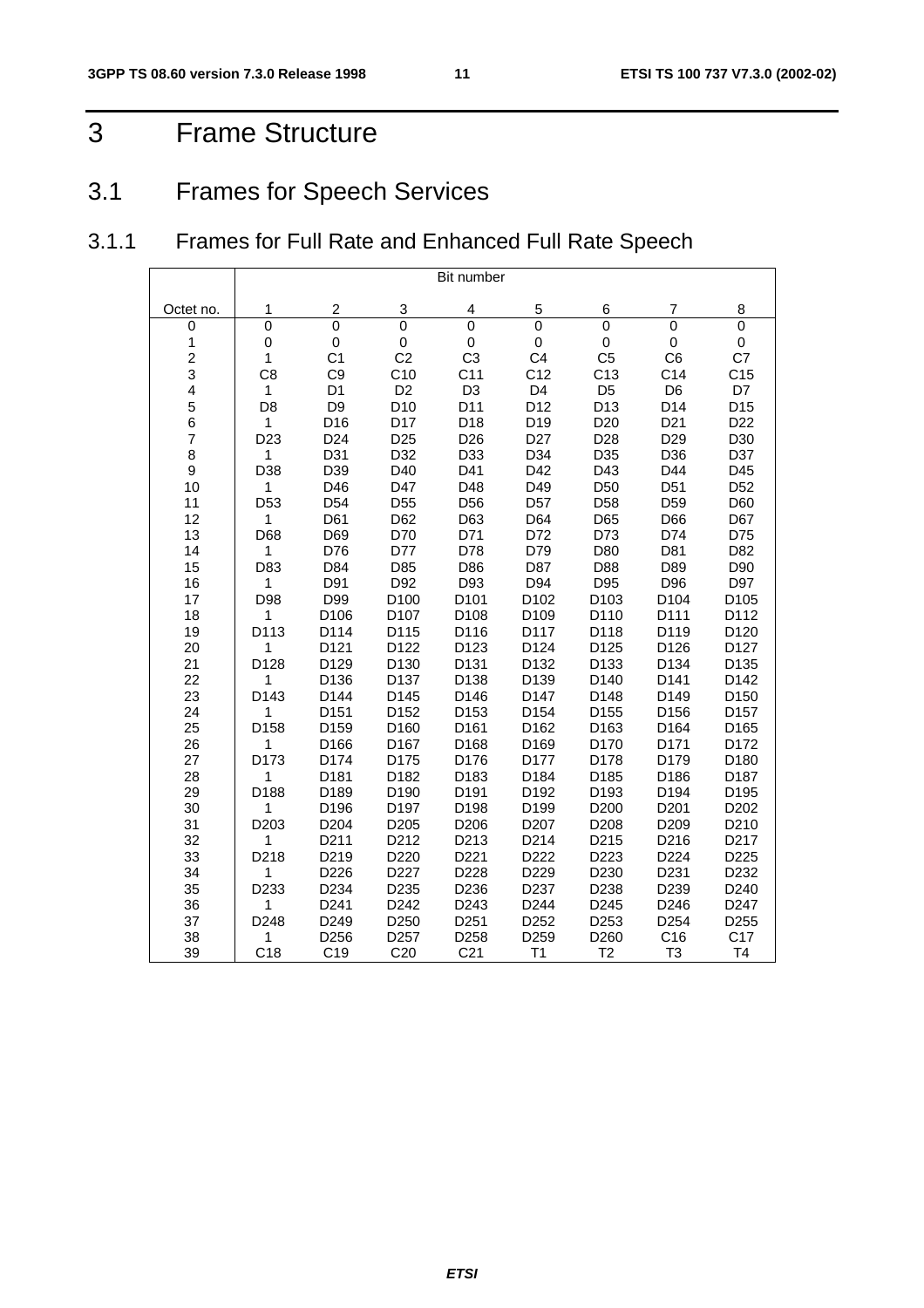# 3.1.2 Frames for Adaptive Multi-Rate Speech

|                         |                  |                  |                   | <b>Bit number</b>       |                   |                  |                  |                  |
|-------------------------|------------------|------------------|-------------------|-------------------------|-------------------|------------------|------------------|------------------|
| Octet no.               | 1                | $\mathbf 2$      | $\mathbf 3$       | $\overline{\mathbf{4}}$ | 5                 | 6                | 7                | 8                |
| $\mathbf 0$             | 0                | $\mathbf 0$      | $\mathbf 0$       | $\mathbf 0$             | $\mathbf 0$       | $\mathbf 0$      | $\mathbf 0$      | 0                |
| 1                       | 0                | 0                | 0                 | $\pmb{0}$               | 0                 | 0                | 0                | 0                |
| $\overline{\mathbf{2}}$ | $\mathbf{1}$     | C <sub>1</sub>   | C <sub>2</sub>    | C <sub>3</sub>          | C <sub>4</sub>    | C <sub>5</sub>   | C <sub>6</sub>   | C7               |
| 3                       | C <sub>8</sub>   | C <sub>9</sub>   | C10               | C <sub>11</sub>         | C12               | C13              | C <sub>14</sub>  | C <sub>15</sub>  |
| 4                       | 1                | C <sub>16</sub>  | C <sub>17</sub>   | C <sub>18</sub>         | C <sub>19</sub>   | C <sub>20</sub>  | C <sub>21</sub>  | C <sub>22</sub>  |
| 5                       | C <sub>23</sub>  | C <sub>24</sub>  | C <sub>25</sub>   | D <sub>1</sub>          | D <sub>2</sub>    | D <sub>3</sub>   | D <sub>4</sub>   | D <sub>5</sub>   |
| 6                       | 1                | D <sub>6</sub>   | D7                | D <sub>8</sub>          | D <sub>9</sub>    | D <sub>10</sub>  | D11              | D <sub>12</sub>  |
| $\overline{7}$          | D <sub>13</sub>  | D14              | D <sub>15</sub>   | D16                     | D17               | D18              | D <sub>19</sub>  | D <sub>20</sub>  |
| 8                       | $\mathbf{1}$     | D <sub>21</sub>  | D <sub>22</sub>   | D <sub>23</sub>         | D <sub>24</sub>   | D <sub>25</sub>  | D <sub>26</sub>  | D <sub>27</sub>  |
| 9                       | D <sub>28</sub>  | D <sub>29</sub>  | D30               | D31                     | D32               | D33              | D34              | D35              |
| 10                      | 1                | D36              | D37               | D38                     | D39               | D40              | D41              | D42              |
| 11                      | D43              | D44              | D45               | D46                     | D47               | D48              | D49              | D <sub>50</sub>  |
| 12                      | 1                | D <sub>52</sub>  | D <sub>52</sub>   | D <sub>53</sub>         | D <sub>54</sub>   | D <sub>55</sub>  | D <sub>56</sub>  | D <sub>57</sub>  |
| 13                      | D <sub>58</sub>  | D <sub>59</sub>  | D60               | D61                     | D62               | D63              | D64              | D65              |
| 14                      | 1                | D66              | D67               | D68                     | D69               | D70              | D71              | D72              |
| 15                      | D73              | D74              | D75               | D76                     | D77               | D78              | D79              | D80              |
| 16                      | 1                | D81              | D82               | D83                     | D84               | D85              | D86              | D87              |
| 17<br>18                | D88              | D89<br>D96       | D90<br>D97        | D91<br>D98              | D92<br>D99        | D93<br>D100      | D94<br>D101      | D95<br>D102      |
| 19                      | 1<br>D103        | D <sub>104</sub> | D <sub>105</sub>  | D106                    | D <sub>107</sub>  | D <sub>108</sub> | D <sub>109</sub> | D110             |
| 20                      | 1                | D111             | D112              | D113                    | D114              | D115             | D116             | D117             |
| 21                      | D118             | D119             | D120              | D121                    | D122              | D123             | D124             | D125             |
| 22                      | 1                | D126             | D127              | D128                    | D129              | D130             | D131             | D132             |
| 23                      | D133             | D <sub>134</sub> | D135              | D136                    | D <sub>137</sub>  | D138             | D139             | D140             |
| 24                      | 1                | D141             | D142              | D143                    | D144              | D145             | D146             | D147             |
| 25                      | D148             | D149             | D150              | D151                    | D152              | D153             | D154             | D155             |
| 26                      | 1                | D156             | D157              | D158                    | D159              | D160             | D161             | D162             |
| 27                      | D163             | D164             | D165              | D166                    | D167              | D168             | D169             | D170             |
| 28                      | 1                | D171             | D172              | D173                    | D174              | D175             | D176             | D177             |
| 29                      | D178             | D179             | D <sub>180</sub>  | D181                    | D182              | D183             | D184             | D185             |
| 30                      | 1                | D186             | D187              | D188                    | D189              | D <sub>190</sub> | D191             | D192             |
| 31                      | D <sub>193</sub> | D <sub>194</sub> | D195              | D196                    | D <sub>197</sub>  | D <sub>198</sub> | D <sub>199</sub> | D <sub>200</sub> |
| 32                      | 1                | D <sub>201</sub> | D <sub>202</sub>  | D <sub>203</sub>        | D <sub>204</sub>  | D <sub>205</sub> | D206             | D <sub>207</sub> |
| 33                      | D <sub>208</sub> | D <sub>209</sub> | D <sub>210</sub>  | D211                    | D <sub>2</sub> 12 | D213             | D214             | D <sub>215</sub> |
| 34                      | 1                | D216             | D <sub>2</sub> 17 | D218                    | D219              | D220             | D221             | D222             |
| 35                      | D223             | D224             | D225              | D226                    | D227              | D228             | D229             | D230             |
| 36                      | 1                | D231             | D232              | D233                    | D234              | D235             | D236             | D237             |
| 37                      | D238             | D239             | D <sub>240</sub>  | D <sub>241</sub>        | D242              | D243             | D244             | D245             |
| 38                      | 1                | D246             | D247              | D248                    | D249              | D250             | D251             | D252             |
| 39                      | D253             | D254             | D255              | D256                    | T1                | T <sub>2</sub>   | T <sub>3</sub>   | T <sub>4</sub>   |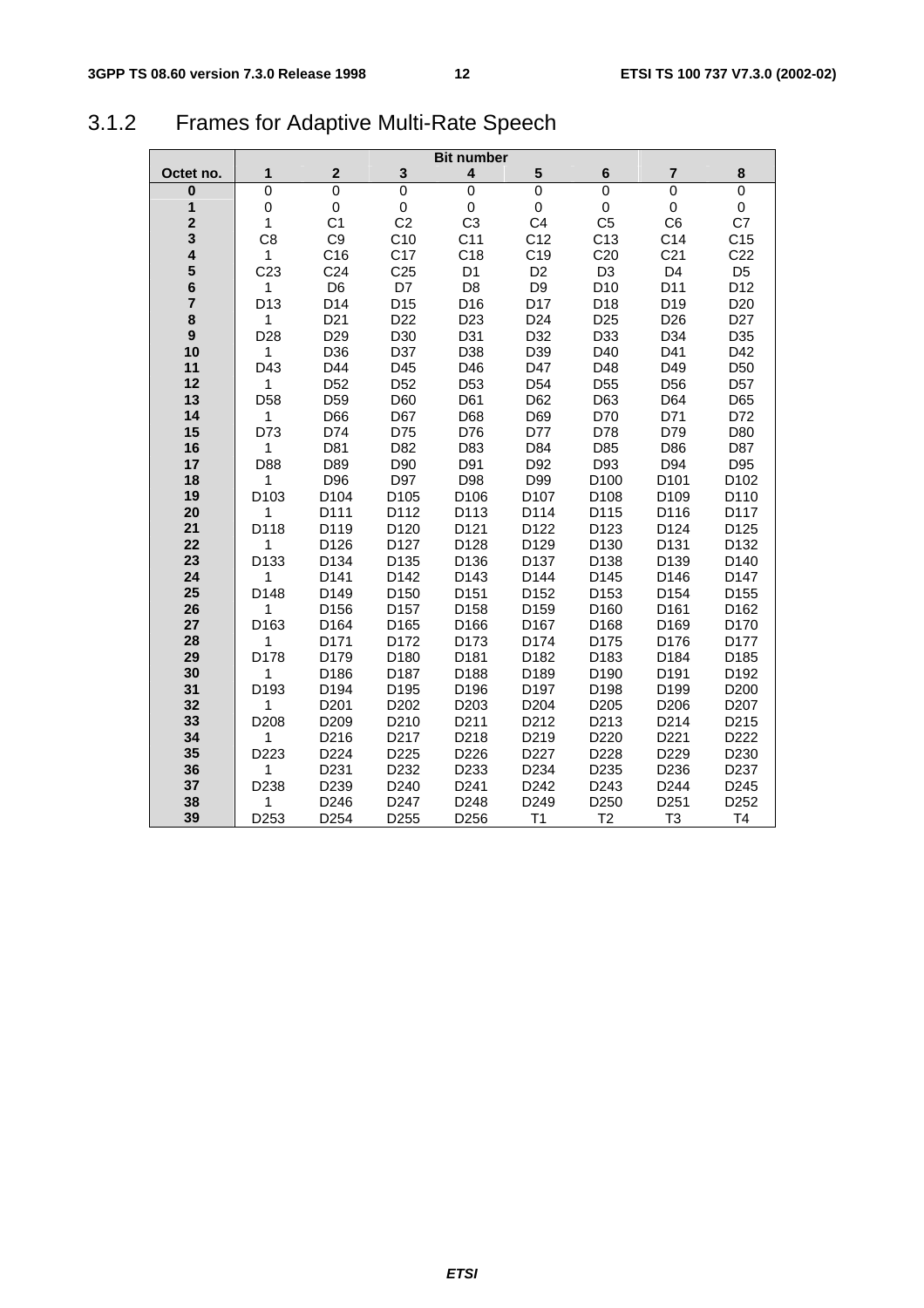# 3.2 O&M Frames

|                         |                  |                         |                          | Bit number      |                  |                          |                  |                  |
|-------------------------|------------------|-------------------------|--------------------------|-----------------|------------------|--------------------------|------------------|------------------|
| Octet no.               | 1                | $\overline{\mathbf{c}}$ | 3                        | 4               | 5                | 6                        | 7                | 8                |
| 0                       | $\mathbf 0$      | $\mathsf 0$             | $\mathsf 0$              | 0               | $\mathbf 0$      | $\mathbf 0$              | $\mathbf 0$      | $\mathsf 0$      |
| $\mathbf{1}$            | 0                | $\mathsf 0$             | $\pmb{0}$                | 0               | $\mathsf 0$      | $\pmb{0}$                | 0                | 0                |
| $\frac{2}{3}$           | $\mathbf{1}$     | C <sub>1</sub>          | C <sub>2</sub>           | C <sub>3</sub>  | C <sub>4</sub>   | C <sub>5</sub>           | C <sub>6</sub>   | C7               |
|                         | C <sub>8</sub>   | C <sub>9</sub>          | C10                      | C <sub>11</sub> | C <sub>12</sub>  | C13                      | C <sub>14</sub>  | C <sub>15</sub>  |
| $\overline{4}$          | $\mathbf{1}$     | D <sub>1</sub>          | D <sub>2</sub>           | D <sub>3</sub>  | D <sub>4</sub>   | D <sub>5</sub>           | D <sub>6</sub>   | D7               |
| 5                       | D <sub>8</sub>   | D <sub>9</sub>          | D <sub>10</sub>          | D11             | D12              | D13                      | D14              | D15              |
| 6                       | $\mathbf{1}$     | D16                     | D17                      | D18             | D19              | D <sub>20</sub>          | D <sub>21</sub>  | D <sub>22</sub>  |
| $\overline{\mathbf{7}}$ | D <sub>23</sub>  | D <sub>24</sub>         | D <sub>25</sub>          | D <sub>26</sub> | D <sub>27</sub>  | D <sub>28</sub>          | D <sub>29</sub>  | D30              |
| 8                       | 1                | D31                     | D32                      | D33             | D34              | D35                      | D36              | D37              |
| 9                       | D38              | D39                     | D40                      | D41             | D42              | D43                      | D44              | D45              |
| 10                      | $\mathbf{1}$     | D46                     | D47                      | D48             | D49              | D <sub>50</sub>          | D <sub>51</sub>  | D <sub>52</sub>  |
| 11                      | D <sub>53</sub>  | D <sub>54</sub>         | D <sub>55</sub>          | D <sub>56</sub> | D <sub>57</sub>  | D <sub>58</sub>          | D <sub>59</sub>  | D60              |
| 12                      | 1                | D61                     | D62                      | D63             | D64              | D65                      | D66              | D67              |
| 13                      | D68              | D69                     | D70                      | D71             | D72              | D73                      | D74              | D75              |
| 14                      | 1                | D76                     | D77                      | D78             | D79              | D80                      | D81              | D82              |
| 15                      | D83              | D84                     | D85                      | D86             | D87              | D88                      | D89              | D90              |
| 16                      | 1<br>D98         | D91<br>D99              | D92                      | D93             | D94              | D95                      | D96              | D97              |
| 17<br>18                | 1                | D106                    | D100<br>D <sub>107</sub> | D101<br>D108    | D102<br>D109     | D103<br>D <sub>110</sub> | D104<br>D111     | D105<br>D112     |
| 19                      | D113             | D114                    | D115                     | D116            | D117             | D118                     | D119             | D120             |
| 20                      | 1                | D121                    | D122                     | D123            | D124             | D125                     | D126             | D127             |
| 21                      | D128             | D129                    | D130                     | D131            | D132             | D133                     | D134             | D135             |
| 22                      | 1                | D136                    | D137                     | D138            | D139             | D140                     | D141             | D142             |
| 23                      | D <sub>143</sub> | D144                    | D145                     | D146            | D <sub>147</sub> | D148                     | D149             | D <sub>150</sub> |
| 24                      | 1                | D151                    | D152                     | D153            | D154             | D155                     | D156             | D157             |
| 25                      | D158             | D159                    | D160                     | D161            | D162             | D163                     | D164             | D165             |
| 26                      | 1                | D166                    | D167                     | D168            | D169             | D170                     | D171             | D172             |
| 27                      | D173             | D174                    | D175                     | D176            | D177             | D178                     | D179             | D180             |
| 28                      | 1                | D181                    | D182                     | D183            | D184             | D185                     | D186             | D187             |
| 29                      | D188             | D189                    | D <sub>190</sub>         | D191            | D192             | D193                     | D194             | D195             |
| 30                      | 1                | D196                    | D197                     | D198            | D199             | D200                     | D <sub>201</sub> | D202             |
| 31                      | D <sub>203</sub> | D204                    | D205                     | D206            | D207             | D208                     | D209             | D210             |
| 32                      | 1                | D211                    | D212                     | D213            | D214             | D215                     | D216             | D217             |
| 33                      | D218             | D219                    | D220                     | D221            | D222             | D223                     | D224             | D225             |
| 34                      | 1                | D226                    | D227                     | D228            | D229             | D <sub>230</sub>         | D231             | D232             |
| 35                      | D233             | D234                    | D235                     | D236            | D237             | D238                     | D239             | D240             |
| 36                      | 1                | D241                    | D242                     | D243            | D244             | D245                     | D246             | D247             |
| 37                      | D248             | D249                    | D250                     | D251            | D252             | D253                     | D254             | D255             |
| 38                      | 1                | D256                    | D257                     | D258            | D259             | D260                     | D261             | D262             |
| 39                      | D <sub>263</sub> | D <sub>264</sub>        | S <sub>1</sub>           | S <sub>2</sub>  | S <sub>3</sub>   | S <sub>4</sub>           | S <sub>5</sub>   | S <sub>6</sub>   |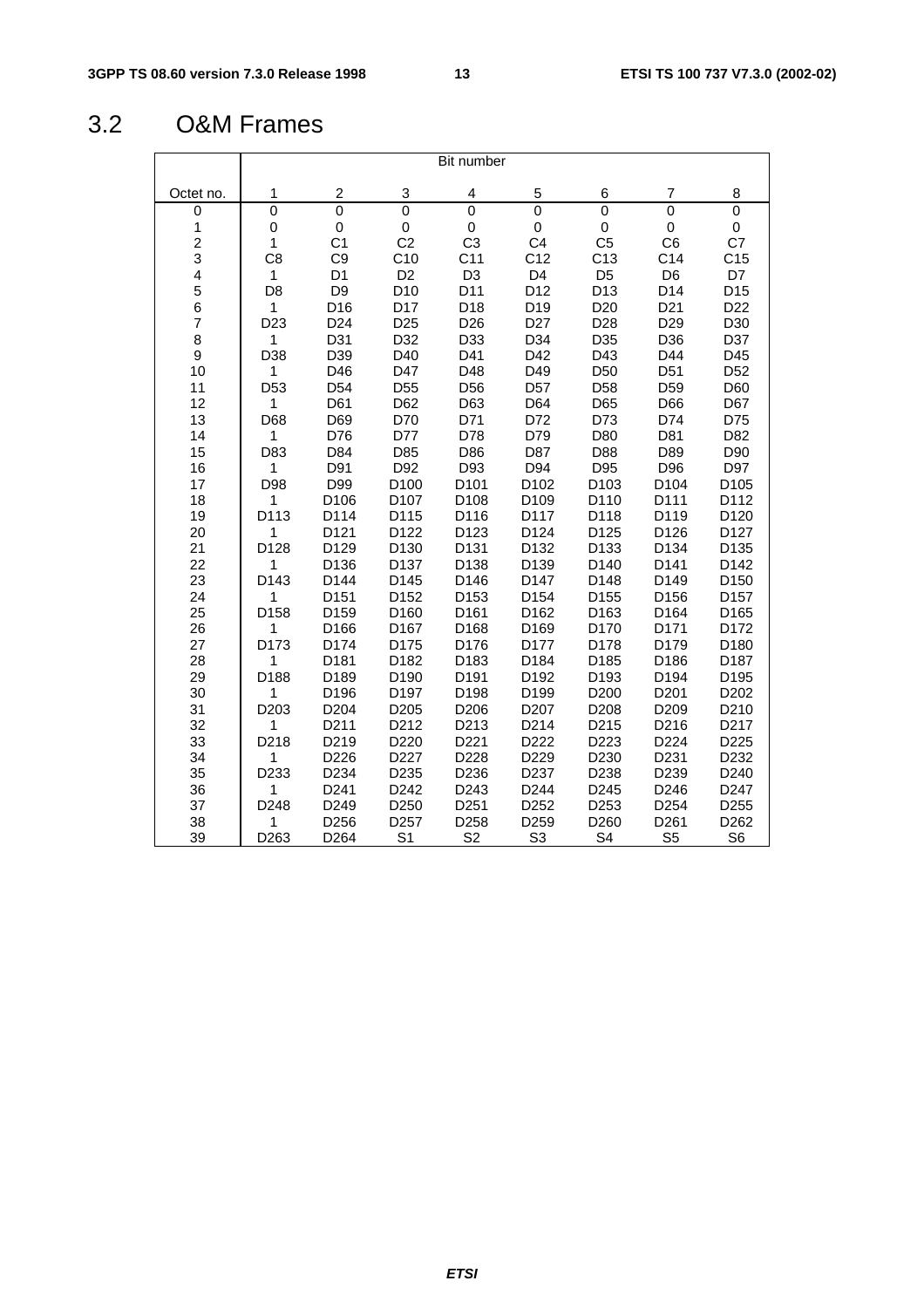# 3.3 Data Frames

# 3.3.1 Data Frame (for Synchronization)

|                         | Bit number   |                  |                  |                         |                                    |                 |                |                 |  |
|-------------------------|--------------|------------------|------------------|-------------------------|------------------------------------|-----------------|----------------|-----------------|--|
| Octet no.               | $\mathbf{1}$ | $\boldsymbol{2}$ | 3                | $\overline{\mathbf{4}}$ | 5                                  | 6               | $\overline{7}$ | 8               |  |
| 0                       | $\mathbf 0$  | $\mathbf 0$      | 0                | $\mathbf 0$             | $\mathbf 0$                        | $\mathbf 0$     | 0              | $\mathsf 0$     |  |
| $\mathbf{1}$            | 0            | $\pmb{0}$        | $\boldsymbol{0}$ | $\pmb{0}$               | $\mathsf 0$                        | $\pmb{0}$       | $\pmb{0}$      | $\mathsf 0$     |  |
| $\overline{c}$          | $\mathbf{1}$ | C <sub>1</sub>   | C <sub>2</sub>   | C <sub>3</sub>          | C <sub>4</sub>                     | C <sub>5</sub>  | C <sub>6</sub> | C7              |  |
| 3                       | C8           | C9               | C10              | C11                     | C12                                | C <sub>13</sub> | C14            | C <sub>15</sub> |  |
| $\overline{\mathbf{4}}$ | 1            |                  |                  |                         |                                    |                 |                | ï               |  |
| 5                       | 1            |                  |                  |                         |                                    |                 |                |                 |  |
| 6                       | 1            |                  |                  |                         |                                    |                 |                |                 |  |
| $\overline{7}$          | 1            |                  |                  |                         | Data frame position 1              |                 |                |                 |  |
| 8                       | 1            |                  |                  |                         | 63 bits.                           |                 |                |                 |  |
| $\boldsymbol{9}$        | 1            |                  |                  |                         | (72 bits including bit position 1) |                 |                |                 |  |
| 10                      | $\mathbf 1$  |                  |                  |                         |                                    |                 |                |                 |  |
| 11                      | $\mathbf 1$  |                  |                  |                         |                                    |                 |                |                 |  |
| 12                      | 1            |                  |                  |                         |                                    |                 |                |                 |  |
| 13                      | 1            |                  |                  |                         |                                    |                 |                |                 |  |
| 14                      | 1            |                  |                  |                         |                                    |                 |                |                 |  |
| 15                      | 1            |                  |                  |                         |                                    |                 |                |                 |  |
| 161                     | $\mathbf 1$  |                  |                  |                         | Data frame position 2              |                 |                |                 |  |
| 17                      | $\mathbf 1$  |                  |                  |                         |                                    |                 |                |                 |  |
| 18                      | $\mathbf 1$  |                  |                  |                         |                                    |                 |                |                 |  |
| 19                      | 1            |                  |                  |                         |                                    |                 |                |                 |  |
| 20                      | $\mathbf 1$  |                  |                  |                         |                                    |                 |                |                 |  |
| 21                      | 1            |                  |                  |                         |                                    |                 |                |                 |  |
| 22                      | $\mathbf{1}$ |                  |                  |                         |                                    |                 |                |                 |  |
| 23                      | $\mathbf 1$  |                  |                  |                         |                                    |                 |                |                 |  |
| 24                      | 1            |                  |                  |                         |                                    |                 |                |                 |  |
| 25                      | 1            |                  |                  |                         | Data frame position 3              |                 |                |                 |  |
| 26                      | 1            |                  |                  |                         |                                    |                 |                |                 |  |
| 27                      | 1            |                  |                  |                         |                                    |                 |                |                 |  |
| 28                      | 1            |                  |                  |                         |                                    |                 |                |                 |  |
| 29                      | 1            |                  |                  |                         |                                    |                 |                |                 |  |
| 30                      | 1            |                  |                  |                         |                                    |                 |                |                 |  |
| 31                      | $\mathbf 1$  |                  |                  |                         |                                    |                 |                |                 |  |
| 32                      | $\mathbf 1$  |                  |                  |                         |                                    |                 |                |                 |  |
| 33                      | $\mathbf 1$  |                  |                  |                         | Data frame position 4              |                 |                |                 |  |
| 34                      | $\mathbf 1$  |                  |                  |                         |                                    |                 |                |                 |  |
| 35                      | $\mathbf{1}$ |                  |                  |                         |                                    |                 |                |                 |  |
| 36                      | $\mathbf 1$  |                  |                  |                         |                                    |                 |                |                 |  |
| 37                      | $\mathbf 1$  |                  |                  |                         |                                    |                 |                |                 |  |
| 38                      | $\mathbf 1$  |                  |                  |                         |                                    |                 |                |                 |  |
| 39                      | 1            |                  |                  |                         |                                    |                 |                |                 |  |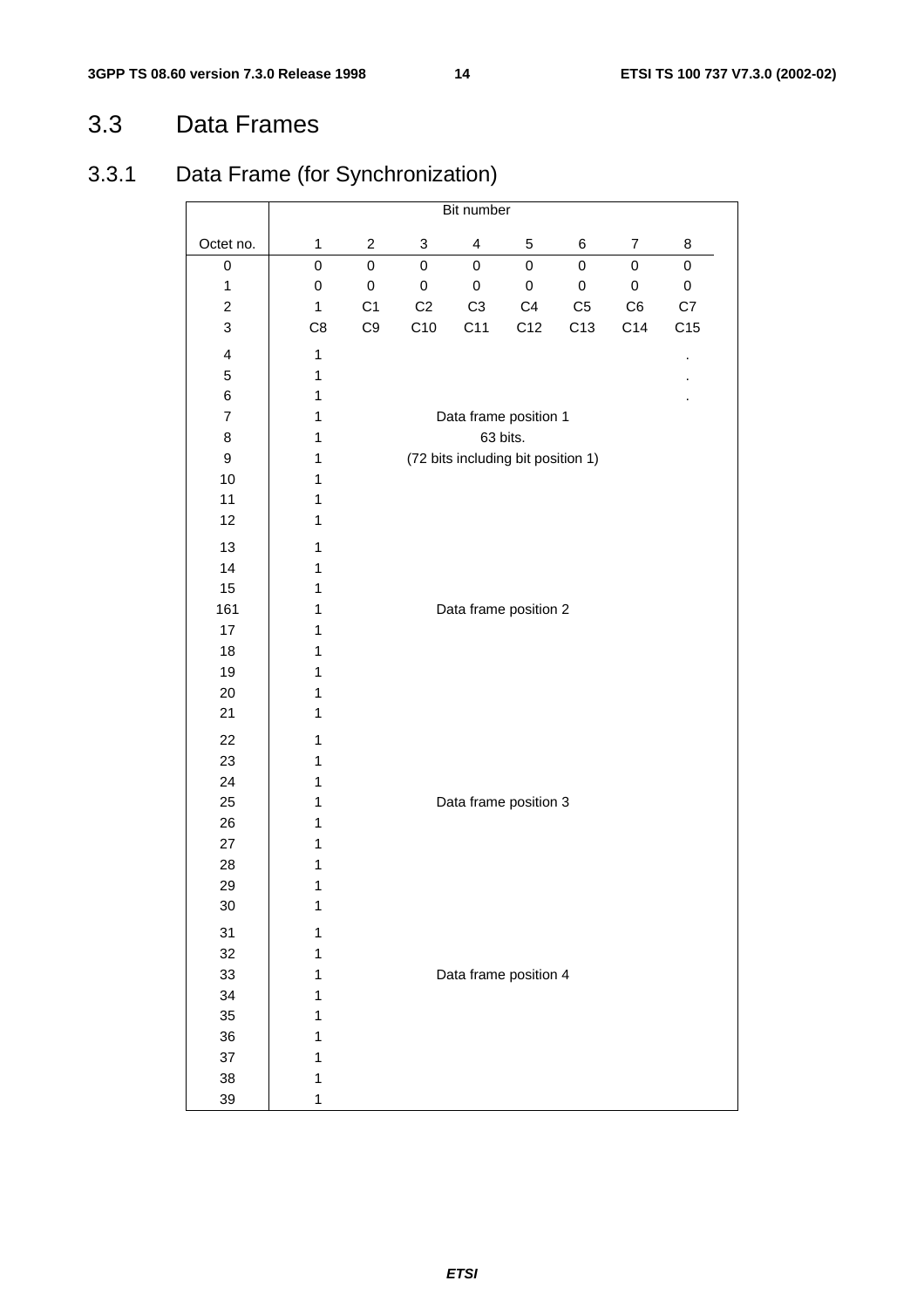# 3.3.2 Extended data frame (E-TRAU : data transport)

|                         |              |                |                                         | Bit number       |                     |            |                  |           |
|-------------------------|--------------|----------------|-----------------------------------------|------------------|---------------------|------------|------------------|-----------|
| Octet no.               | $\mathbf{1}$ | $\overline{a}$ | $\ensuremath{\mathsf{3}}$               | $\overline{4}$   | $\sqrt{5}$          | 6          | $\boldsymbol{7}$ | 8         |
| $\boldsymbol{0}$        | 0            | $\pmb{0}$      | $\boldsymbol{0}$                        | $\boldsymbol{0}$ | $\mathsf{O}\xspace$ | $\pmb{0}$  | $\pmb{0}$        | $\pmb{0}$ |
| $\mathbf{1}$            | $\mathsf 0$  | $\mathbf 0$    | $\mathbf 0$                             | $\pmb{0}$        | $\pmb{0}$           | $\pmb{0}$  | $\mathbf 0$      | $\pmb{0}$ |
| $\overline{a}$          | $\mathbf 1$  | C <sub>1</sub> | C <sub>2</sub>                          | $\mathbb{C}3$    | C4                  | ${\rm C}5$ | C6               | C7        |
| $\mathbf{3}$            | C8           | $\mathbb{C}9$  | C10                                     | C11              | C12                 | C13        | M1               | M2        |
| $\overline{\mathbf{4}}$ | D1           | D <sub>2</sub> |                                         |                  |                     |            |                  |           |
| 5                       |              |                |                                         |                  |                     |            |                  |           |
| $\,6$                   |              |                |                                         |                  |                     |            |                  |           |
| $\overline{7}$          |              |                | Data block of 288 data bits and M1, M2. |                  |                     |            |                  |           |
| 8                       |              |                |                                         |                  |                     |            |                  |           |
| 9                       |              |                |                                         |                  |                     |            |                  |           |
| $10$                    |              |                |                                         |                  |                     |            |                  |           |
| 11                      |              |                |                                         |                  |                     |            |                  |           |
| 12                      |              |                |                                         |                  |                     |            |                  |           |
| 13                      |              |                |                                         |                  |                     |            |                  |           |
| 14                      |              |                |                                         |                  |                     |            |                  |           |
| 15                      |              |                |                                         |                  |                     |            |                  |           |
| 16                      |              |                |                                         |                  |                     |            |                  |           |
| $17\,$                  |              |                |                                         |                  |                     |            |                  |           |
| 18                      |              |                |                                         |                  |                     |            |                  |           |
| 19                      |              |                |                                         |                  |                     |            |                  |           |
| 20                      |              |                |                                         |                  |                     |            |                  |           |
| 21                      |              |                |                                         |                  |                     |            |                  |           |
| 22                      |              |                |                                         |                  |                     |            |                  |           |
| 23                      |              |                |                                         |                  |                     |            |                  |           |
| 24                      |              |                |                                         |                  |                     |            |                  |           |
| 25                      |              |                |                                         |                  |                     |            |                  |           |
| 26                      |              |                |                                         |                  |                     |            |                  |           |
| 27                      |              |                |                                         |                  |                     |            |                  |           |
| 28                      |              |                |                                         |                  |                     |            |                  |           |
| 29                      |              |                |                                         |                  |                     |            |                  |           |
| $30\,$                  |              |                |                                         |                  |                     |            |                  |           |
| 31                      |              |                |                                         |                  |                     |            |                  |           |
| 32                      |              |                |                                         |                  |                     |            |                  |           |
| 33                      |              |                |                                         |                  |                     |            |                  |           |
| 34                      |              |                |                                         |                  |                     |            |                  |           |
| 35                      |              |                |                                         |                  |                     |            |                  |           |
| 36                      |              |                |                                         |                  |                     |            |                  |           |
| 37                      |              |                |                                         |                  |                     |            |                  |           |
| 38                      |              |                |                                         |                  |                     |            |                  |           |
| 39                      |              |                |                                         |                  |                     | $\cdots$   | D287             | D288      |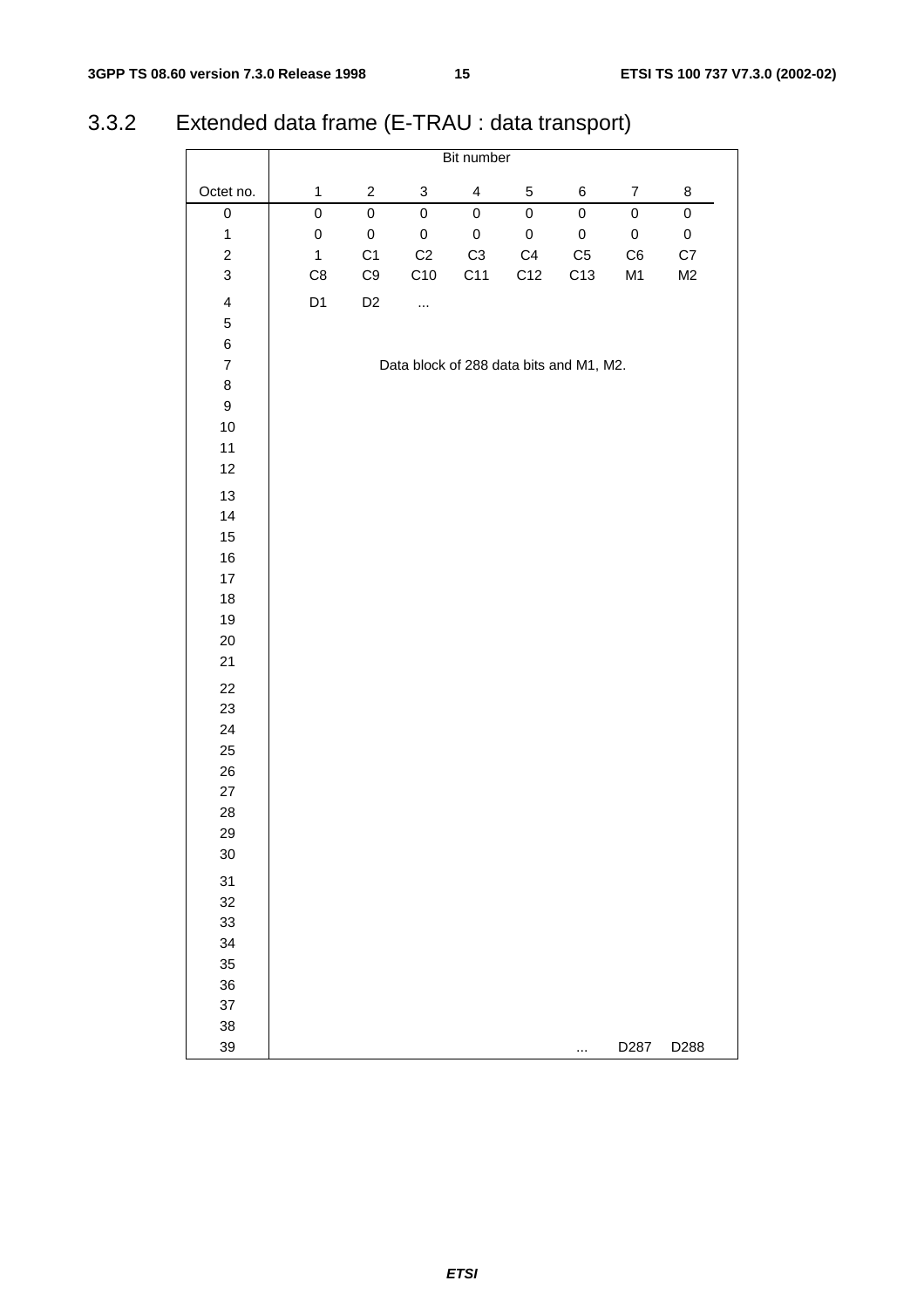# 3.4 Idle Speech Frames

|                         |                |                  |                 |                 | Bit number     |                 |                 |                 |
|-------------------------|----------------|------------------|-----------------|-----------------|----------------|-----------------|-----------------|-----------------|
| Octet no.               | 1              | $\boldsymbol{2}$ | 3               | 4               | 5              | 6               | 7               | 8               |
| 0                       | 0              | $\overline{0}$   | $\overline{0}$  | $\overline{0}$  | $\mathbf 0$    | 0               | $\overline{0}$  | 0               |
| $\mathbf{1}$            | 0              | $\mathsf 0$      | 0               | 0               | $\pmb{0}$      | $\mathsf 0$     | 0               | 0               |
| $\overline{c}$          | $\mathbf{1}$   | C <sub>1</sub>   | C <sub>2</sub>  | C <sub>3</sub>  | C <sub>4</sub> | C <sub>5</sub>  | C <sub>6</sub>  | C7              |
| 3                       | C <sub>8</sub> | C <sub>9</sub>   | C10             | C <sub>11</sub> | C12            | C <sub>13</sub> | C <sub>14</sub> | C <sub>15</sub> |
| $\overline{\mathbf{4}}$ | $\mathbf{1}$   | 1                | 1               | 1               | 1              | 1               | 1               | 1               |
| 5                       | $\mathbf{1}$   | $\mathbf{1}$     | 1               | $\overline{1}$  | $\mathbf{1}$   | $\mathbf{1}$    | $\mathbf{1}$    | $\mathbf 1$     |
| 6                       | $\mathbf{1}$   | 1                | 1               | 1               | 1              | $\mathbf{1}$    | 1               | $\mathbf 1$     |
| $\overline{7}$          | 1              | 1                | 1               | 1               | 1              | 1               | 1               | $\mathbf 1$     |
| 8                       | 1              | 1                | 1               | 1               | 1              | 1               | 1               | 1               |
| 9                       | 1              | 1                | 1               | 1               | 1              | 1               | 1               | 1               |
| 10                      | 1              | 1                | 1               | 1               | 1              | 1               | 1               | 1               |
| 11                      | 1              | 1                | 1               | 1               | 1              | 1               | 1               | 1               |
| 12                      | 1              | 1                | 1               | 1               | 1              | 1               | 1               | 1               |
| 13                      | 1              | 1                | 1               | 1               | 1              | 1               | 1               | 1               |
| 14                      | 1              | 1                | 1               | 1               | 1              | 1               | 1               | 1               |
| 15                      | 1              | 1                | 1               | 1               | 1              | 1               | 1               | 1               |
| 16<br>17                | 1<br>1         | 1<br>1           | 1<br>1          | 1<br>1          | 1<br>1         | 1<br>1          | 1<br>1          | 1<br>1          |
| 18                      | 1              | 1                | 1               | 1               | 1              | 1               | 1               | 1               |
| 19                      | 1              | 1                | 1               | 1               | 1              | 1               | 1               | 1               |
| 20                      | 1              | 1                | 1               | 1               | 1              | 1               | 1               | 1               |
| 21                      | 1              | 1                | 1               | 1               | 1              | 1               | 1               | 1               |
| 22                      | 1              | 1                | 1               | 1               | 1              | 1               | 1               | 1               |
| 23                      | 1              | 1                | 1               | 1               | 1              | 1               | 1               | 1               |
| 24                      | 1              | 1                | 1               | 1               | 1              | 1               | 1               | 1               |
| 25                      | 1              | 1                | 1               | 1               | 1              | 1               | 1               | 1               |
| 26                      | 1              | 1                | 1               | 1               | 1              | 1               | 1               | 1               |
| 27                      | 1              | 1                | 1               | 1               | 1              | 1               | 1               | 1               |
| 28                      | 1              | 1                | 1               | 1               | 1              | 1               | 1               | 1               |
| 29                      | 1              | 1                | 1               | 1               | 1              | 1               | 1               | 1               |
| 30                      | 1              | 1                | 1               | 1               | 1              | 1               | 1               | 1               |
| 31                      | 1              | 1                | 1               | 1               | 1              | 1               | 1               | 1               |
| 32                      | 1              | 1                | 1               | 1               | 1              | 1               | 1               | 1               |
| 33                      | 1              | 1                | 1               | 1               | 1              | 1               | 1               | 1               |
| 34                      | 1              | 1                | 1               | 1               | 1              | 1               | 1               | 1               |
| 35                      | 1              | 1                | 1               | 1               | 1              | 1               | 1               | 1               |
| 36                      | 1              | 1                | 1               | 1               | 1              | 1               | 1               | 1               |
| 37                      | 1              | 1                | 1               | 1               | 1              | 1               | $\overline{1}$  | 1               |
| 38                      | 1              | 1                | 1               | 1               | 1              | $\mathbf{1}$    | C16             | C17             |
| 39                      | C18            | C19              | C <sub>20</sub> | C <sub>21</sub> | T <sub>1</sub> | T <sub>2</sub>  | T <sub>3</sub>  | T <sub>4</sub>  |

# 3.5 Coding

In the following subclauses, the coding of the frames is described. Any spare or not used control bits should be coded binary "1".

For all frame types the octet 0, 1 and the first bit of octets 2, 4, 6, 8, ... 38 are used as frame sync.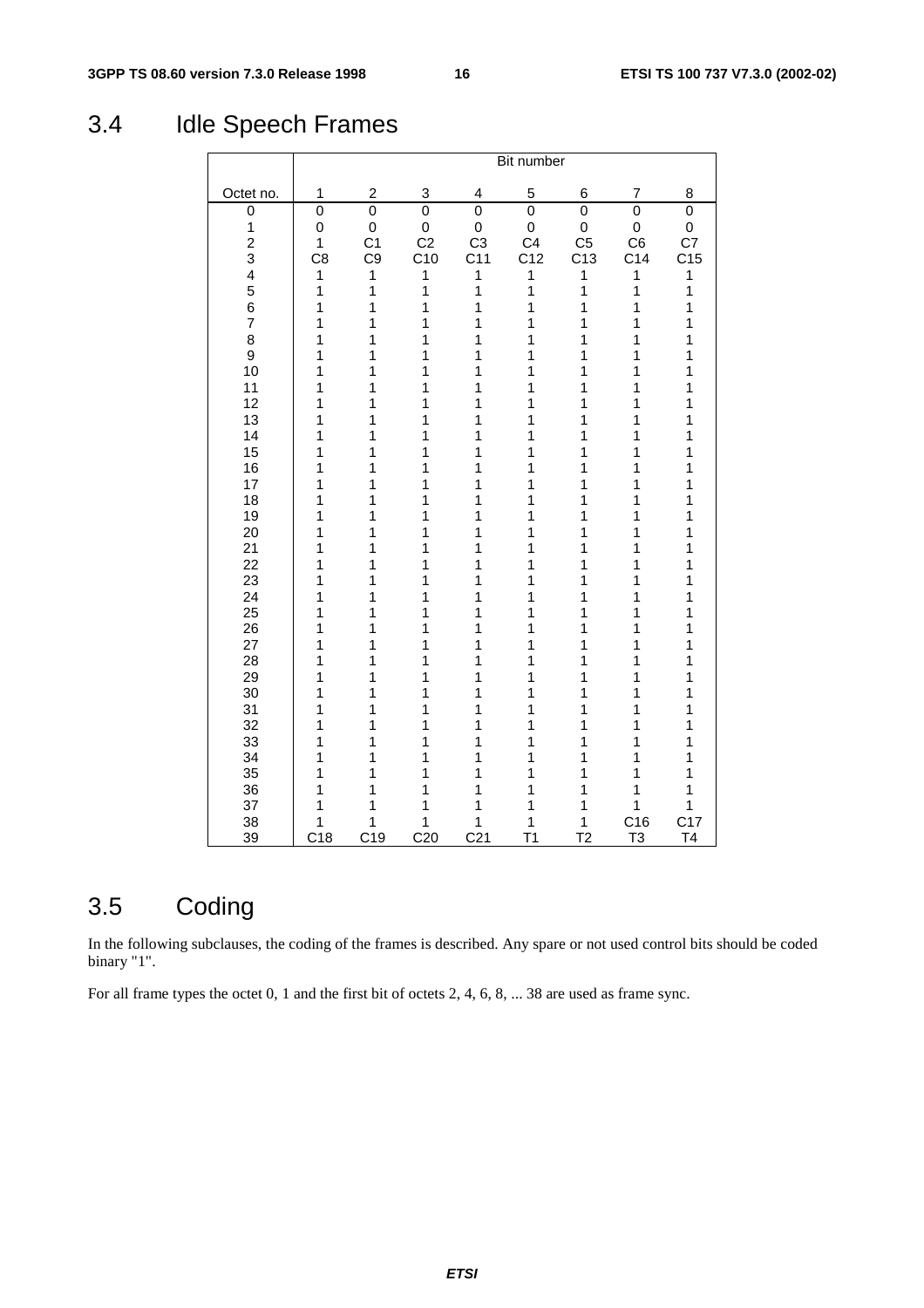# 3.5.1 Coding of Frames for Speech Services

## 3.5.1.1 Coding of Frames for Full Rate and Enhanced Full Rate Speech

### 3.5.1.1.1 Coding of Control bits (C-bits)

| <b>Description</b>                                                                            | <b>Uplink</b>                                                                                                                                                                                                                                                                                                                                                                      | <b>Downlink</b>                                                                       |  |  |
|-----------------------------------------------------------------------------------------------|------------------------------------------------------------------------------------------------------------------------------------------------------------------------------------------------------------------------------------------------------------------------------------------------------------------------------------------------------------------------------------|---------------------------------------------------------------------------------------|--|--|
| FR.<br>Frame type<br>(Bits C1 - C5).<br><b>EFR</b>                                            | C <sub>1</sub> C <sub>2</sub> C <sub>3</sub> C <sub>4</sub> C <sub>5</sub><br>Speech:<br>0 0 0 1 0.<br>Speech:<br>11010                                                                                                                                                                                                                                                            | C1C2C3C4 C5<br>Speech:<br>11100<br>Speech:<br>11010                                   |  |  |
| Time<br>Alignment<br>(Bits C6 - C11)                                                          | Binary number indicating the<br>required timing adjustment to<br>be made in steps of 250/500 µs.                                                                                                                                                                                                                                                                                   | Binary number indicating<br>the timing adjustment made.                               |  |  |
|                                                                                               | The following values apply for the coding<br>C6C7  C11<br>0 0 0 0 0 0 No change in frame timing<br>0 0 0 0 0 1 Delay frame 1 x 500 µs<br>0 0 0 0 1 0 Delay frame 2 x 500 µs<br>.<br>.<br>1 0 0 1 1 1 Delay frame 39 x 500 µs<br>1 0 1 0 0 0 Not used<br><b>Contract Contract</b><br>1 1 1 1 0 1 Not used<br>1 1 1 1 1 0 Delay frame 1 x 250 µs<br>1 1 1 1 1 1 Advance frame 250 µs |                                                                                       |  |  |
| Frame indicators. The definition<br>and coding of these indicators<br>are given in GSM 06.31. | C12: BFI<br>$0 : BFI = 0$<br>1 : BFI = 1                                                                                                                                                                                                                                                                                                                                           | C12 - C15: Spare<br>IF FR. Speech                                                     |  |  |
| <b>Bits C12 - C16</b>                                                                         | C13 C14: SID<br>$0 : SID = 0$<br>0<br>1 :SID = 1<br>0<br>$0 : SID = 2$<br>1                                                                                                                                                                                                                                                                                                        | <b>ELSE</b><br>C12: UFE<br>0 : UFE=0 bad uplink frame<br>1 : UFE=1 good up-link frame |  |  |
| <b>Downlink</b><br>Uplink Frame Error<br>(UFE) C12<br>(see subclause 4.8.3)                   | C15: TAF<br>$0 : TAF = 0$<br>1 : TAF = 1                                                                                                                                                                                                                                                                                                                                           | C13 - C15: spare                                                                      |  |  |
|                                                                                               | C16: Spare                                                                                                                                                                                                                                                                                                                                                                         | C16: SP<br>$0 : SP = 0$<br>$1 : SP = 1$                                               |  |  |
| <b>DTX</b> indicator                                                                          | C17: DTXd<br>0 : DTX not applied<br>1 : DTX applied                                                                                                                                                                                                                                                                                                                                | C17: Spare                                                                            |  |  |
| <b>Bits C18 - C21</b>                                                                         | Spare                                                                                                                                                                                                                                                                                                                                                                              | Spare                                                                                 |  |  |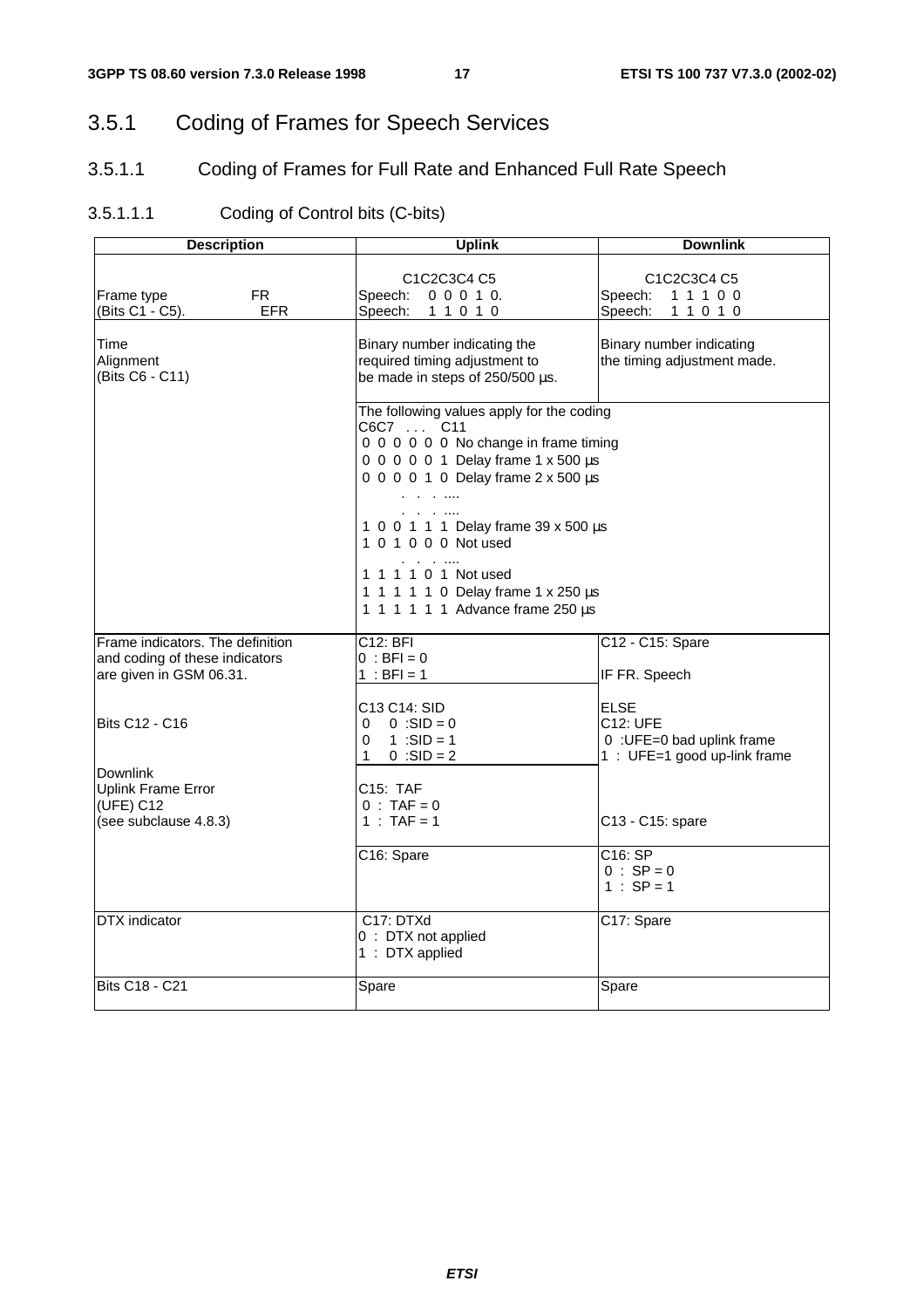### 3.5.1.1.2 Coding of Data Bits (D-bits)

#### **For Full Rate Speech:**

Bits D1 .. D260: Speech block transferred in the same order as output from the transcoder (see GSM 06.10).

#### **For Enhanced Full Rate Speech**:

The speech block is subdivided in five subsets. The order within a given subset is the same as output from the transcoder (see ETS 300 726, GSM 06.60). Three parity bits are added at the end of each sub-set.

These parity bits are added to the bits of the subset, according to a degenerate (shortened) cyclic code using the generator polynomial:

 $g(D) = D<sup>3</sup> + D + 1$ 

The encoding of the cyclic code is performed in a systematic form which means that, in GF(2), the polynomial:

 $d(m)D^{n} + d(m+1)D^{n-1} + \dots + d(m+n-3)D^{3} + p(0)D^{2} + p(1)D + p(2)$ 

where  $p(0)$ ,  $p(1)$ ,  $p(2)$  are the parity bits, when divided by  $g(D)$ , yields a remainder equal to:

 $1 + D + D<sup>2</sup>$ 

For every CRC, the transmission order is  $p(0)$  first followed by  $p(1)$  and  $p(2)$  successively.

| Bit D1<br>$\mathbb{R}^{n}$    | spare (binary "1").                                                                                                                                                                                                                                                                           |
|-------------------------------|-----------------------------------------------------------------------------------------------------------------------------------------------------------------------------------------------------------------------------------------------------------------------------------------------|
| Bits D2D39 :                  | Indexes of the LSF submatrices.                                                                                                                                                                                                                                                               |
| Bits D40D42 :                 | CRC over bits D1 to D22, D25 to D27 and D29.                                                                                                                                                                                                                                                  |
| Bits D43D95 :                 | Indexes of the parameters of first sub-frame.                                                                                                                                                                                                                                                 |
| Bits D96D98 :                 | CRC over bits D43 to D52, D91 and D92.                                                                                                                                                                                                                                                        |
| Bits D99D148 :                | Indexes of the parameters of second sub-frame.                                                                                                                                                                                                                                                |
| Bits D149D151:                | CRC over bits D99 to D103, D105, D144 and D145.                                                                                                                                                                                                                                               |
| Bits D152D204:                | Indexes of the parameters of third sub-frame.                                                                                                                                                                                                                                                 |
| Bits D205D207:                | CRC over bits D152 to D161, D200 and D201.                                                                                                                                                                                                                                                    |
| Bits D208D257:                | Indexes of the parameters of fourth sub-frame.                                                                                                                                                                                                                                                |
| Bits D258D260:                | CRC over bits D208 to D212, D214, D253 and D254.                                                                                                                                                                                                                                              |
| 3.5.1.1.3                     | Time Alignment Bits (T1T4)                                                                                                                                                                                                                                                                    |
| $\mathbf{D}$ . $\mathbf{m}$ . | $\ddot{ }$ . $\ddot{ }$ . $\ddot{ }$ . $\ddot{ }$ . $\ddot{ }$ . $\ddot{ }$ . $\ddot{ }$ . $\ddot{ }$ . $\ddot{ }$ . $\ddot{ }$ . $\ddot{ }$ . $\ddot{ }$ . $\ddot{ }$ . $\ddot{ }$ . $\ddot{ }$ . $\ddot{ }$ . $\ddot{ }$ . $\ddot{ }$ . $\ddot{ }$ . $\ddot{ }$ . $\ddot{ }$ . $\ddot{ }$ . |

Bits T1 .. T4: Bits positioned at the end of the downlink frames. If the timing of the frame is to be advanced 250 µs, these 4 bits are not transferred in order to reduce the frame length accordingly. When transferred the bits are set to binary "1".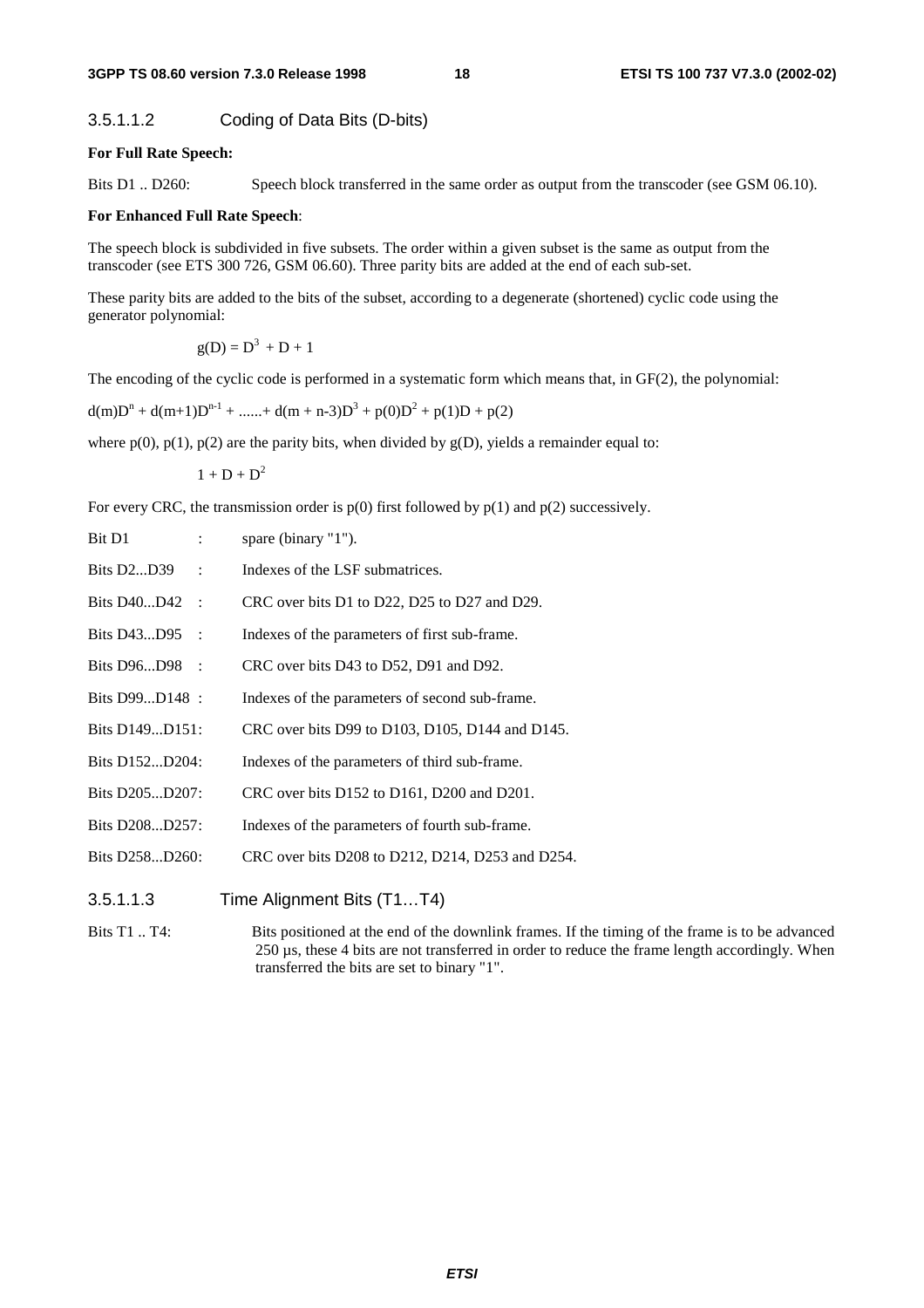### 3.5.1.2 Coding of Frames for Adaptive Multi-Rate Speech

| 3.5.1.2.1 | Coding of Control bits (C-bits) |  |
|-----------|---------------------------------|--|
|           |                                 |  |

| <b>Control Bits</b>               | <b>Description Uplink</b>                | <b>Description Downlink</b>              |
|-----------------------------------|------------------------------------------|------------------------------------------|
| C1C5                              | Frame Type (Codec Type)                  | Frame_Type (Codec_Type)                  |
| C6C11                             | Time Alignment Command (TAC) or Phase    | Time Alignment Command (TAC) or          |
|                                   | Alignment Control (PAC) or               | Phase Alignment Control (PAC) or         |
|                                   | TFO Information or                       | <b>TFO Information or</b>                |
|                                   | <b>Handover Information</b>              | Handover Information                     |
| C <sub>12</sub>                   | Request or Indication Flag (RIF)         | Request or Indication Flag (RIF)         |
| C13                               | spare, set to 1                          | Uplink Frame Error (UFE)                 |
| IC14 . C15 . C16                  | Config Prot                              | Config Prot                              |
| C17. C18                          | Message No                               | Message No                               |
| C19                               | DTX in downlink requested (DTXd)         | spare, reserved for TFO (see 08.62)      |
| C <sub>20</sub>                   | TFO Enabled (TFOE)                       | spare, reserved for TFO (see 08.62)      |
| C <sub>21</sub> . C <sub>22</sub> | Frame_Classification, Rx_Type            | Frame Classification, Tx Type            |
| C23 . C24 . C25                   | Codec_Mode_Indication ( $RIF == 0$ ) or  | Codec_Mode_Indication (RIF == 0) or      |
|                                   | Codec_Mode_Request (RIF == 1) or         | Codec_Mode_Request (RIF == 1) or         |
|                                   | $0.0.0$ (Frame_Classification == $0.0$ ) | $0.0.0$ (Frame_Classification == $0.0$ ) |

#### **Detailed Description:**

#### **Frame Type:**

The coding of the Frame\_Type (also called "Codec\_Type") for AMR is identical in uplink and downlink. C1...C5:

**0.0.1.1.0**: Adaptive Multi-Rate Codec.

#### **Time Alignment Field:**

The Time Alignment Field (Bits C6...C11) is used to carry either the Time Alignment Command (TAC), the Phase Alignment Control (PAC) or the TFO and Handover Information. The Time Alignment Command is coded as for the Full Rate and Enhanced Full Rate (subclause 3.5.1.1.1).

Time Alignment Command (TAC):

In the uplink direction (BTS to TRAU) the TAC indicates the required timing adjustment for the downlink TRAU frame to be made by the TRAU in 250/500µs steps.

C6...C11:

**0.0.0.0.0.0** No change in frame timing

**0.0.0.0.0.1** Delay frame 1 x 500µs (send four additional T-Bit-pairs after the end of the TRAU Frame) **0.0.0.0.1.0** Delay frame 2 x 500µs (send eight additional T-Bit-pairs after the end of the TRAU Frame) …

**1.0.0.1.1.1** Delay frame 39 x 500µs (send 156 additional T-Bit-pairs after the end of the TRAU Frame) (1.0.1.0.0.0 to 1.1.0.1.1.1: 16 code-points, unused, reserved)

(1.1.1.0.0.0 to 1.1.1.0.1.1: 4 code-points, reserved for TFO and Handover Information)

(**1.1.1.1**.0.0 reserved for Handover Information)

(**1.1.1.1.0.1** reserved for AMR CMI/CMR Phase Alignment Command (PAC), no change in frame timing)

**1.1.1.1.1.0** Delay frame by 250µs (send two additional T-Bit-pairs after the end of the TRAU Frame)

**1.1.1.1.1.1** Advance frame by 250µs (do not send the two T-Bit-pairs at the end of the TRAU Frame).

Phase Alignment Command (PAC) (useful when TFO is not supported or disabled):

The Phase Alignment Command (PAC) can be used by the BTS to command the TRAU to change (invert) the phase of CMI/CMR, respectively RIF, in downlink TRAU frames, see subclause 4.6.1.2.1. C6...C11:

**1.1.1.1.0.1** AMR CMI/CMR Phase Alignment Command (PAC), no change in frame timing.

In No\_Speech frames the Phase Alignment Command may optionally be transmitted by one additional bit (PAB, see subclause 3.5.1.2.2) that allows a direct time and phase alignment in one step.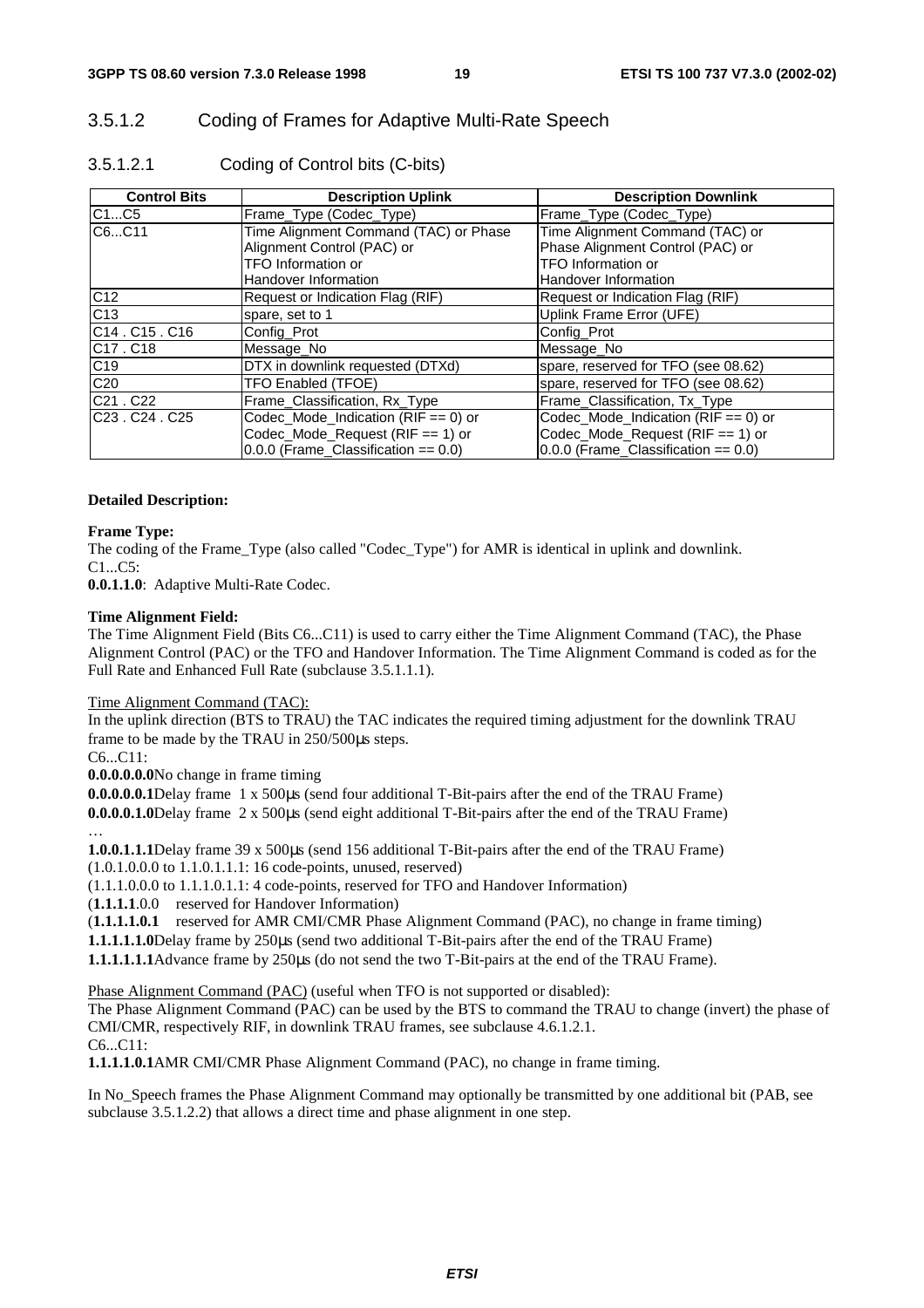TFO Information (recommended when TFO is supported, see GSM 08.62):

C6 C11 **1.1.1.0**.0.0 **1.1.1.0**.0.1

### **1.1.1.0**.1.0

These three codes are reserved for Tandem Free Operation (see GSM 08.62). They result in no change in frame timing. If the BTS does not support TFO or TFO is disabled these codes shall not be used. The procedure to exchange this information between BTS and TRAU is described in GSM 08.62.

Handover Information (recommended when Pre-Handover Warning is supported):

# $C6...C11:$ <br>1.1.1.0.1.1

**1.1.1.0**.1.1 Handover\_Soon Handover is to be expected soon.<br>1.1.1.1.0.0 Handover Complete

Handover\_Complete

These codes are used, if the BSC and BTS support Pre-Handover Warning. They result in no change in frame timing. The BTS shall repeat this information as long as it is valid in every frame where no other information has to be transmitted in the Time Alignment Field. The TRAU shall not reflect or acknowledge it. The procedure to exchange this information in case of TFO is described in GSM 08.62.

#### **Request or Indication Flag (RIF):**

This flag indicates the phase of the Codec\_Mode\_Indication (RIF == 0) respectively the Codec\_Mode\_Request  $(RIF == 1)$ . It has the same meaning in uplink and in downlink. Typically this flag toggles every frame. Exceptions may occur at handover and CMI/CMR phase alignment, see subclause 4.6.1.2.1.

#### **Uplink Frame Error (UFE):**

In downlink the UFE indicates that the most recently received uplink TRAU frame had detectable errors.

In uplink this bit shall be set to "1".

 $UFE = 0$ : "Uplink Frame received with Errors";

UFE == 1: "Uplink Frame received without Errors".

Note: the UFE is not related to the frame classification (Rx\_Type) as computed by the BTS radio receiver. It is related to inconsistencies in the TRAU frame synchronization, control bits or CRCs within the TRAU frame.

#### **Config\_Prot**

This field is reserved for the Configuration Protocol in case of Tandem Free Operation (see GSM 08.62). If the BTS does not support TFO or TFO is disabled, then this field shall be set to "0.0.0".

### **Message\_No**

This field is reserved for the Configuration Protocol in case of Tandem Free Operation (see GSM 08.62). If the BTS does not support TFO or TFO is disabled, then this field shall be set to "0.0".

### **DTX in downlink requested (DTXd)**

See subclause 4.6.2.2.

### **TFO Enabled (TFOE)**

This bit enables or disables Tandem Free Operation in the TRAU. If the BTS does not support TFO or TFO is disabled, then this bit shall be set to "0". Coding:  $TFOE == 0$ : TFO Disabled:

 $TFOE == 1: TFO Enabled.$ 

#### **Frame\_Classification:**

This field classifies the contents of the TRAU frame as seen by the radio receiver, see GSM 06.93:

C21...C22:

- 1 1 "Speech\_Good" the frame can be decoded without restriction
- 1 0 "Speech\_Degraded" the frame might contain undetected errors
- 0 1 "Speech\_Bad" the frame contains errors that can not be corrected
- 0 0 "No\_Speech" the frame is not a speech frame, see below.

In the uplink direction the Frame\_Classification is also called "Rx\_Type" and is always set by the BTS.

In the downlink direction the Frame\_Classification is also called "Tx\_Type".

If Tandem Free Operation is not ongoing, then the codes "Speech\_Degraded", and "Speech\_Bad" shall not be used in the downlink direction. If Tandem Free Operation is ongoing, then all codes may be used in the downlink direction. For the handling within the downlink BTS, see GSM 08.62).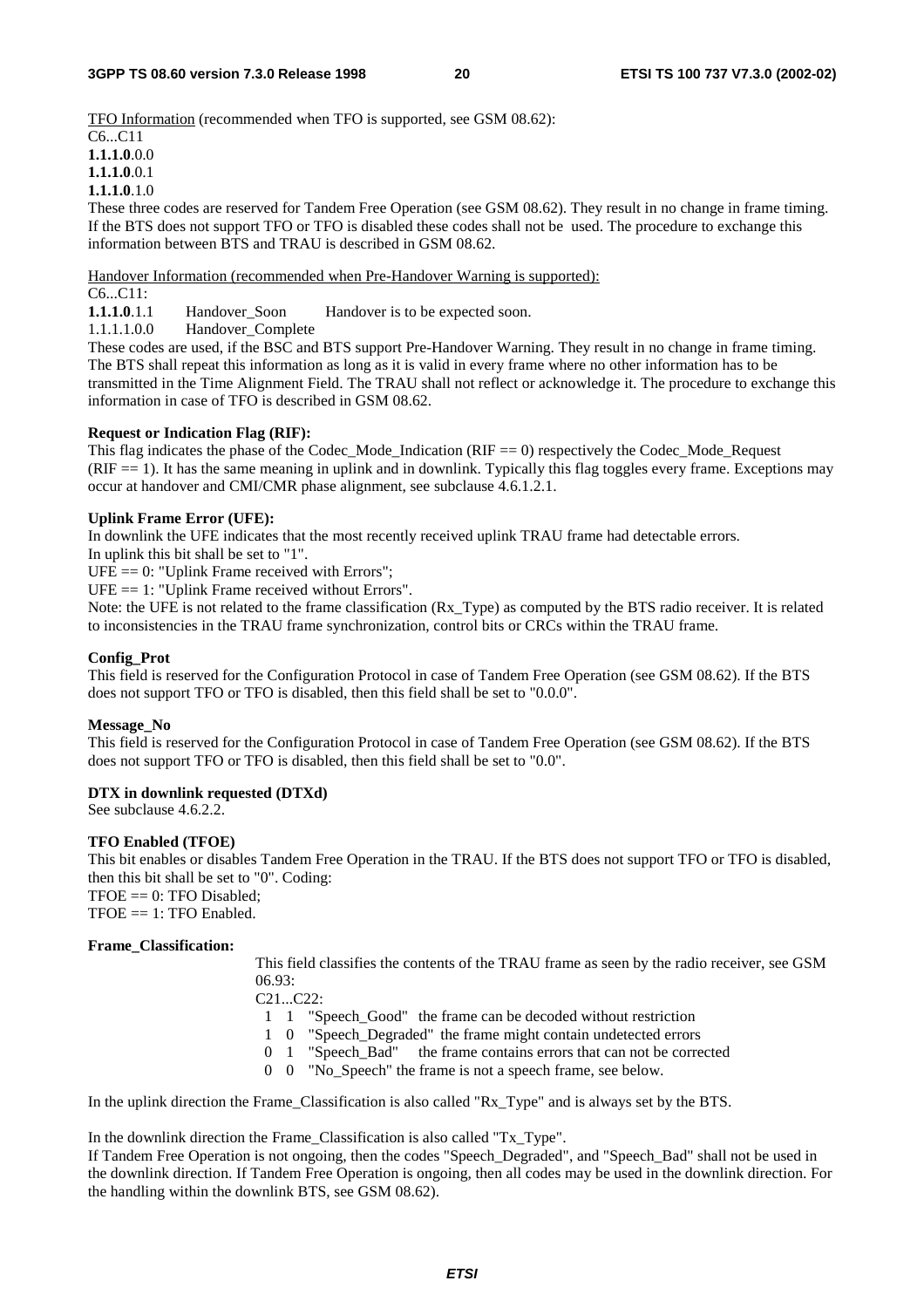#### **Codec\_Mode\_Indication / Codec\_Mode\_Request:**

This 3-bit field has three different meanings, depending on the Frame\_Classification field and the

Request\_or\_Indication\_Flag (RIF):

If Frame\_Classification is different than "0.0" then this field contains

either the Codec\_Mode\_Indication (CMI), if RIF equals 0;

or the Codec\_Mode\_Request (CMR), if RIF equals 1.

If Frame\_Classification is equal to "0.0", i.e. when a No\_Speech frame is transmitted, then this field shall be set to "0.0.0". CMI and CMR are then simultaneously transmitted in the Data Bits.

The coding is identical in uplink and downlink.

C23 . C24. C25:

- 0 0 0 Codec Mode 4,75 kBit/s
- 0 0 1 Codec\_Mode 5,15 kBit/s<br>0 1 0 Codec Mode 5.90 kBit/s
- 0 1 0 Codec\_Mode 5,90 kBit/s<br>0 1 1 Codec Mode 6 70 kBit/s
- 0 1 1 Codec Mode 6,70 kBit/s
- 1 0 0 Codec\_Mode 7,40 kBit/s
- 1 0 1 Codec\_Mode 7,95 kBit/s
- 1 1 0 Codec\_Mode 10,2 kBit/s
- 1 1 1 Codec\_Mode 12,2 kBit/s

The CMI indicates the Codec\_Mode to be used for decoding the associated speech parameters in the same and the next frame. The CMR indicates the Codec\_Mode to be used for encoding in the opposite direction.

- NOTE 1: In the TRAU frames, the Codec\_Mode\_Request, respectively the Codec\_Mode\_Indication are coded absolutely (three bits for eight possible modes). On the radio interface, because of bandwidth limitation, these parameters are coded with two bits only. The CCU shall perform the required translation.
- NOTE 2: In case of no Tandem Free Operation the uplink CMR is a Codec Mode Command (CMC) from the BTS to the TRAU and the TRAU shall try to follow the command as soon as possible. The only allowed exception is in case of DTX when SID or No\_Data frames can be used during speech pauses. In the downlink direction the CMR shall be set by the TRAU to "1.1.1".
- NOTE 3: In case of an ongoing Tandem Free Operation, the local uplink CMR is an indication from the local BTS to the TRAU, respectively to the distant BTS, on the highest allowed Codec\_Mode in the local downlink direction. This indication must be combined with the corresponding CMR in the distant uplink direction to set the Codec Mode to use in that direction. The local downlink CMR is the indication from the distant radio link on the highest allowed Codec\_Mode in the distant downlink direction. This indication must be combined with the corresponding CMR for the local uplink direction, see GSM 05.09 and 08.62.

### 3.5.1.2.2 Coding of Data bits (D-bits)

In Codec\_Mode 10,2 kBit/s the bits D1…D20 and D234…D253 are reserved for Tandem Free Operation In all Codec\_Modes below 10,2 kBit/s and in all No\_Speech frames the bits D1…D31 (31 bits) and D203…D256 (54 bits) are reserved for Tandem Free Operation (see GSM 08.62).

In No Speech frames additionally bits D44…D57 (14 bits) are reserved for TFO as well.

If the BTS does not support TFO or TFO is disabled, then the bits in these fields shall all be set to "1".

#### **Coding of Speech Frames:**

The contents of the Data bits for all eight AMR Codec\_Modes are defined in the following, in cases when the Frame\_Classification is either set to Speech\_Good, Speech\_Degraded, or Speech\_Bad. The speech block is subdivided into four subsets. The order within a given subset is the same as output from the transcoder (see GSM 06.90). The four times three parity bits (CRC1 to CRC4), added at the end of each subset, are generated using the same cyclic code as defined for the Enhanced Full Rate (see subclause 3.5.1.1.2). The TRAU frame formats in uplink and downlink direction are identical.

#### **AMR\_Mode 12,2 kBit/s, see GSM 06.90:**

| D1D38:                              | Indexes of the LSF submatrices $(s1s38)$                 |
|-------------------------------------|----------------------------------------------------------|
| D39D91:                             | Indexes of the parameters of first sub-frame (s39s91)    |
| D92D94:                             | CRC1 over bits C1C25, s1s29, s39s50, s87s89.             |
| D95D144:                            | Indexes of the parameters of second sub-frame (s92s141)  |
| D <sub>145</sub> D <sub>147</sub> : | CRC2 over bits s92s100, s137s139.                        |
| D <sub>148</sub> D <sub>200</sub> : | Indexes of the parameters of third sub-frame (s142s194)  |
| D201D203:                           | CRC3 over bits s142s153, s190s192.                       |
| D204D253:                           | Indexes of the parameters of fourth sub-frame (s195s244) |
| D254D256:                           | CRC4 over bits s195s199, s201s203, s240s242.             |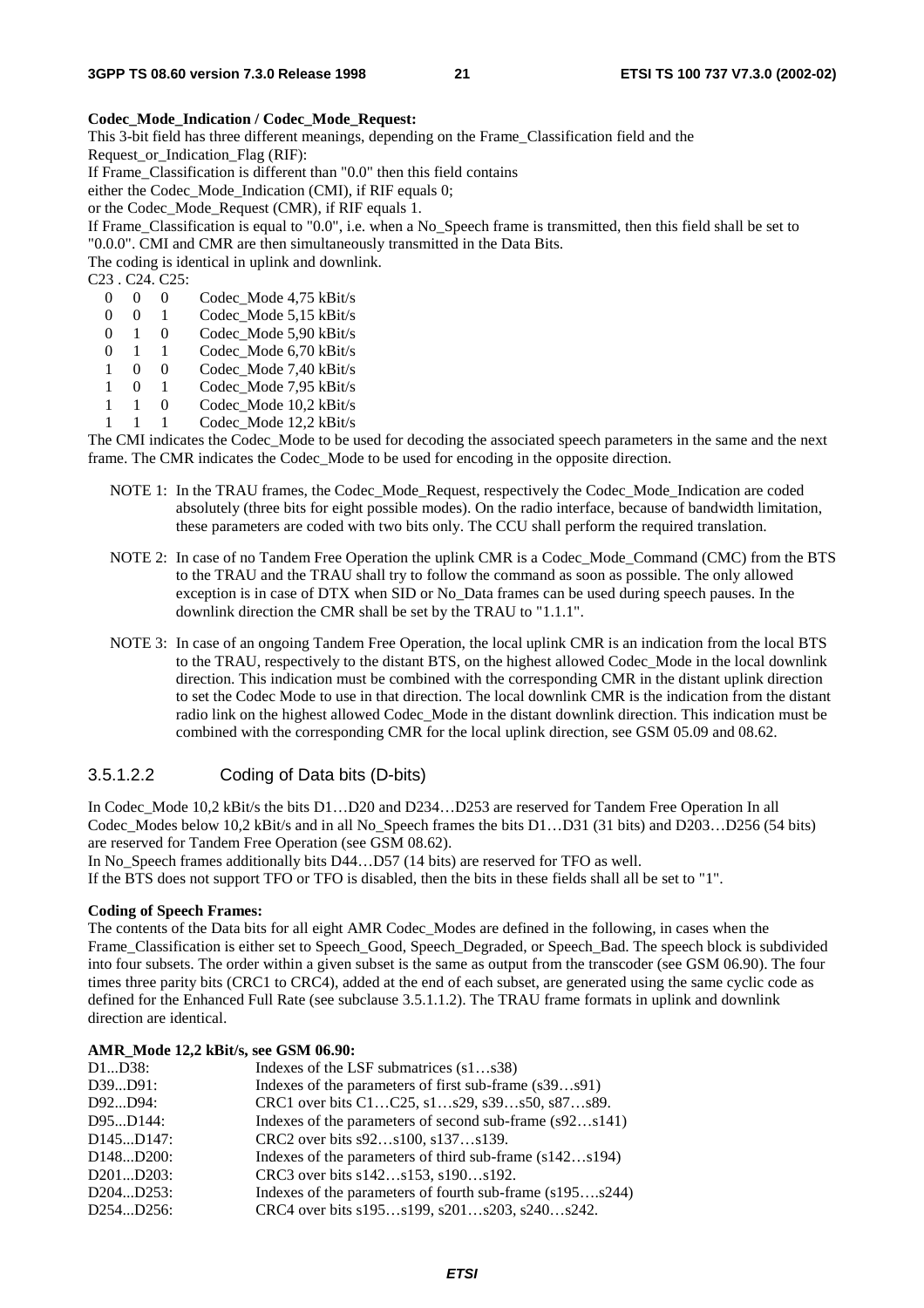#### **AMR\_Mode 10,2 kBit/s, see GSM 06.90:**

| D21D46:                             | Indexes of the LSF submatrices (s1s26)                          |
|-------------------------------------|-----------------------------------------------------------------|
| D47D92:                             | Indexes of the parameters of first sub-frame (s27s72)           |
| D93D95:                             | CRC1 over bits C1C25, D1D20, s1s25, s27s34, s66, s67, s69, s70. |
| D96D138:                            | Indexes of the parameters of second sub-frame (s73s115)         |
| D <sub>139</sub> D <sub>141</sub> : | CRC2 over bits s73s76, s109, s110, s112, s113.                  |
| D <sub>142</sub> D <sub>187</sub> : | Indexes of the parameters of third sub-frame (s116s161)         |
| D <sub>188</sub> D <sub>190</sub> : | CRC3 over bits s116s123, s155, s156, s158, s159.                |
| D <sub>191</sub> D <sub>233</sub> : | Indexes of the parameters of fourth sub-frame (s162s204)        |
| D254D256:                           | CRC4 over bits s162s165, s198, s199, s201, s202, D234D253.      |
|                                     |                                                                 |

#### **AMR\_Mode 7,95 kBit/s, see GSM 06.90:**

| D32D58:                             | Indexes of the LSF submatrices (s1s27)                   |
|-------------------------------------|----------------------------------------------------------|
| D59D92:                             | Indexes of the parameters of first sub-frame (s28s61)    |
| D93D95:                             | CRC1 over bits C1C25, s1s35, s53, s54, s57, s60.         |
| D96D127:                            | Indexes of the parameters of second sub-frame (s62s93)   |
| D <sub>128</sub> D <sub>130</sub> : | CRC2 over bits s62s65, s85, s86, s89s92.                 |
| D <sub>131</sub> D <sub>164</sub> : | Indexes of the parameters of third sub-frame (s94s127)   |
| D165D167:                           | CRC3 over bits s94s101, s119, s120, s123s126.            |
| D <sub>168</sub> D <sub>199</sub> : | Indexes of the parameters of fourth sub-frame (s128s159) |
| D200D202:                           | CRC4 over bits s128s131, s151, s152, s155s158.           |

### **AMR\_Mode 7,40 kBit/s, see GSM 06.90:**

| D3234                               | spare $(3 \text{ bits})$ ; set to "1"                      |
|-------------------------------------|------------------------------------------------------------|
| D35D60:                             | Indexes of the LSF submatrices (s1s26)                     |
| D61D92:                             | Indexes of the parameters of first sub-frame (s27s58)      |
| D93D95:                             | CRC1: bits C1C25, s1s20, s22s24, s27s32, s52, s53, s55s57. |
| D96D124:                            | Indexes of the parameters of second sub-frame (s59s87)     |
| D <sub>125</sub> D <sub>127</sub> : | CRC2 over bits s59s61, s81, s82, s84s86.                   |
| D <sub>128</sub> D <sub>159</sub> : | Indexes of the parameters of third sub-frame (s88s119)     |
| D160D162:                           | CRC3 over bits s88s93, s113, s114, s116s118.               |
| D163D191:                           | Indexes of the parameters of fourth sub-frame (s120s148)   |
| D <sub>192</sub> D <sub>194</sub> : | CRC4 over bits s120s122, s142, s143, s145, s146.           |
| D <sub>195</sub> D <sub>202</sub> : | spare $(8 \text{ bits})$ ; set to "1".                     |

### **AMR\_Mode 6,70 kBit/s, see GSM 06.90:**

| D32D37:                             | spare (6 bits); set to " $1$ "                           |
|-------------------------------------|----------------------------------------------------------|
| D38D63:                             | Indexes of the LSF submatrices $(s1s26)$                 |
| D64D92:                             | Indexes of the parameters of first sub-frame (s27s55)    |
| D93D95:                             | CRC1 over bits C1C25, s1s17, s20, s24, s27s34, s49s53.   |
| D96D120:                            | Indexes of the parameters of second sub-frame (s56s80)   |
| D <sub>121</sub> D <sub>123</sub> : | CRC2 over bits s56s59, s74s78.                           |
| D <sub>124</sub> D <sub>152</sub> : | Indexes of the parameters of third sub-frame (s81s109)   |
| D153D155:                           | CRC3 over bits s81s88, s103s107.                         |
| D <sub>156</sub> D <sub>180</sub> : | Indexes of the parameters of fourth sub-frame (s110s134) |
| D <sub>181</sub> D <sub>183</sub> : | CRC4 over bits s110s113, s128s132.                       |
| D <sub>184</sub> D <sub>202</sub> : | spare $(19 \text{ bits})$ ; set to "1".                  |

### **AMR\_Mode 5,90 kBit/s, see GSM 06.90:**

| spare $(10 \text{ bits})$ ; set to "1"                  |
|---------------------------------------------------------|
| Indexes of the LSF submatrices (s1s26)                  |
| Indexes of the parameters of first sub-frame (s27s51)   |
| CRC1 over bits C1C25, s1s17, s27s34, s48s51.            |
| Indexes of the parameters of second sub-frame (s52s72)  |
| CRC2 over bits s52s54, s69s72.                          |
| Indexes of the parameters of third sub-frame (s73s97)   |
| CRC3 over bits s73s80, s94s97.                          |
| Indexes of the parameters of fourth sub-frame (s98s118) |
| CRC4 over bits s98s100, s115s118.                       |
| spare $(31 \text{ bits})$ ; set to "1".                 |
|                                                         |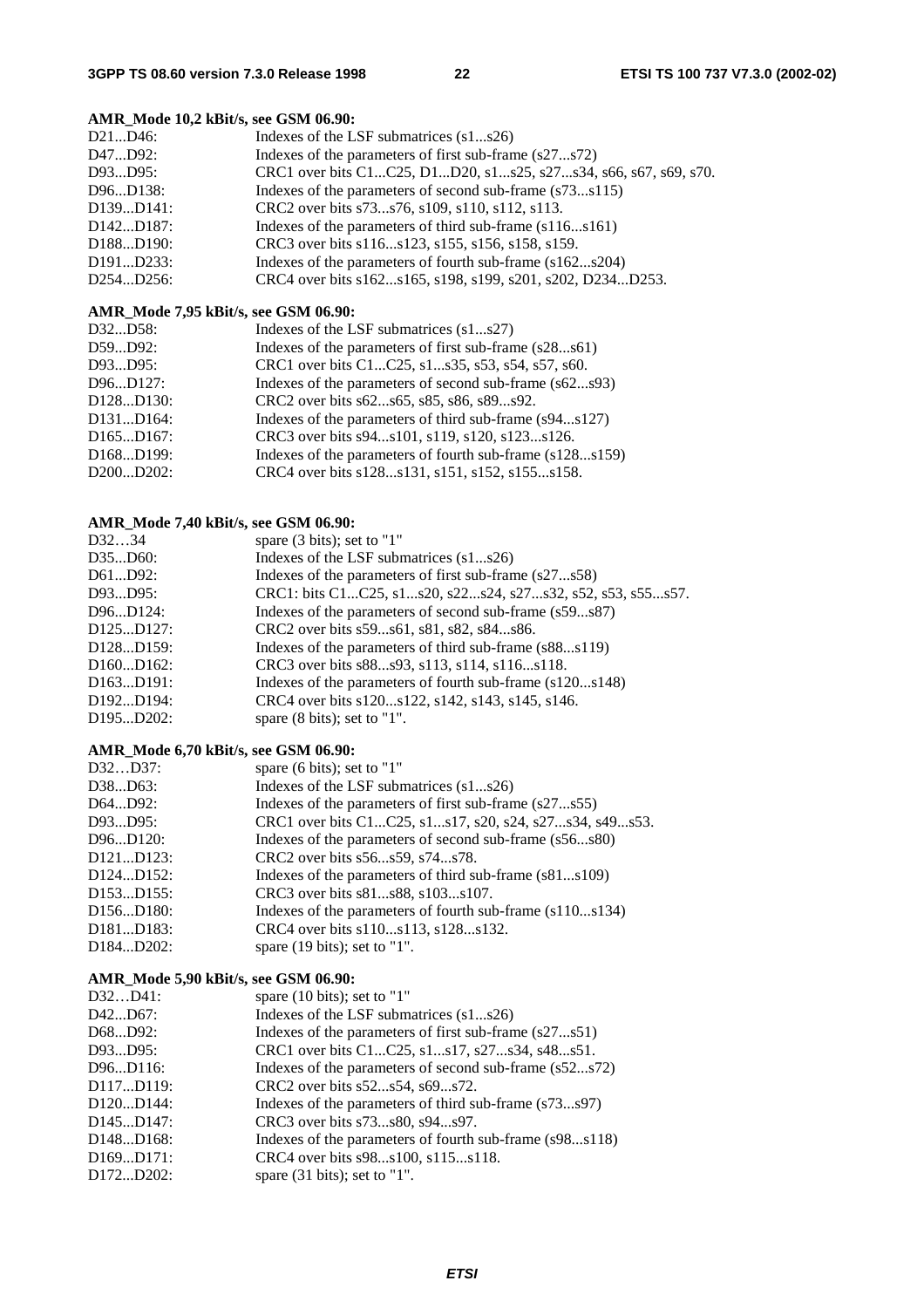#### **AMR\_Mode 5,15 kBit/s, see GSM 06.90:**

| D32D46                              | spare $(15 \text{ bits})$ ; set to "1"                  |
|-------------------------------------|---------------------------------------------------------|
| D47D69:                             | Indexes of the LSF submatrices (s1s23)                  |
| D70D92:                             | Indexes of the parameters of first sub-frame (s24s46)   |
| D93D95:                             | CRC1 over bits C1C25, s1s16, s19s29, s42s46.            |
| D96D114:                            | Indexes of the parameters of second sub-frame (s47s65)  |
| D115D117:                           | CRC2 over bits s47s48, s61s65.                          |
| D <sub>118</sub> D <sub>136</sub> : | Indexes of the parameters of third sub-frame (s66s84)   |
| D <sub>137</sub> D <sub>139</sub> : | CRC3 over bits s66s67, s80s84.                          |
| D <sub>140</sub> D <sub>158</sub> : | Indexes of the parameters of fourth sub-frame (s85s103) |
| D159D161:                           | CRC4 over bits s85s86, s99s103.                         |
| D <sub>162</sub> D <sub>202</sub> : | spare $(41 \text{ bits})$ ; set to "1".                 |
|                                     |                                                         |

### **AMR\_Mode 4,75 kBit/s, see GSM 06.90:**

| D32D44:                             | spare $(13 \text{ bits})$ ; set to "1"                 |
|-------------------------------------|--------------------------------------------------------|
| D45D67:                             | Indexes of the LSF submatrices (s1s23)                 |
| D68D92:                             | Indexes of the parameters of first sub-frame (s24s48)  |
| D93D95:                             | CRC1 over bits C1C25, s1s16, s18, s19, s21s29, s45s48. |
| D96D108:                            | Indexes of the parameters of second sub-frame (s49s61) |
| D109D111:                           | CRC2 over bits s49, s50.                               |
| D112D132:                           | Indexes of the parameters of third sub-frame (s62s82)  |
| D <sub>133</sub> D <sub>135</sub> : | CRC3 over bits s62, s63, s79s82.                       |
| D <sub>136</sub> D <sub>148</sub> : | Indexes of the parameters of fourth sub-frame (s83s95) |
| D149D151:                           | CRC4 over bits s83, s84.                               |
| D <sub>152</sub> D <sub>202</sub> : | spare $(51 \text{ bits})$ ; set to "1".                |

#### **Coding of No\_Speech Frames:**

The following tables define the contents of the Data bits when the Frame\_Classification is set to "No\_Speech". The three parity bits (CRC1) added are generated using the same cyclic code as defined for the Enhanced Full Rate (see subclause 3.5.1.1.2). The TRAU Frame Formats in uplink and downlink direction are identical.

#### **SID\_Update and SID\_Bad Frame:**

| D32D34:  | No_Speech_Classification                          |
|----------|---------------------------------------------------|
| D35D37:  | Codec_Mode_Indication_abs                         |
| D38D40:  | Codec_Mode_Request_abs                            |
| D41:     | PAB: Phase Alignment Bit (optional)               |
| D42D43:  | TAE: Time Alignment Extension (optional)          |
| D44D57:  | reserved for TFO                                  |
| D58D60:  | Moving average predictor, initial values $(s1s3)$ |
| D61D86:  | Indexes of LSF submatrices (s4s29)                |
| D87D92:  | Logarithmic frame energy (s30s35)                 |
| D93D95:  | CRC1 over bits C1C25, D32D92.                     |
| D96D207: | spare $(112 \text{ bits})$ ; set to "1".          |

#### **No\_Data, SID\_First and Onset Frame:**

| Bits D32D34:    | No_Speech_Classification                 |
|-----------------|------------------------------------------|
| Bits D35D37:    | Codec Mode_Indication_abs                |
| Bits D38D40:    | Codec_Mode_Request_abs                   |
| <b>Bit D41:</b> | PAB: Phase Alignment Bit (optional)      |
| Bits D42D43:    | TAE: Time Alignment Extension (optional) |
| Bits D44D57:    | reserved for TFO                         |
| Bits D58D92:    | spare $(35 \text{ bits})$ ; set to "1"   |
| Bits D93D95:    | CRC1 over bits C1C25, D32D92.            |
| Bits D96D207:   | spare $(112 \text{ bits})$ ; set to "1". |

No Speech Classification:

If the Frame\_Classification is set to "0.0", then the TRAU frame contains no speech parameters. The No\_Speech\_Classification is coded in the D-Bits: D32...D34: 1.1.1: Sid\_First 1.1.0: Onset

| 1.0.1:    | Sid_Update |                                  |
|-----------|------------|----------------------------------|
| $1.0.0$ : | Sid Bad    | (SID_Update with bad parameters) |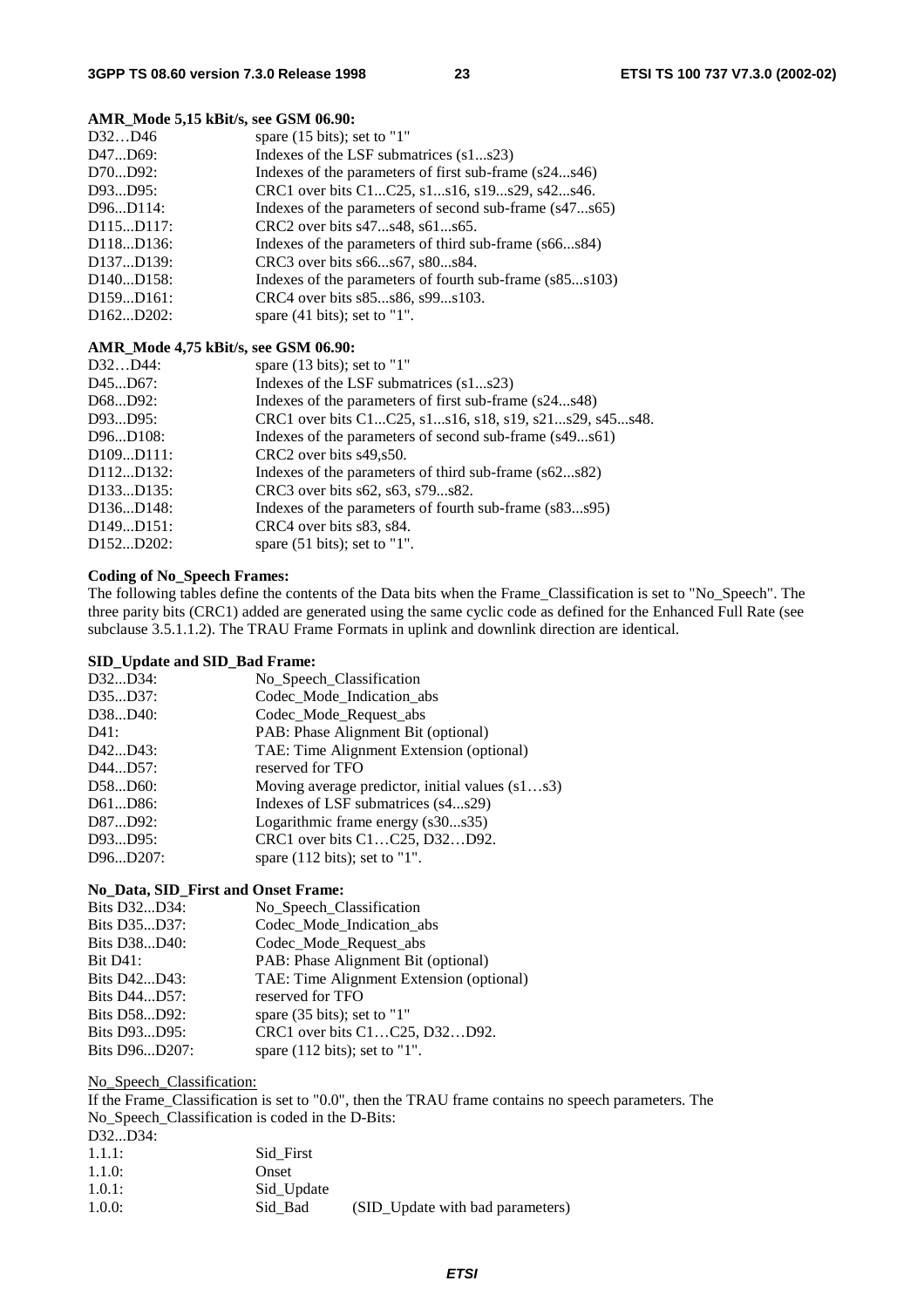#### **3GPP TS 08.60 version 7.3.0 Release 1998 24 ETSI TS 100 737 V7.3.0 (2002-02)**

| $0.1.1$ : | spare   |                                                                        |
|-----------|---------|------------------------------------------------------------------------|
| $0.1.0$ : | spare   |                                                                        |
| $0.0.1$ : | spare   |                                                                        |
| $0.0.0$ : | No Data | (nothing received or frame has been stolen, e.g. by FACCH or RATSCCH). |

#### Codec\_Mode\_Indication\_abs (CMI\_abs):

The meaning in uplink and downlink is identical. In No\_Speech frames the CMI is always transmitted, independent of the setting of the RIF bit. Coding:

D35 . D36 . D37:

| 0.0.0 | Codec Mode 4,75 kBit/s |
|-------|------------------------|
| 0.0.1 | Codec Mode 5,15 kBit/s |
| 0.1.0 | Codec Mode 5,90 kBit/s |
| 0.1.1 | Codec Mode 6,70 kBit/s |
| 1.0.0 | Codec Mode 7,40 kBit/s |
| 1.0.1 | Codec Mode 7,95 kBit/s |
| 1.1.0 | Codec Mode 10.2 kBit/s |
| 1.1.1 | Codec Mode 12,2 kBit/s |
|       |                        |

#### Codec\_Mode\_Request\_abs (CMR\_abs):

The meaning in uplink and downlink is identical. In No\_Speech frames the CMR is always transmitted, independent of the setting of the RIF bit. Coding:

| D38.D39.D40: |                        |
|--------------|------------------------|
| 0.0.0        | Codec Mode 4,75 kBit/s |
| 0.0.1        | Codec Mode 5,15 kBit/s |
| 0.1.0        | Codec Mode 5,90 kBit/s |
| 0.1.1        | Codec Mode 6,70 kBit/s |
| 1.0.0        | Codec Mode 7.40 kBit/s |
| 1.0.1        | Codec Mode 7.95 kBit/s |
| 1.1.0        | Codec Mode 10,2 kBit/s |
| 1.1.1        | Codec Mode 12,2 kBit/s |
|              |                        |

#### Phase Alignment Bit (PAB):

This bit is defined only in No Speech frames. It is optional and shall be set to "0", if not used.

The PAB has exactly the same meaning and function as the Phase Alignment Command (PAC). For the exact procedure see subclause 4.6.1.2.1.

PAB set to 0: CMI/CMR phase in downlink TRAU frames shall not be changed

PAB set to 1: CMI/CMR phase in downlink TRAU frames shall be inverted.

PAB shall only be used together with TAC values between **0.0.0.0.0.0** ("No change in frame timing") and **1.0.0.1.1.1**  ("Delay frame 39 x 500µs").

#### Time Alignment Extension (TAE):

The TAE specifies optionally a Time Alignment Extension. Coding:

D<sub>42</sub> . D<sub>43</sub>: Meaning:

- 0.0: No additional delay with respect to the Time Alignment Command
- 0.1 Additional delay of 125 µs<br>1.0 Additional delay of 250 µs
- Additional delay of  $250 \,\mu s$
- 1.1 Additional delay of 375 µs

TAE together with the Time Alignment Command (TAC) allow a "one step" time alignment of 125 µs accuracy in No\_Speech frames. TAE shall only be used together with TAC values between **0.0.0.0.0.0** ("No change in frame timing") and **1.0.0.1.1.1 (**"Delay frame 39 x 500µs").

The TAC\_TAE combination **0.0.0.0.0.0\_0.1** shall be interpreted as **"**Delay frame by 125µs".

The TAC\_TAE combination **1.0.0.1.1.1\_1.0** shall be interpreted as **"**Advance frame by 250µs".

The TAC\_TAE combination **1.0.0.1.1.1\_1.1** shall be interpreted as **"**Advance frame by 125µs".

### 3.5.1.2.3 Time Alignment Bits (T1…T4)

The coding and meaning is as described in 3.5.1.1.3 (Time Alignment Bits).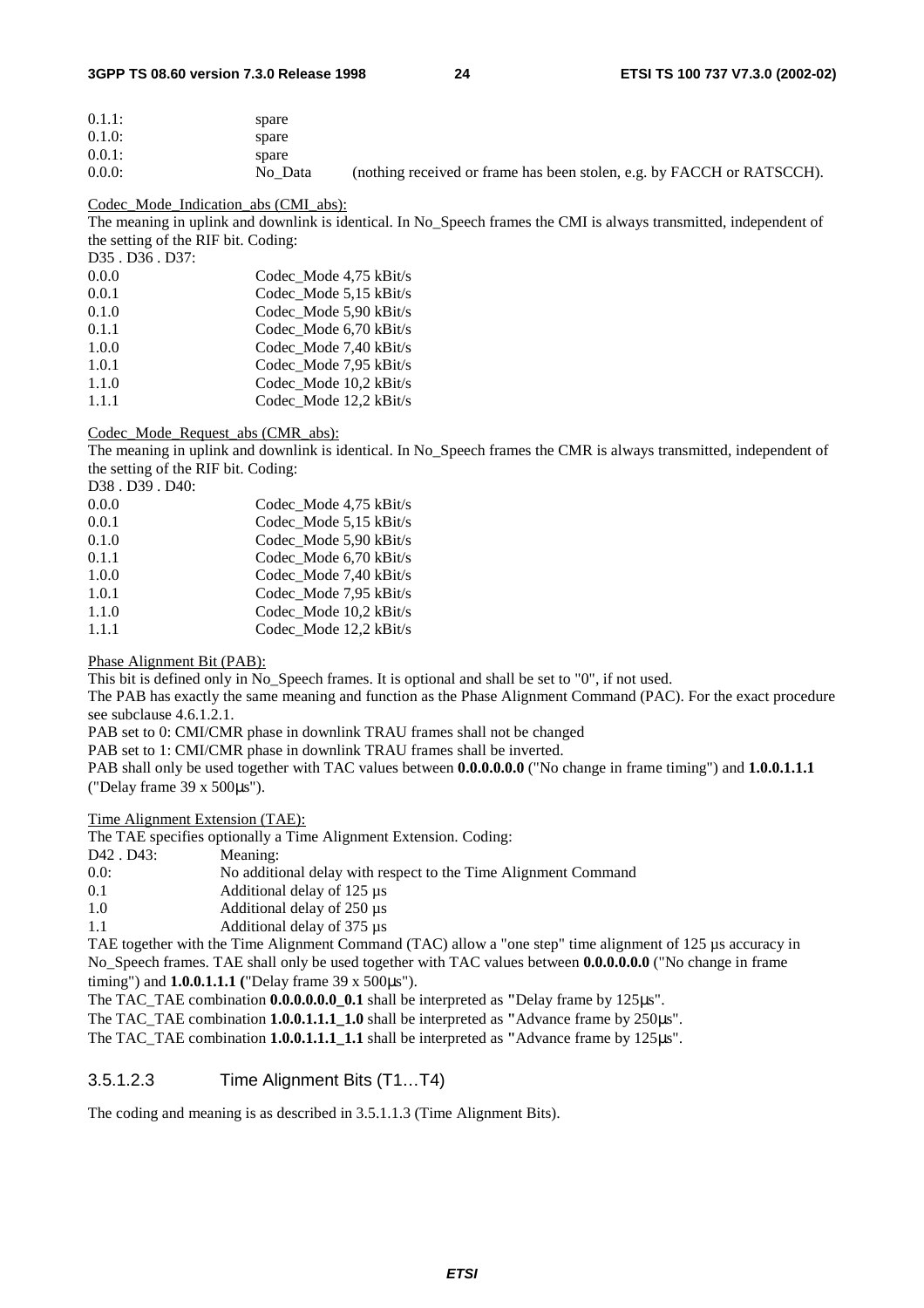# 3.5.2 Coding of O&M Frames

Control bits (C-bits):

| <b>Description</b>  | <b>Uplink</b> | <b>Downlink</b> |
|---------------------|---------------|-----------------|
|                     | IC1C2C3C4 C5  | IC1C2C3C4 C5    |
| Frame type          | l00101:O&M    |                 |
| <b>Bits C1 - C5</b> |               |                 |
| Bits C6 - C15       | Spare         | <b>Spare</b>    |

Data Bits (D-bits):

Bits D1 .. D264: Bits used for transfer of O&M information. The coding and use of these bits are left to the manufacturer of the BSC/TRAU.

Spare Bits:

Bits S1 .. S6: Spare

### 3.5.3 Coding of Data Frames

Control bits (C-bits):

| <b>Description</b>                          | <b>Uplink</b>                                                                                              | <b>Downlink</b>              |
|---------------------------------------------|------------------------------------------------------------------------------------------------------------|------------------------------|
| Frame type.                                 | C <sub>1</sub> C <sub>2</sub> C <sub>3</sub> C <sub>4</sub> C <sub>5</sub>                                 | C1C2C3C4 C5                  |
| Bits C1 - C5                                | 0 1 0 0 0 : Data                                                                                           | 1 0 1 1 0 : Data             |
|                                             | except 14.5                                                                                                | except 14.5                  |
|                                             |                                                                                                            |                              |
|                                             | 1 0 1 0 0 : Data14.5 (note)                                                                                | 1 0 1 0 0 : Data 14.5 (note) |
| Intermediate RA bit                         | $0:8$ kbit/s                                                                                               | $0:8$ kbit/s                 |
| rate.                                       | 1: 16 kbit/s                                                                                               | 1: 16 kbit/s                 |
| Bit C6                                      |                                                                                                            |                              |
| Ifor data services                          |                                                                                                            |                              |
| except 14.5                                 |                                                                                                            |                              |
| Spare                                       | Spare                                                                                                      | Spare                        |
| for Data 14.5                               |                                                                                                            |                              |
| <b>Bits C7 - C15</b>                        | Spare                                                                                                      | Spare                        |
| NOTE:                                       | The Data frame is in case of data 14,5 kbit/s used only for synchronization purposes. The data bits are in |                              |
| this case set according to subclause 4.5.1. |                                                                                                            |                              |

### 3.5.4 Coding of Extended Data Frames

Control bits (C-bits):

| <b>Description</b>                                                    | <b>Uplink</b>                                                              | <b>Downlink</b> |
|-----------------------------------------------------------------------|----------------------------------------------------------------------------|-----------------|
| Frame type.                                                           | C <sub>1</sub> C <sub>2</sub> C <sub>3</sub> C <sub>4</sub> C <sub>5</sub> | IC1C2C3C4 C5    |
| Bits C1 - C5                                                          | 111111:                                                                    | 111111:         |
|                                                                       | <b>Extended Data</b>                                                       | Extended data   |
|                                                                       | frame 14,5 kbit/s                                                          | lFrame 14.5     |
| Bit C <sub>6</sub>                                                    |                                                                            |                 |
| Idle/Data/UFE                                                         | Idle/data<br>Frame indication                                              | <b>UFE</b>      |
| Bits C7 - C13                                                         | Spare                                                                      | Spare           |
| <b>IMulti Frame Structure</b><br>Idefined in GSM 04.21<br>Bits M1, M2 | M1, M2                                                                     | M1, M2          |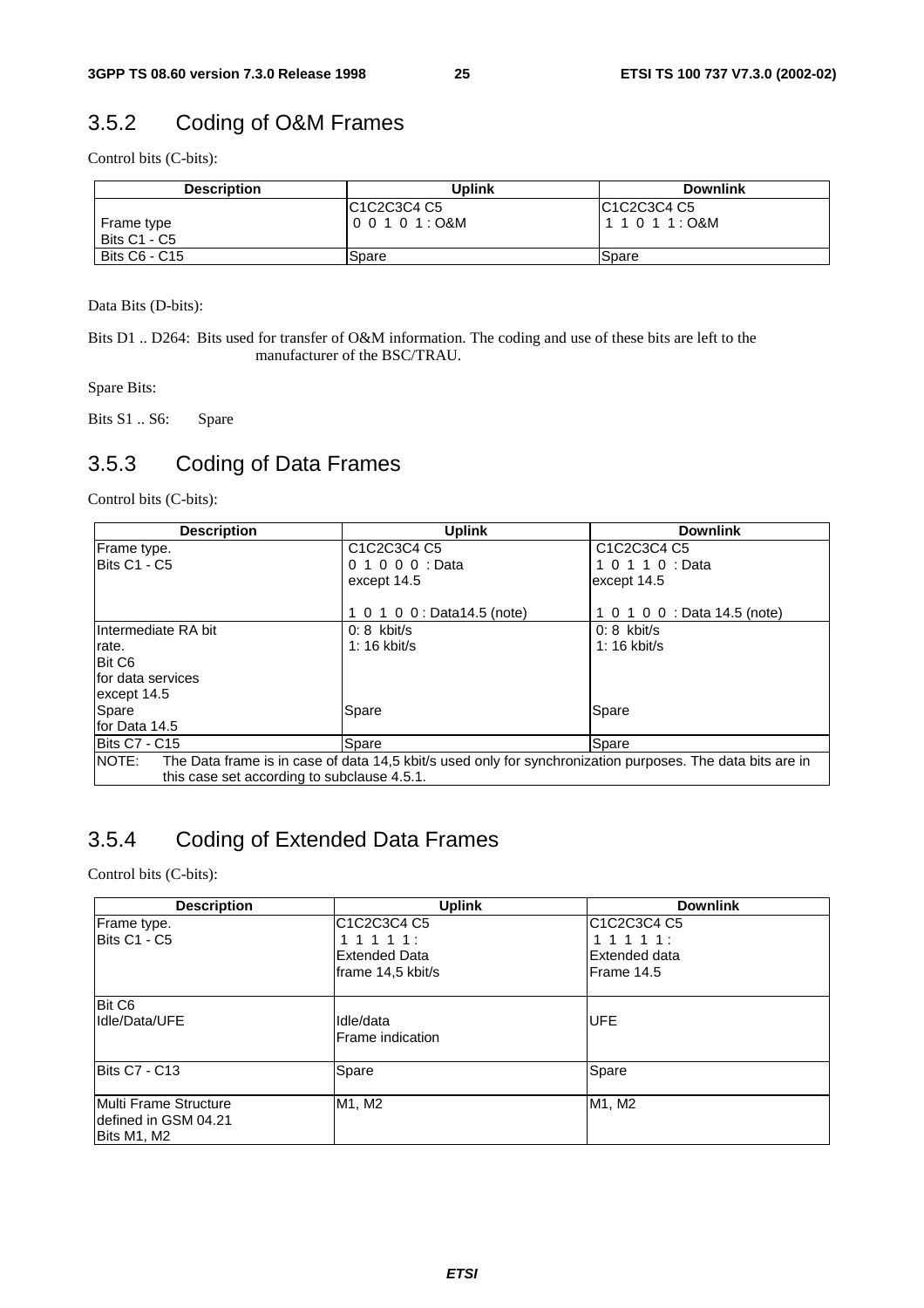### 3.5.5 Coding of Idle Speech Frames

Control bits (C-bits):

| <b>Description</b>   | <b>Uplink</b>           | <b>Downlink</b>                                                                                     |
|----------------------|-------------------------|-----------------------------------------------------------------------------------------------------|
|                      | C1C2C3C4 C5             | C <sub>1</sub> C <sub>2</sub> C <sub>3</sub> C <sub>4</sub> C <sub>5</sub>                          |
| Frame type.          | 1 0 0 0 0 : Idle Speech | 0 1 1 1 0 : Idle Speech                                                                             |
| <b>IBits C1 - C5</b> |                         |                                                                                                     |
|                      |                         |                                                                                                     |
| IBits C6 - C21       | Coding as for           | Coding as for                                                                                       |
|                      | Speech frames.          | Speech frames.                                                                                      |
| INOTE:<br>applied.   |                         | Idle Speech frames shall not be used in AMR; instead Frame_Classification set to "No_Data" shall be |

Time Alignment Bits:

Bits T1 .. T4: Coding as for Speech frames.

## 3.6 Order of Bit Transmission

The order of bit transmission is:

the first octet is transferred first with the bit no. 1 first, bit no. 2 next etc.

# 4 Procedures

## 4.1 Remote Control of Transcoders and Rate Adaptors

When the transcoder is positioned remote to the BTS, the Channel Codec Unit (CCU) in the BTS has to control some of the functions in the remote Transcoder/Rate Adaptor Unit (TRAU) in the BSC.

This remote control is performed by inband signalling carried by the control bits (C-bits) in each TRAU frame.

The following functions in the TRAU are remotely controlled by the CCU:

- shift between speech and data;
- control of the rate adaption functions for data calls;
- downlink frame timing for speech frames;
- transfer of DTX information.

In addition, the following functions are provided in case of AMR speech:

- control of Codec Mode adaptation;
- transfer of TFO Configuration Parameters (optional, see GSM 08.62);
- downlink Phase Alignment (optional);
- transfer of Information on TFO Status (optional, see GSM 08.62);
- transfer of Information on Pre-Handover Warning (optional).

In addition, the inband signalling also provides means for transfer of O&M signals between the TRAU and the BSC/BTS.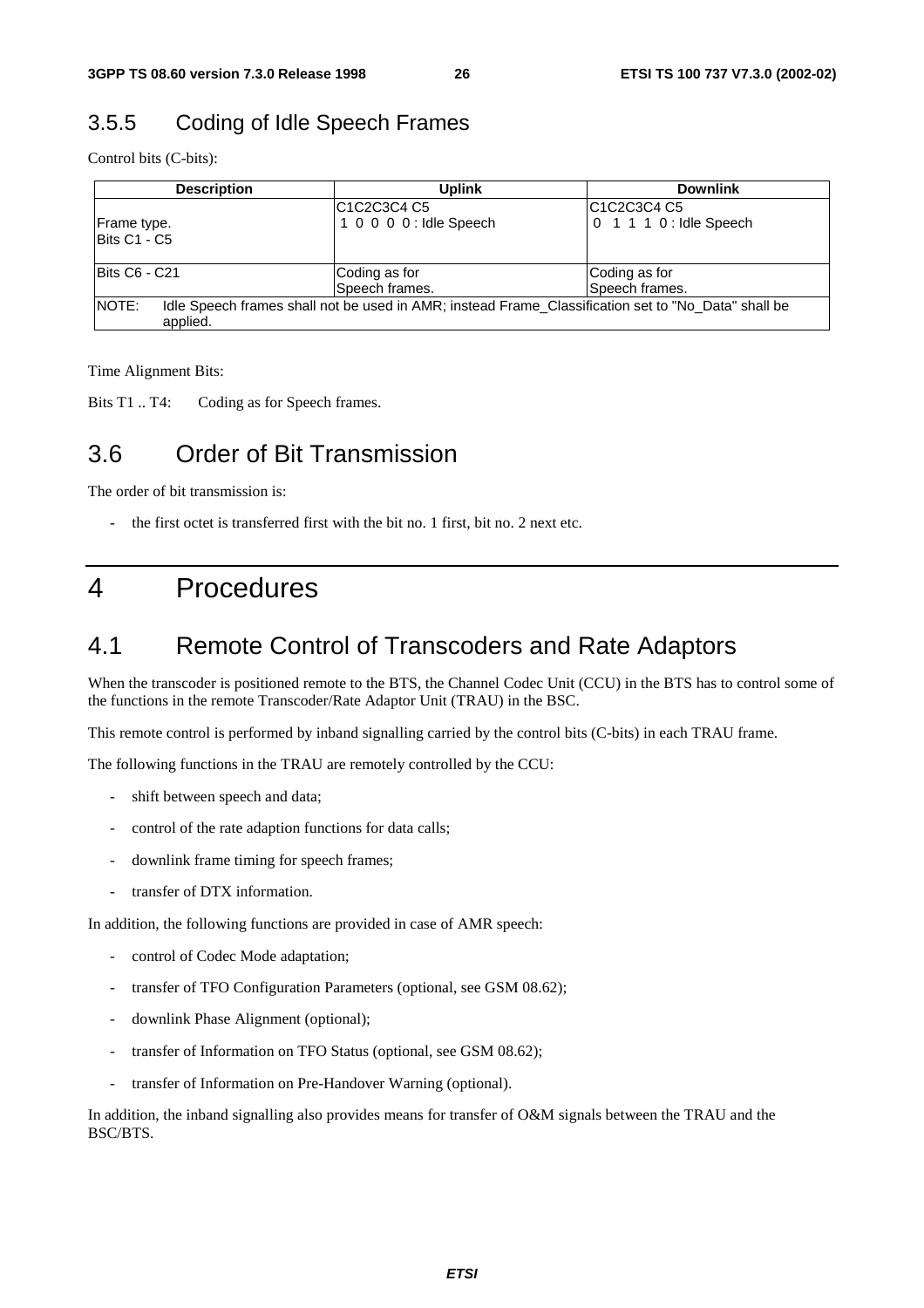## 4.2 Resource Allocation

At reception of the ASSIGNMENT REQUEST message, e.g. at call setup, when a circuit switched connection is required, the BSC provides an appropriate TRAU to the circuit to be used between the BSC and the BTS and sends the CHANNEL ACTIVATION message to the BTS.

When receiving the CHANnel ACTIVation message, the BTS allocates the appropriate radio resources and a Channel Codec Unit (CCU) to be used.

In case of FR and EFR Speech or Data (except 14,5 kbit/s):

- the CCU now starts sending uplink frames with the appropriate "Frame Type" and, for data calls, the intermediate rate adaption bit rate set;
- when receiving the first frame, the TRAU sets the mode of operation accordingly and starts sending downlink frames with the "Frame Type" and, for data calls, the intermediate rate adaption bit rate set as an acknowledgement indication.

In case of Adaptive Multi-Rate speech: see subclause 4.6.1.3.

In case of Data 14,5 kbit/s:

- the CCU starts sending uplink Data TRAU Frames with the appropriate "Frame Type" set to establish initial synchronization;
- when receiving the first frame, the TRAU sets the mode of operation accordingly and as an acknowledgement starts sending downlink Data TRAU Frames with the same "Frame Type";
- the CCU starts sending uplink Extended Data TRAU Frames with the appropriate "Frame Type" set upon reception of that acknowledge indication;
- when receiving the first frame, when the "Frame Type" is set to Extended Data TRAU frame, the TRAU sets the mode of operation accordingly and as an acknowledgement starts sending downlink Extended Data TRAU frames with the same "Frame Type".

## 4.3 Resource Release

At release of circuit switched resources, e.g. at call release, the connection between the CCU and the TRAU will be released by the BSC. The BSC has to indicate that the connection has been released. How this is performed is a BSC internal matter. However, three methods have been identified.

- i) The BSC indicates the call release to the TRAU by inserting the PCM idle bit pattern described in GSM 08.54 on the circuits towards the TRAU. The TRAU shall be able to detect this idle bit pattern. When received at the TRAU, the TRAU will loose frame synchronization and will start timer Tsync (see subclause 4.8.2). If, when Tsync expires, the idle bit pattern has been detected, the TRAU shall terminate the operation (go idle) until a valid frame is again received.
- ii) This second alternative does not apply to Enhanced Full Rate Speech, Adaptive Multi-Rate speech and Data 14,5 kbit/s cases.

After a call release, the TRAU downlink channel is switched to the TRAU uplink channel (16 kbit/s side).

 The TRAU shall be able to detect the looped downlink frame. When it is detected, the TRAU shall terminate the normal operation (go idle) until a valid uplink TRAU frame is again received.

iii) It is handled by BSC internal signals (e.g. if the BSC and TRAU are collocated).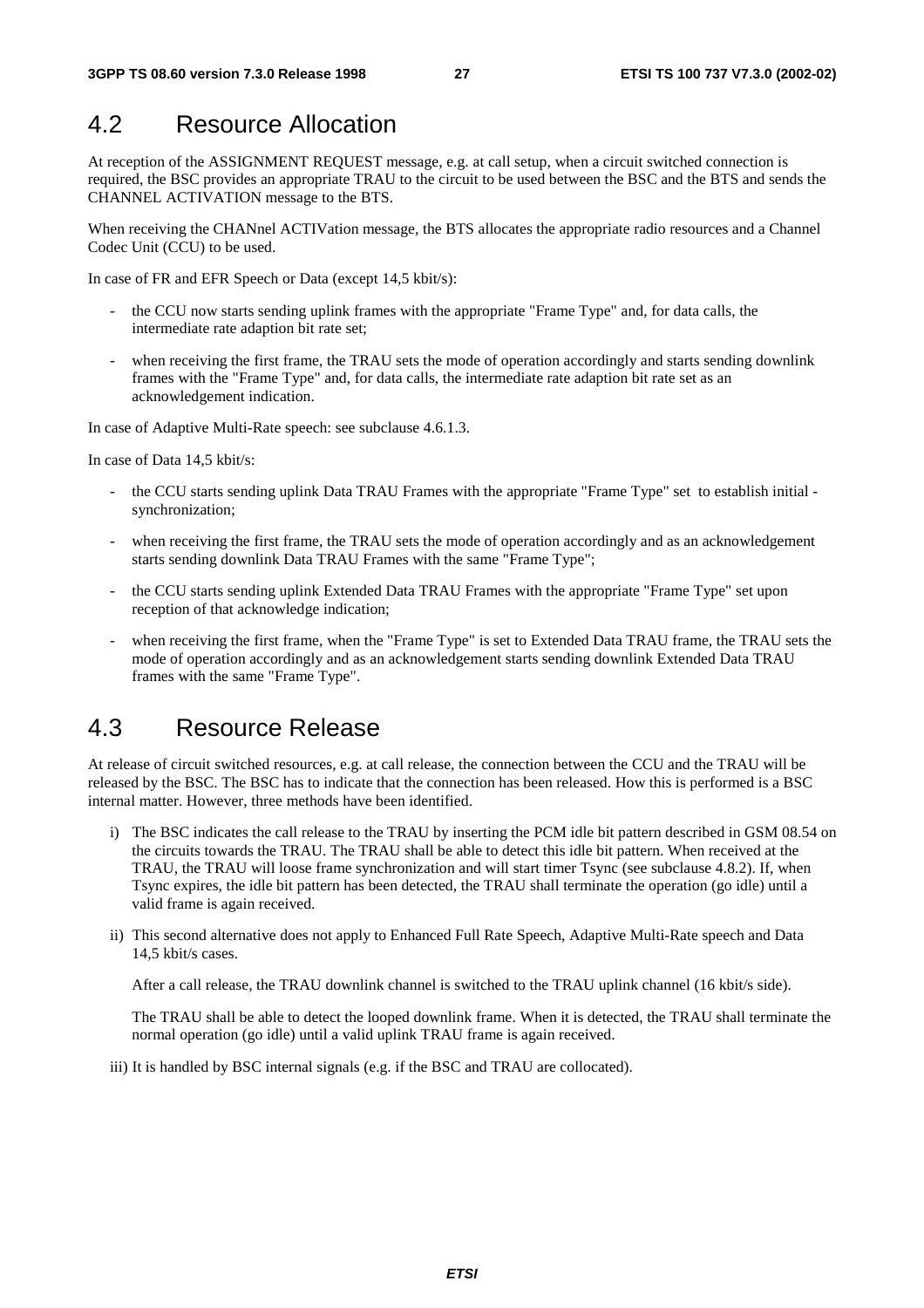# 4.4 In Call Modification

If the subscriber orders "In Call Modification", the CCU sets the "Frame Type" and, for data calls, the inter mediate rate adaption bit rate in the uplink frames to the new mode of operation. When receiving this information, the TRAU changes the mode of operation accordingly and sets the new "Frame Type" and, for data calls, the intermediate rate adaption bit rate in the downlink frames. The same procedure applies for mode change between Data 14,5 kbit/s.

In case of mode change to data 14,5 kbit/s from Speech or Data (other than 14,5 kbit/s) the same procedure as for "Resource Allocation" is performed.

In case of mode change from any other speech or data service to **AMR speech**, the same procedure as for "Resource Allocation" shall be performed. In case of mode change within AMR speech, i.e. a change of the AMR Configuration, the BSC should take care that a smooth transition from the old AMR configuration into the new one is performed, see GSM 05.09 and GSM 08.62.

# 4.5 Transfer of Idle Frames, Handling of Missing Data

Between the TRAU and the CCU a TRAU frame shall be transferred every 20 ms.

### 4.5.1 In Full Rate data case

If no data is received from the MS (uplink direction) or no data is received from the MSC side of the interface (downlink direction), idle data frames shall be transferred instead of data frames. Idle data frames are data frames with all data bit positions set to binary "1". In addition, for 14,5 kbit/s channel coding; the C6 bit shall be set to '1' in the uplink extended data frame.

### 4.5.2 In Full Rate speech case

If no speech is received from the MS (uplink direction), the CCU shall send TRAU speech frames with BFI flag set to 1 (bad frame) or idle speech frames.If no speech is received from the MSC side of the interface (downlink direction), idle speech frames shall be transferred instead of speech frames.

### 4.5.3 In Enhanced Full Rate speech case

If no speech is received from the MS (uplink direction), the CCU shall send TRAU speech frames with BFI flag set to 1 (bad frame). If no speech is received from the MSC side of the interface (downlink direction), idle speech frames shall be transferred instead of speech frames.

### 4.5.4 In Adaptive Multi-Rate speech case

If no speech is received from the MS (uplink direction), or a speech frame is stolen on the radio interface (e.g. by FACCH) the CCU shall send TRAU No\_Speech frames with Frame\_Type set to "AMR" and with No Speech Classification set to "No Data". The Code Mode Indication shall be set to the previously used value. CMI and CMR shall be set to the Initial\_Codec\_Mode, if at resource allocation.

If no speech is received from the MSC side (downlink direction), i.e. the "PCM\_Idle" pattern is received instead, the TRAU shall send TRAU No\_Speech frames with Frame\_Type set to "AMR", and with No\_Speech\_Classification set to "No\_Data". The Codec\_Mode\_Indication shall be set to the previously used value or to the Initial\_Codec\_Mode, if at resource allocation.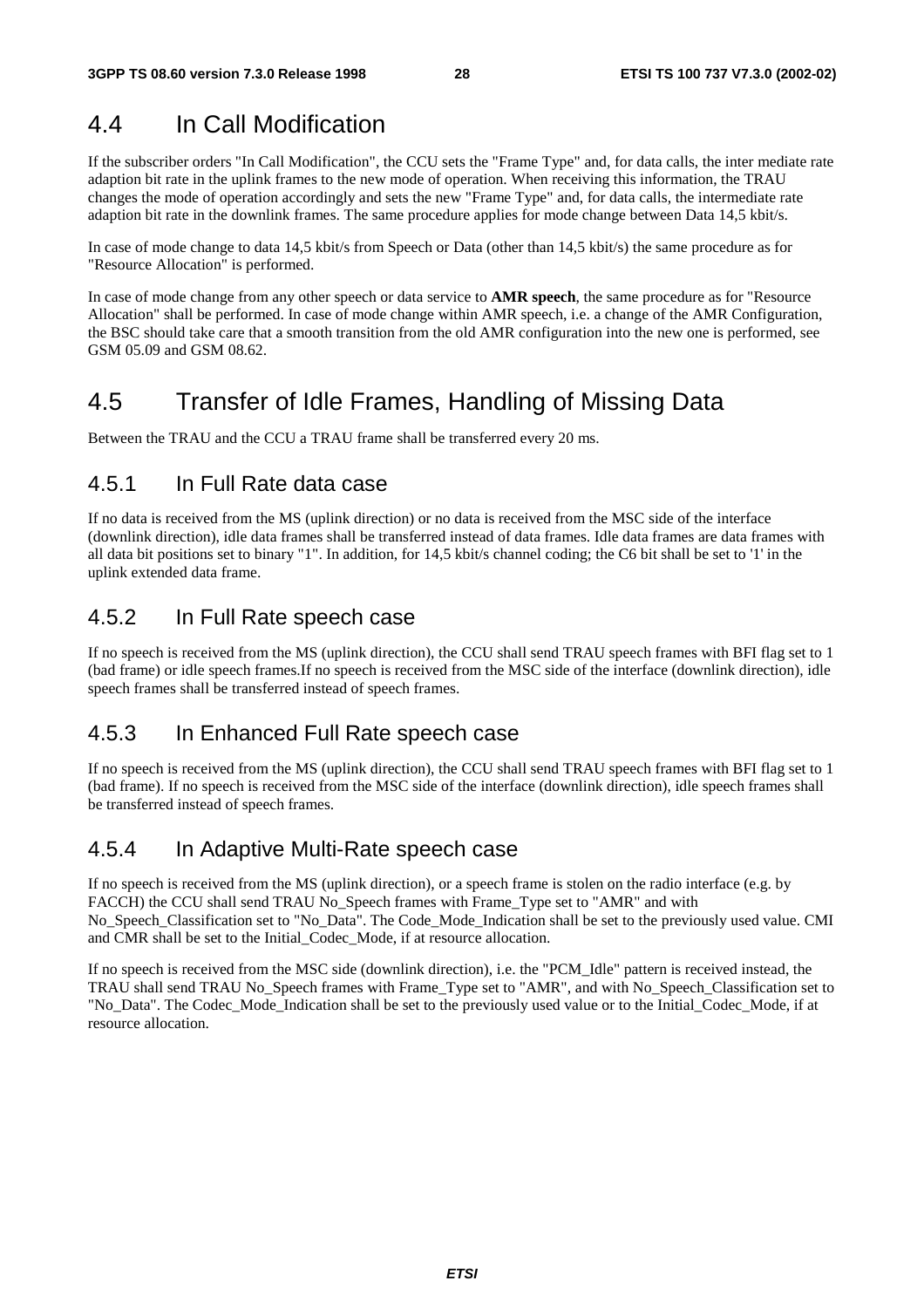# 4.6 Procedures for Speech Services

# 4.6.1 Time Alignment of Speech Service Frames

The time alignment needed for obtaining minimum buffer delay will differ from call to call. The reasons for this are:

- the BSC will have no information about the radio timing at the BTS, and will start sending frames at an arbitrary or default time. Each TRAU frame is 320 bits (20 ms) long and will in the worst case be received at the BTS 318 bits out of phase;
- the different timeslots on one carrier are sent at different times (max 4.04 ms which equals 7 timeslots in a TDMA radio frame);
- different channels may be transferred on different transmission systems using different routes in the network. The transmission delay may therefore differ.

The required time alignment between radio frames and TRAU frames is considered to be an internal BTS matter for uplink frames. However, the buffer delay for these frames should be kept to a minimum.

For downlink frames, the procedures in the following subclauses should apply. In order to describe the time alignment procedure in the TRAU, two time alignment states are described (Initial Time Alignment state and Static Time Alignment state).

In order to achieve optimum timing between the radio TDMA frames and the frames on the Abis transmission side, the speech coding and decoding functions in the transcoder should not be synchronized.

### 4.6.1.1 Initial Time Alignment State

The TRAU shall enter the Initial Time Alignment state at the switching-on of the system, when it goes idle (e.g. when receiving the PCM idle pattern after a call release as described in subclause 4.3), if loss of frame synchronization is detected, in call modification from data to speech is performed or if BSS internal handover is detected.

In the Initial Time Alignment state, the frames shall only be delayed (or no change) (see note). The transcoder is able to adjust the time for transmitting the speech frames in steps of 125 µs (one speech sample). The CCU calculates the required timing adjustment and returns a frame including the number of 250/500 µs steps by which the frames in the downlink direction have to be delayed (binary number in the "Time Alignment" field).

When receiving this information, the TRAU processes this data and sets the "Time Alignment" field in the next downlink frame as ordered and then delays the subsequent frame accordingly.

NOTE: If the TRAU, in this state, receives an order to advance the next frame 250 µs, this order shall be interpreted as "Delay frame 39\*500 µs".

When a frame is delayed due to timing adjustments, the TRAU shall fill in the gap between the frames with the appropriate number of binary "1" (T-bits).

After having adjusted the timing, the TRAU shall receive at least three new frames before a new adjustment is made. This in order to avoid oscillation in the regulation.

The TRAU shall change from the Initial Time Alignment state to the Static Time Alignment state when it has performed two subsequent timing adjustments which are less than 500 µs (including no change).

The procedure is illustrated in figure 4.1.

Optionally, in case of AMR speech, two additional bits (TAE) may be used in an uplink No\_Speech frame to code a time alignment command with a precision of 125 µs. When receiving this information, the TRAU processes this data and sets the "Time Alignment" field in the next downlink frame as ordered and then delays the subsequent frame accordingly. It needs to send the TAE bits back only if the downlink frame is a No\_Speech frame, too.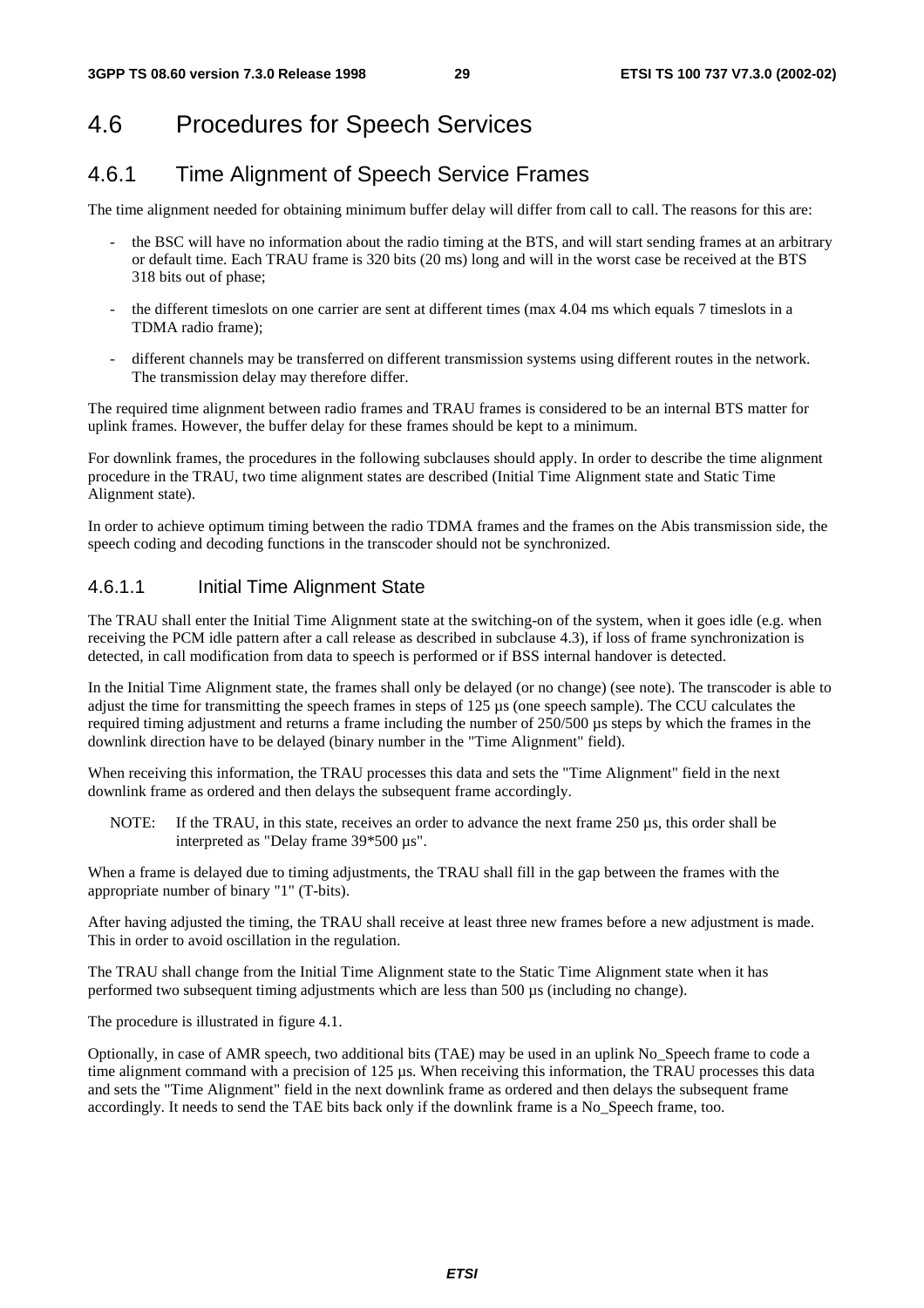### 4.6.1.2 The Static Time Alignment State

In the Static Time Alignment state, the TRAU performs timing adjustments in single steps of 250 µs or 125 µs (AMR only). The timing may either be delayed (time alignment code "Delay frame by 250 µs (125 µs)"), advanced (time alignment code "Advance frame by 250 µs (125 µs)") or not changed (time alignment code "No Change in Time Alignment" or all other codes that result in no change).

When receiving an order for adjusting the timing, the transcoder skips or repeats two (one) speech samples in order to achieve the correct timing.

If the timing is to be advanced  $250 \mu s$  (125  $\mu s$ ), the TRAU sets the "Time Alignment" field in the next downlink frame as ordered and then the 4 (2) last bits of the frame are not transferred (the T-bits).

If the timing is to be delayed, the TRAU sets the "Time Alignment" field in the next downlink frame as ordered and then delays the subsequent frame by adding the appropriate number of binary "1" between the frames.

After having adjusted the timing, the TRAU shall receive at least three new frames before a new adjustment is made.

If, in this state and TFO is not ongoing (see GSM 08.62), the TRAU detects a change in the timing of the uplink frames bigger than n x 250  $\mu$ S, where n = 4, it shall enter the Initial Time Alignment state and in that state it may perform an adjustment on the downlink equal to the change detected on the uplink.

In case of AMR speech the time alignment may be done in steps of 125 us by using the TAC and TAE. If TFO is ongoing in case of AMR speech the TRAU shall not perform any time alignment in downlink direction.

### 4.6.1.2.1 Phase Alignment of Codec\_Mode\_Indication for AMR

In the Static Time Alignment state for Adaptive Multi-Rate speech, it might be necessary to align the phase of the Codec\_Mode\_Indication and Codec\_Mode\_Request as indicated in downlink TRAU frames by the RIF bit, to the phase of CMI / CMR on the radio interface. One of the following four alternative methods shall be applied.

**Alternative 1:** If TFO is not ongoing (see GSM 08.62), then the CCU may send one "Phase Alignment Command" (PAC) uplink (see 3.5.1.2.1). The TRAU shall send two consecutive TRAU frames with Codec\_Mode\_Indication (RIF set to "0" two times) and by this shall invert the phase of Codec\_Mode\_Indication and Codec\_Mode\_Request in downlink on the Abis/Ater interface (consider the round trip delay).

**Alternative 2:** Similar to Alternative 1: If TFO is not ongoing (see GSM 08.62), then the CCU may send one No\_Speech frame with the Phase Alignment Bit (PAB) set accordingly. This may be done already within the initial time alignment state together with the initial time alignment command (TAC and TAE). By this the DL TRAU frames can be aligned in time and phase within one step to a precision of 125 µs.

**Alternative 3:** If TFO is ongoing (see GSM 08.62) no time and phase alignment shall be performed on the Abis/Ater interface. Instead, the CCU shall buffer (up to 40ms) the downlink speech frames, until they can be sent on the radio interface. If the TRAU receives a time or phase alignment command while in TFO it may ignore it.

**Alternative 4:** The CCU may send a specific RATSCCH Message downlink to the mobile station (see GSM 05.09) and by that invert the phase of the CMI / CMC on the radio interface and thus avoid the buffer delay (20ms). This alternative is especially useful in TFO, but may be used also without TFO.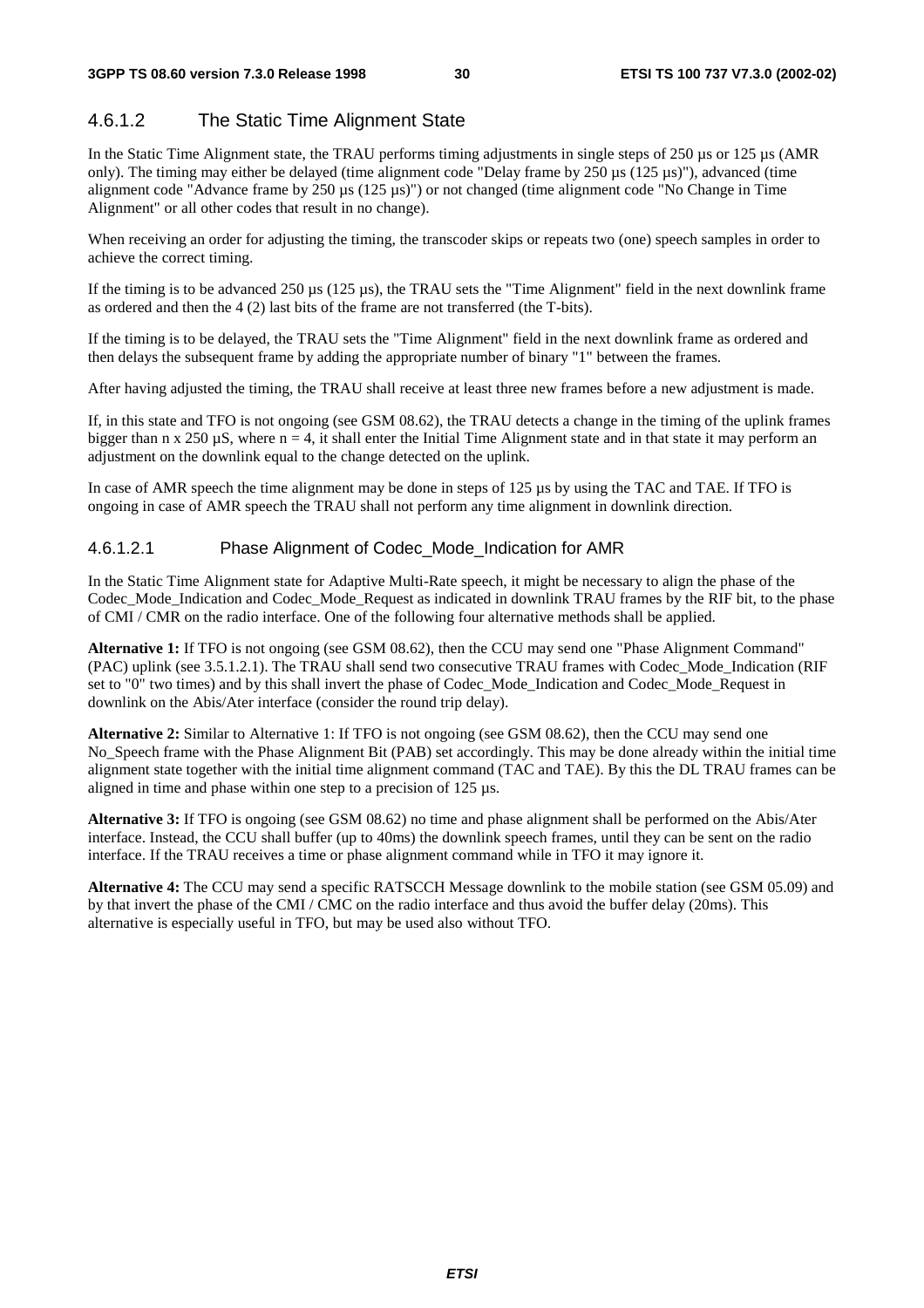$31$ 



Figure 4.1: Initial Time Alignment procedure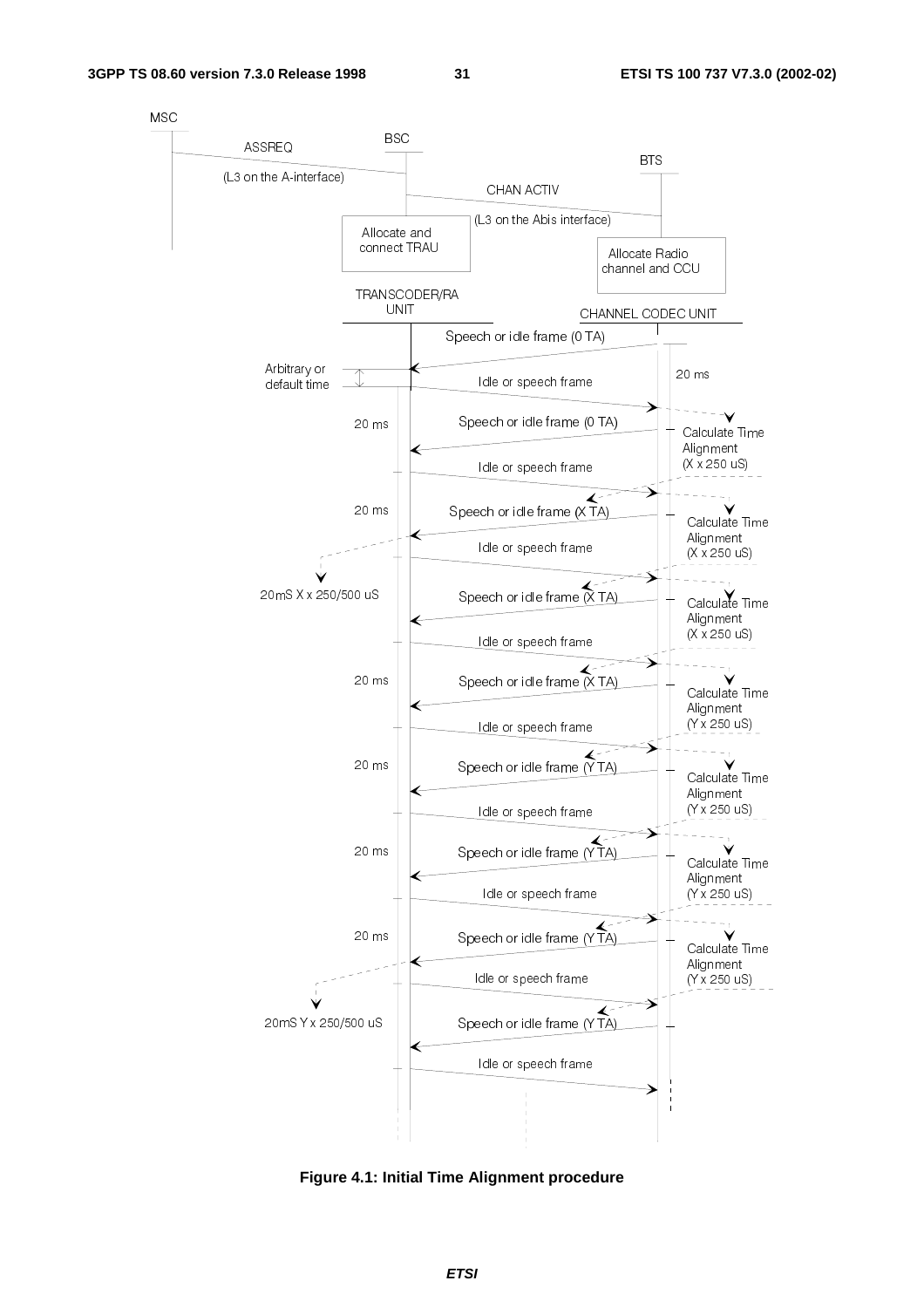### 4.6.1.3 Initiation at Resource Allocation

When the BTS receives the CHANNEL ACTIVATION message from the BSC, it allocates the appropriate radio resources and a Channel Codec Unit (CCU). **In case of FR or EFR** the CCU then initiates sending of speech frames (or idle speech frames if speech is not received from the MS) towards the transcoder with normal frame phase for the TDMA channel in question. The "Time Alignment" field in these frames is set to "no change".

The TRAU will now be in the Initial Time Alignment state. When receiving the first frame it shall start sending speech frames (or idle speech frames) towards the BTS with arbitrary or default phase related to the uplink frame phase.

When receiving these frames the CCU calculates the timing adjustment required in order to achieve minimum buffer delay and sets the "Time Alignment" field in the uplink frames accordingly.

The procedures described for the Initial and for the Static Time Alignment states are then followed during the call.

**In case of AMR** the CCU shall initiate sending of TRAU No\_Speech frames towards the transcoder with normal frame phase for the TDMA channel in question unless speech is received on the radio interface. The "Time Alignment" field shall be set to "no change", the TAE shall be set to "0.0" and PAB shall be set to "0". The RIF shall correspond to the phase of the uplink radio interface. The CMI / CMR shall be set to "Initial\_Codec\_Mode". Consequently, speech transmission will start in uplink and downlink in this mode. In case the BTS supports TFO it shall send the TFO Configuration parameters uplink (see GSM 08.62). The TRAU will now be in the Initial Time Alignment state. When receiving the first UL TRAU frame it shall start sending No\_Speech frames (or speech frames, if speech is received from the MSC side) towards the BTS with arbitrary or default phase related to the uplink frame phase. After receiving downlink TRAU frames the CCU may perform time alignment and phase alignment (optionally using TAC, TAE and PAB). The CCU shall keep the Codec\_Mode in uplink and downlink fixed to the Initial\_Codec\_Mode until the correct time and phase alignment in downlink TRAU frames is achieved. Then the Codec\_Mode adaptation may be enabled, see also GSM 05.09.

### 4.6.1.4 Time Alignment During Handover

### 4.6.1.4.1 BSS External Handover

For BSS external handover, the procedure described in subclause 4.6.1.3 should be used by the new BSC/BTS at resource allocation.

### 4.6.1.4.2 BSS Internal Handover

If TFO is not ongoing and a BSS internal handover has been performed, the timing of the downlink frames may have to be adjusted several steps of 125, 250 or 500 µs. In order to speed up the alignment of the downlink frames, this must be detected by the TRAU, e.g. by detecting the change in the uplink frame timing as described in subclause 4.6.1.2. The TRAU should then enter the Initial Time Alignment state and in that state it may perform an adjustment on the downlink equal to the change detected on the uplink.

In case of AMR, when TFO is ongoing, the BTS shall not send any time alignment or phase alignment commands and the TRAU shall not perform any time or phase alignment in downlink direction. Instead the BTS shall buffer the speech frames accordingly (see subclause 4.6.1.2.1, alternative 3). Alternatively the BTS may perform a phase alignment on the radio interface by sending a RATSCCH message (see subclause 4.6.1.2.1, alternative 4), thus avoiding the buffer delay (20 ms).

Please note that optionally before and after handover the AMR link adaptation should be frozen to the Intial\_Codec\_Mode, until all necessary time and phase alignments have been performed. CMI and CMC should therefore be identical during that period. Consequently a phase mismatch does not matter until the adaptation is enabled.

## 4.6.2 Procedures for Discontinuous Transmission (DTX)

The procedures for comfort noise are described in GSM 06.12, for Full rate speech and in GSM 06.62 for Enhanced Full rate speech, the overall operation of DTX is described in GSM 06.31 and in GSM 06.81 for respectively Full rate speech and Enhanced Full rate speech and the Voice Activity Detector is described in GSM 06.32 and GSM 06.82 for respectively Full rate speech and Enhanced full rate speech. The relevant procedures for Adaptive Multi-Rate speech are described in GSM 06.92, GSM 06.93 and GSM 06.94. For the case of DTX in ongoing TFO see GSM 08.62.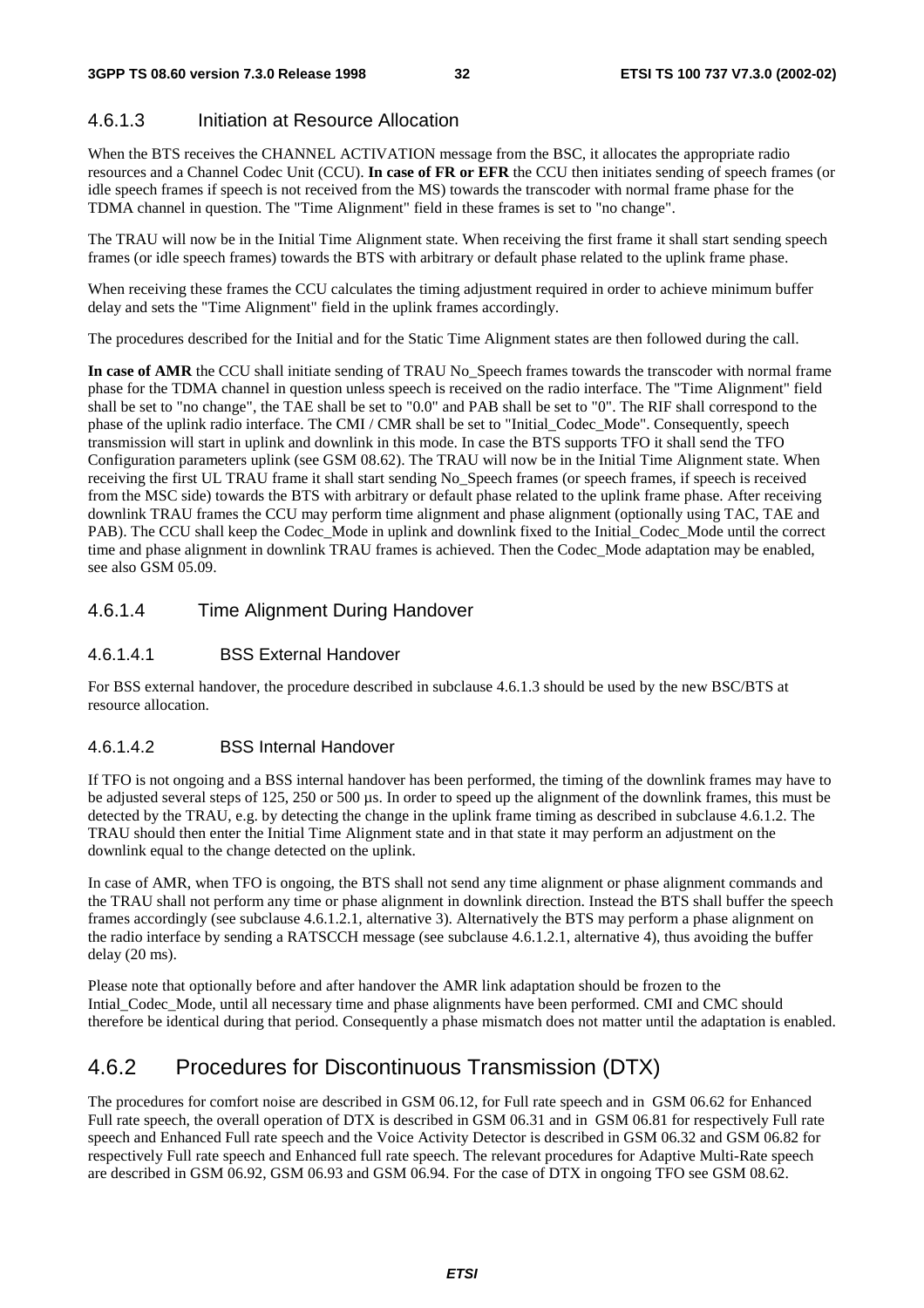The DTX Handler function is considered as a part of the TRAU when remote transcoders are applied. The specification of the DTX Handler is given in GSM 06.31 for Full rate speech, in GSM 06.81 for Enhanced Full Rate speech and in GSM 06.93 for Adaptive Multi-Rate speech.

### 4.6.2.1 DTX procedures in the uplink direction

In case of the Full Rate and Enhanced Full Rate speech: In all frames in the uplink direction, the BFI (Bad Frame Indicator), the SID (Silence Descriptor) indicator and the TAF (Time Alignment Flag) indicator is set as output from the RSS (see GSM 06.31 and GSM 06.81).

In the comfort noise states, the MS will transmit a new frame only every 480 ms (24 frames). These frames are transferred in the normal way between the CCU and the TRAU. Between these frames the CCU shall transfer uplink idle speech frames in case of Full Rate Speech and speech frames with BFI set to "1" in case of Enhanced Full rate Speech.

In case of the Adaptive Multi-Rate speech all frames are classified by the Rx\_Type, see also GSM 06.93. In the comfort noise states, the MS will transmit a new SID\_Update frame only about every 160 ms (8 frames). These frames are transferred in the normal way between the CCU and the TRAU. Between these SID\_Update frames the CCU and TRAU shall transfer "No\_Data" frames uplink.

### 4.6.2.2 DTX procedures in the downlink direction

To inform the DTX handler in the remote transcoder whether downlink DTX may be applied or not, the DTXd bit (C17 in case of Full Rate and Enhanced Full Rate, C19 in case of Adaptive Multi-Rate) in the uplink speech frame is used. The coding is as follows:

- $DTXd = 0$ : downlink DTX is not applied ("not requested" in case of AMR);
- $DTXd = 1$ : downlink DTX is applied ("requested" in case of AMR).

Though this parameter is linked with the resource allocation in the BTS at call setup, its value may vary during the connection.

In case of Full Rate and Enhanced Full Rate speech in the downlink frames the SP (Speech) indicator is set as output from the TX DTX handler (see GSM 06.31 and GSM 06.81).

If downlink DTX is not used, the SP indicator should be coded binary "1".

In case of the Adaptive Multi-Rate speech all downlink frames are classified by the Tx\_Type, see also GSM 06.93. In ongoing TFO, in case the distant side uses uplink DTX, downlink DTX may be applied by the TRAU, although DTXd is set to "not requested". For handling in the downlink BTS see GSM 06.93 and 08.62.

## 4.7 Procedures for Data Frames

### 4.7.1 9,6 and 4,8 kbit/s channel coding

When rate adaption to 64 Kbit/s is performed at the BTS (sub-64 kbit/s traffic channels are not used), the rate adaption between the format used on the radio interface and the 64 Kbit/s format is made by the RA1/RA1' and the RA2 function as described in GSM. 08.20. This is illustrated in figure 4.2.



**Figure 4.2: Rate adaption when performed at the BTS** 

When sub-64 kbit/s traffic channels are used, up to four data frames are transferred in each TRAU frame. In order to convert between the TRAU frame format and the CCITT 80 bits frame format an additional intermediate rate adaption function, RAA, is applied. This is illustrated in figure 4.3.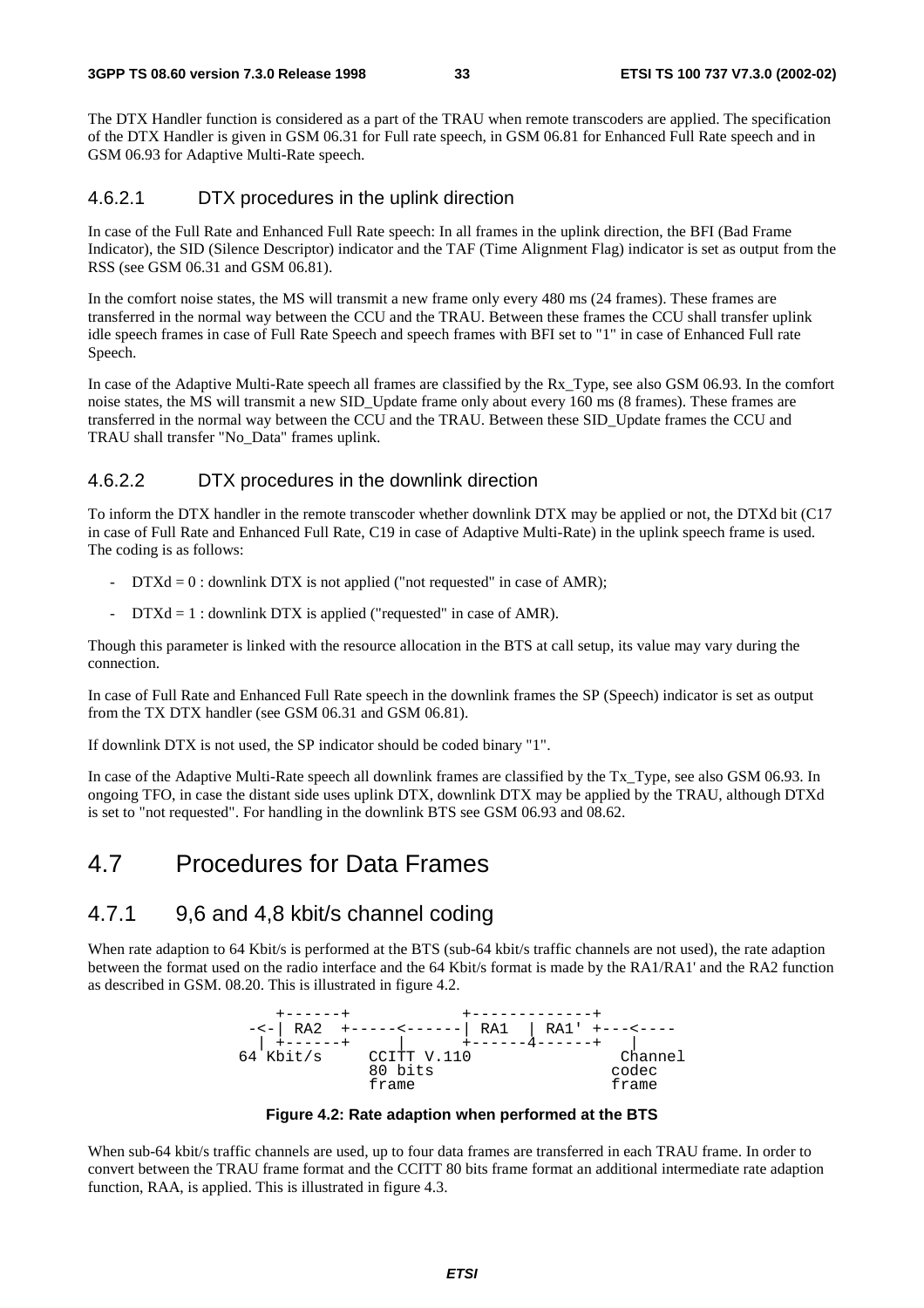

**Figure GSM 08.60/4.3: Rate adaption when 16 kbit/s traffic channels are used** 

### 4.7.1.1 The RAA Function

The RAA function is used to convert between the CCITT V.110 80 bits frame format and the TRAU frame format. When going from the V.110 format to the TRAU frame format the first octet (all bits coded binary "0") in the CCITT Recommendation V.110 80 bits frame is stripped off. Up to four such frames are then transferred in each TRAU frame as shown in subclause 3.3.

When going from the TRAU frame format to the V.110 format the data frames are separated and the synchronization octet (all bits coded binary "0") is again included.

The 80 bits V.110 frame is illustrated in figure 4.4, and the modified 72 bits frame is illustrated in figure 4.5.

|           | Bit number |          |          |          |          |          |   |
|-----------|------------|----------|----------|----------|----------|----------|---|
| Octet no. |            | 2        | 3        | 4        | 5        | 6        | 8 |
| n         | ∩          | $\Omega$ | $\Omega$ | $\Omega$ | $\Omega$ | $\Omega$ | ∩ |
|           |            | D1       |          |          | X        |          | X |
| Ω         |            |          | Χ        |          | X        |          | Χ |
| າ         |            |          | X        |          | X        |          | Χ |
|           |            |          | х        |          | Χ        |          | Χ |
| 5         |            | Χ        | Χ        |          | X        |          | Χ |
| 6         |            | Χ        | Χ        |          | X        |          | Χ |
|           |            |          | Χ        |          | X        |          | Χ |
| 8         |            |          | Χ        |          |          |          | Χ |
| 9         |            | ⋏        | ⋏        |          | ⋏        |          |   |

### **Figure 4.4: CCITT V.110 80 bits frame**

|           | Bit number |   |             |   |   |  |   |
|-----------|------------|---|-------------|---|---|--|---|
| Octet no. | 2          | 3 |             | 5 | 6 |  | 8 |
|           | D1         |   | $\check{ }$ | χ | χ |  | X |
|           | Χ          | Χ |             |   |   |  | Χ |
|           | Χ          | Χ | х           | X | Χ |  |   |
| ົ         |            |   |             |   |   |  |   |
|           |            | Χ |             |   |   |  |   |
| 5         |            | X | х           | X |   |  | Χ |
| ี         |            | х |             | X |   |  | X |
|           |            |   |             |   |   |  |   |
|           |            |   |             |   |   |  |   |

#### **Figure 4.5: Modified CCITT V.110 72 bits frame transferred in a TRAU data frame position**

### 4.7.1.2 The RA1/RA1' Function

This function is described in GSM 04.21.

### 4.7.1.3 The RA2 Function

This function is described in GSM 04.21.

### 4.7.1.4 Procedures for 8 kbit/s intermediate rate adaption rate

For 8 kbit/s intermediate rate adaption rate up to two data frames are transferred in each TRAU frame. The first data frame is transferred in TRAU data frame position 1 and the subsequent data frame is transferred in TRAU data frame position 3 (see subclause 3.3).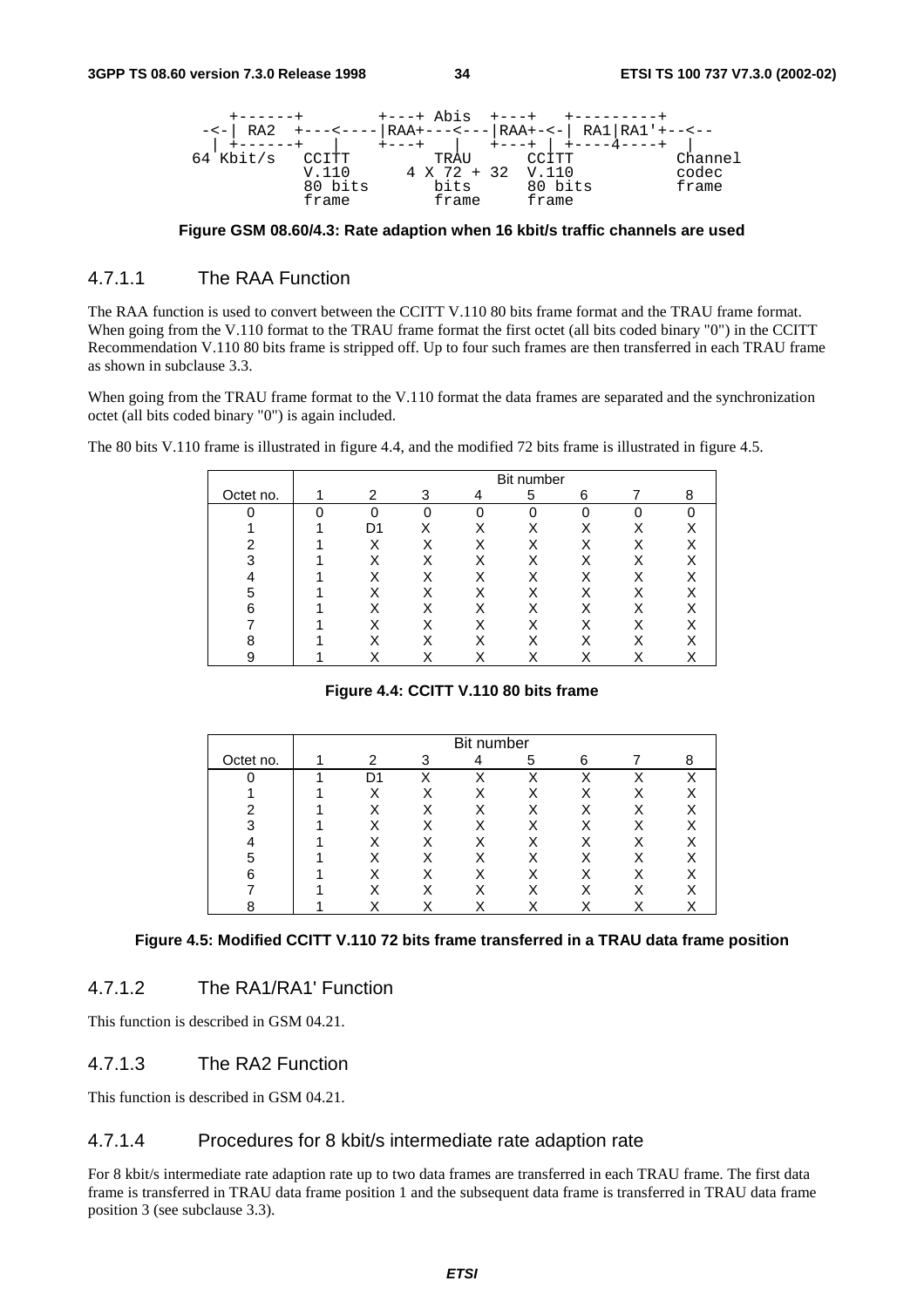In TRAU data frame position 2 and 4, all bits are coded binary "1".

If the data transfer terminates before the TRAU frame has been completed, the remaining data bit positions in the TRAU frame should be coded binary "1".

### 4.7.1.5 Procedures for 16 kbit/s intermediate rate adaption rate

For 16 kbit/s intermediate rate adaption rate, up to four data frames are transferred in each TRAU frame. The first data frame is transferred in TRAU data frame position 1, the next in data frame position 2 etc.

If the data transfer terminates before the TRAU frame has been completed, the remaining data bit positions in the TRAU frame should be coded binary "1".

### 4.7.1.6 Support of Non-Transparent Bearer Applications

In GSM 08.20, the procedures for transfer of non-transparent bearer applications are specified. The 240 bit RLP frame is converted to four modified V.110 80 bit frames.

The same conversion is applied when transferred in a TRAU frame. The frames are coded as specified in subclauses 4.7.4 and 4.7.5.

### 4.7.2 14,5 kbit/s channel coding

When rate adaption to 64 Kbit/s is performed at the BTS (sub-64 kbit/s traffic channels are not used), the rate adaption between the format used on the radio interface and the 64 Kbit/s format is as described in GSM 08.20.

When sub-64 kbit/s traffic channels are used, up to eight 36 bits frames are transferred in each E-TRAU frame. In order to convert between the E-TRAU frame format and the 36 bits frame format used for the radio interface an additional intermediate rate adaption function, RA1'/RAA', is applied. This is illustrated in figure 4.3.1 (see also GSM 08.20).



#### **Figure 4.3.1: Rate adaption when 16 kbit/s traffic channels are used**

4.7.2.1 The RAA' Function

See GSM 08.20.

### 4.7.2.2 The RA1'/RAA' Function

This function is described in GSM 08.20.

### 4.7.2.3 The RA2 Function

This function is described in GSM 04.21.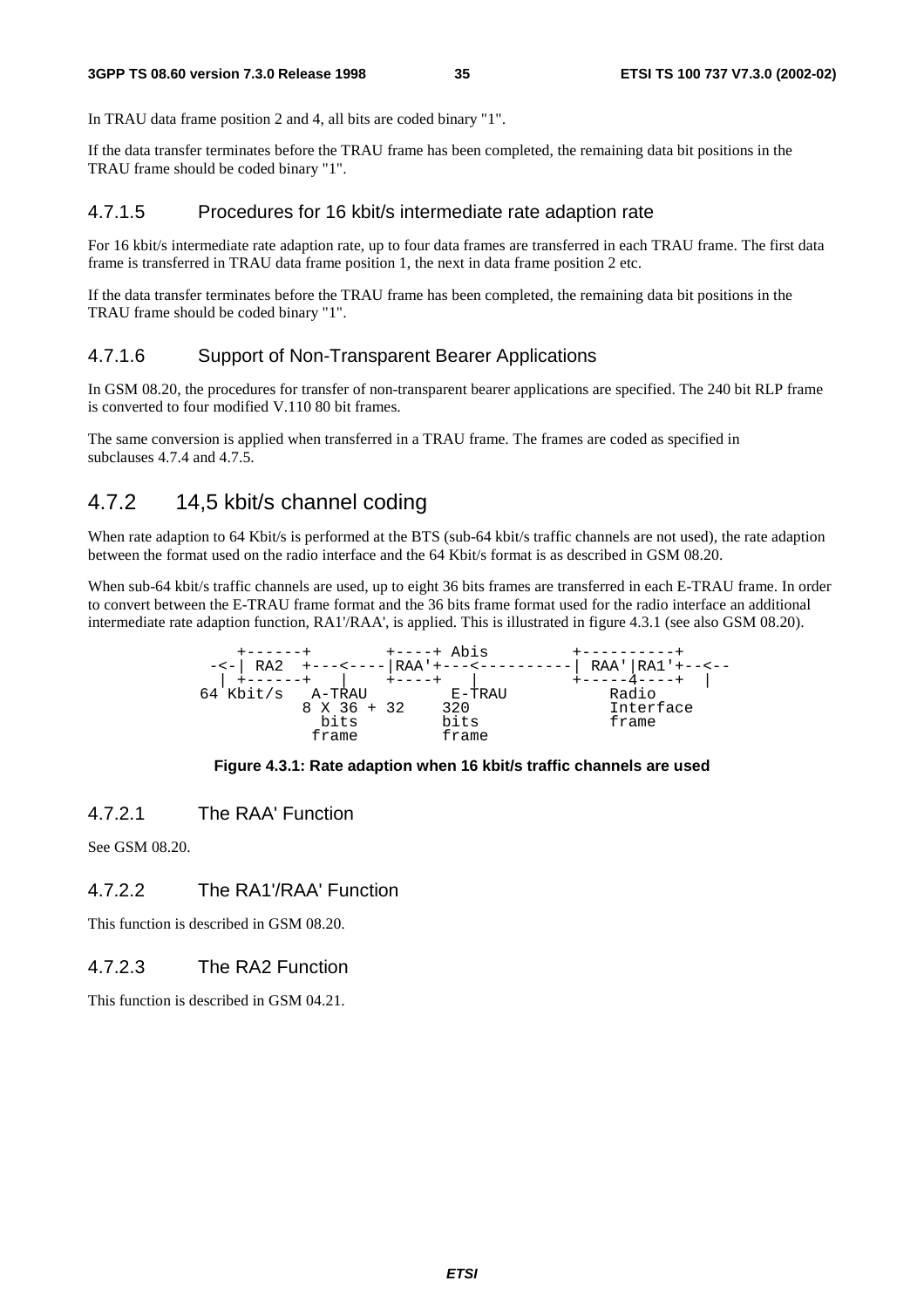## 4.8 Frame Synchronization

### 4.8.1 Search for Frame Synchronization

The frame synchronization is obtained by means of the first two octets in each frame, with all bits coded binary "0", and the first bit in octet no. 2, 4, 6, 8, ... 38 coded binary "1". The following 35 bit alignment pattern is used to achieve frame synchronization:

### 4.8.2 Frame Synchronization After Performing Downlink Timing **Adjustments**

If the timing of the downlink speech frames is adjusted, the adjustment is indicated in bits C6 - C11 as described in subclauses 4.6.1.1 and 4.6.1.2. The frame synchronization unit shall change its frame synchronization window accordingly.

### 4.8.3 Frame Synchronization Monitoring and Recovery

The monitoring of the frame synchronization shall be a continuous process.

Loss of frame synchronization shall not be assumed unless at least three consecutive frames, each with at least one framing bit error, are detected.

In case of Full Rate speech:

- if the TRAU looses its frame synchronization it starts a timer  $T<sub>sync</sub> = 1$  second. If  $T<sub>sync</sub>$  expires before frame synchronization is again obtained the TRAU initiates sending of the urgent alarm pattern described in subclause 4.10.2;
- the exception from this procedure is when "Resource Release" is detected while Tsync is running (see subclause 4.3). In this case, the procedure in subclause 4.3 shall be followed;
- if loss of frame synchronization is detected by the CCU it starts a timer Tsync. If Tsync expires before frame synchronization is again obtained the call shall be released and an indication given to O&M;
- Tsync is reset every time frame synchronization is again obtained.

In case of Enhanced Full Rate speech and Adaptive Multi-Rate speech:

- when it detects a framing bit error, the TRAU uses the control bit UFE (uplink Frame Error) in the next downlink TRAU frame to indicate it to the CCU. When the CCU receives a TRAU frame indicating an Uplink Frame Error and which has no errors on the sychronization pattern and the control bits, it starts a timer TsyncU;
- if loss of frame sychronization is detected by the CCU it starts a timer TsyncD. If TsyncD or TsyncU expires before frame sychronization is again obtained, the call shall be released as specified in GSM 08.58 with the case field set to " Remote Transcoder Failure";
- TsyncD is reset every time frame synchronization is again obtained;
- TsychU is reset every time three consecutive TRAU frames are received without Uplink Frame Error indication, without errors on the frame synchronization pattern and on the control bits;
- TsyncD and TsyncU are parameters set by O&M (default value  $= 1$  second).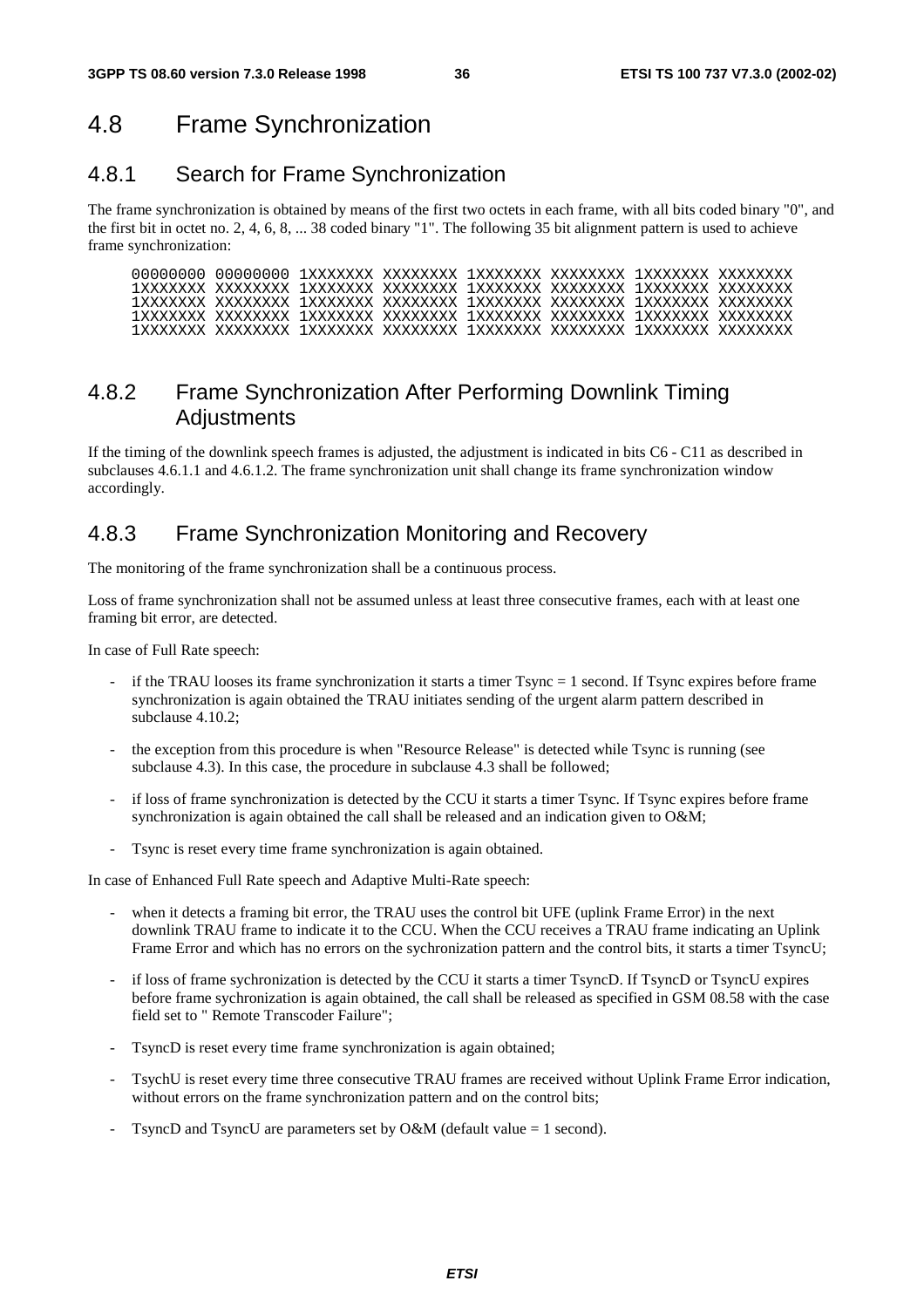In case of Data 14,5 kbit/s:

The following 17 bit alignment pattern of the Extended Data TRAU Frame is used for Frame Synchronization Monitoring:

- When it detects a framing bit error, the TRAU uses the control bit UFE (uplink Frame Error) in the next downlink Extended Data TRAU Frame to indicate it to the CCU. When the CCU receives an Extended Data TRAU Frame indicating an Uplink Frame Error and which has no errors on the synchronization pattern and the control bits, it starts a timer TsyncU and TsyncR.
- If loss of frame synchronization is detected by the CCU it starts a timer TsyncD and starts sending Data TRAU Frames in the uplink direction to trigger the TRAU to start sending Data TRAU Frames in the downlink direction to be used for downlink Synchronization Recovery.
- If TsyncR expires before frame synchronization is again obtained, the CCU starts sending Data TRAU Frames in the uplink direction to be used for uplink Synchronization Recovery.
- If TsyncD or TsyncU expires before frame synchronization is again obtained, the call shall be released as specified in GSM 08.58 with the case field set to " Remote Transcoder Failure".
- TsyncD is reset every time frame synchronization is again obtained.
- TsychU and TsyncR is reset every time three consecutive TRAU frames are received without Uplink Frame Error indication, without errors on the frame synchronization pattern and on the control bits.
- TsyncD and TsyncU are parameters set by O&M (default value  $= 1$  second)
- TsyncR are a parameter set by O&M (default value  $= 60$  milliseconds).

## 4.9 Correction/detection of bit errors on the terrestrial circuits

### 4.9.1 Error Detection on the Control Bits

For the control bits, (C-bits), no error coding is made. Exception: In case of AMR the C-Bits are protected by CRC. However, in order to reduce the possibility of misinterpretation of control information due to bit errors, the following procedure should be followed.

### 4.9.1.1 General Procedure

If any undefined combination of the C-bits is received (see subclause 3.5), the frame should be reacted upon as received with errors.

### 4.9.1.2 Frames for Speech Services

In addition to the general procedure described in the previous subclause, the following procedure should be followed:

Bits C6 - C11: Time Alignment.

The full range of the time alignment adjustment should only be applied when the TRAU is in the Initial Time Alignment state (see subclauses 4.6.1.1 and 4.6.1.2).

If, in the Static Time Alignment state, a time alignment order is received indicating an adjustment of more than 250 µs, the next downlink frame should be delayed only one 250 µs step.

If an uplink frame is received with the "Time Alignment" field set to an unused value, this value should be interpreted as "no change".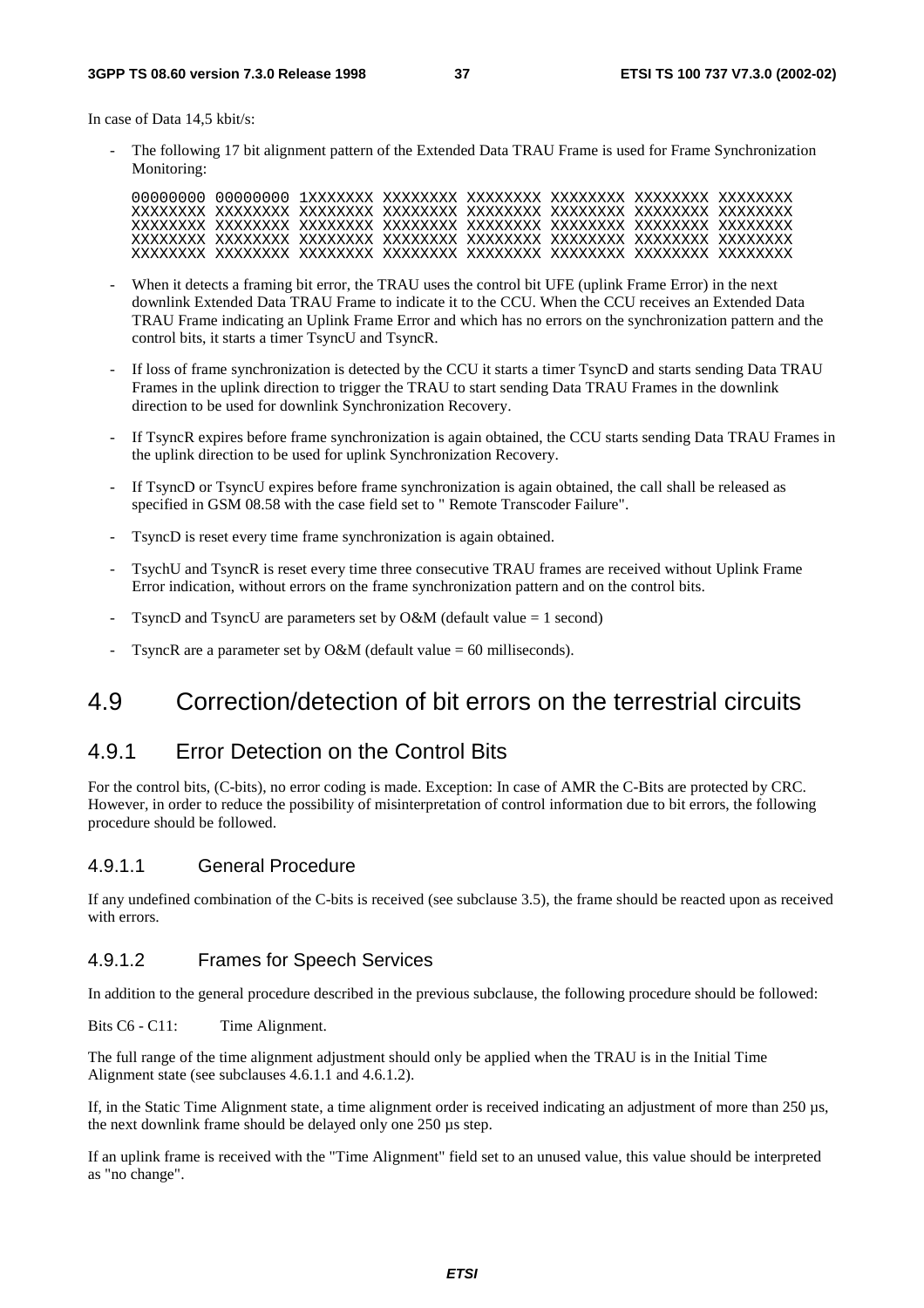## 4.9.2 Handling of frames received with errors

If TRAU frame is received in the uplink or downlink with detectable errors in the control bits, then the control information shall be ignored. The speech or data bits may be handled as if no error had been detected.

If frame synchronization has been lost (see subclause 4.8.3) in the uplink direction the TRAU shall:

- for speech, mute the decoded speech as if it has received frames with errors (cf. GSM 06.11 and GSM 06.61 and GSM 06.91);
- for data, send idle frames as defined in GSM 08.20 to the MSC/interworking.

### 4.9.2.1 In case of Full Rate speech

If frame synchronization has been lost in the downlink direction then the same procedure shall be followed as when frame synchronization is lost on the PCM link.

### 4.9.2.2 In case of Enhanced Full Rate and Adaptive Multi-Rate speech

For speech calls, the CCU shall transmit a layer two fill frame on the air interface if frame synchronization has been lost in the downlink direction.

If a CRC error is detected in a downlink TRAU speech frame a solution can be to transmit a layer two fill frame on the air interface, another solution can be to replace the bad part of the TRAU speech frame only. The choice of the solution is left open.

If a CRC error is detected in a uplink TRAU speech frame, the TRAU speech frame shall be regarded as bad or partly bad and the TRAU shall apply the procedure defined in GSM 06.61, respectively GSM 06.91.

# 4.10 Procedures for Operation & Maintenance

The general procedures for Operation and Maintenance are described in GSM 12.21.

If the transcoders are positioned outside the BTS, some O&M functions will be required for the TRAU and the CCU. In particular this applies for transcoders positioned at the MSC site.

The transcoders outside the BTS are considered a part of the BSC, and the O&M functions for the TRAU should therefore be implemented in the BSC.

The CCU is a part of the BTS and the O&M functions for this unit should therefore be implemented in the BTS.

## 4.10.1 Transfer of O&M Information Between the TRAU and the BSC

The transfer of O&M information between the BSC and the TRAU is possible to do in two ways. Either it is handled directly between the BSC and the TRAU or a BTS is used as a message transfer point. The choice between the two methods is up to the manufacturer of the BSC:

- i) The transfer of O&M information between the BSC and the TRAU is handled internally by the BSC. The O&M signalling between the TRAU and the BSC may either be handled by proprietary BSC solutions or the O&M TRAU frames defined in subclauses 3.2 and 3.5.2 could be used. In the latter case, the BSC has to act as a terminal for the O&M TRAU frames sent between the TRAU and the BSC.
- ii) The O&M information between the TRAU and the BSC is transferred using O&M TRAU frames between the TRAU and the CCU in a BTS. The BTS then acts as a relay function between the O&M TRAU frames and the associated O&M messages sent between the BTS and the BSC.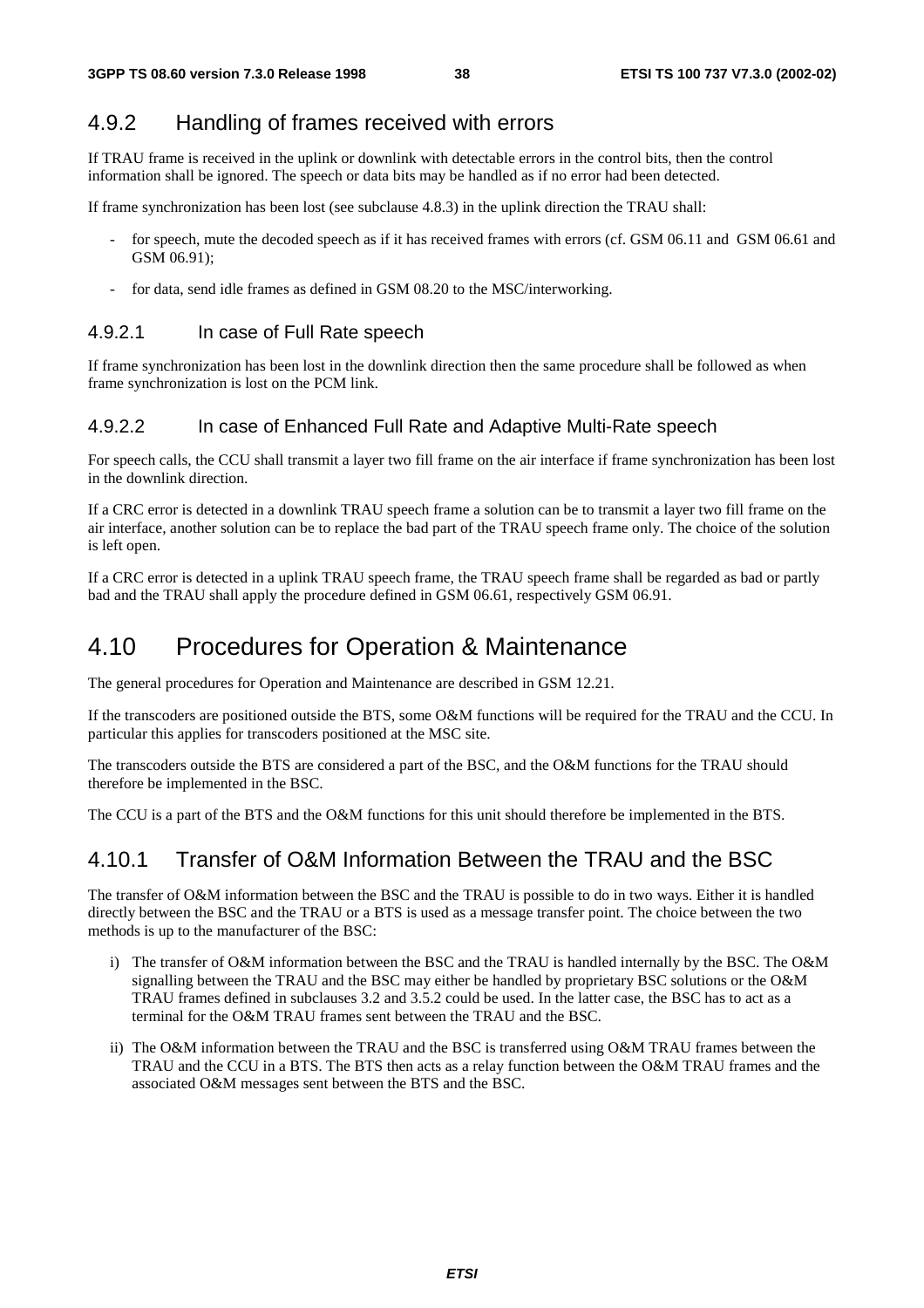### 4.10.2 Procedures in the TRAU

In case of urgent fault conditions in the TRAU, e.g. loss of frame synchronization, non-ability of the transcoder to process data etc., this should if possible, be signalled to the BTS/BSC as an urgent alarm pattern. The urgent alarm pattern is a continuous stream of binary "0".

If O&M TRAU frames information between the TRAU and the BSC is transferred using O&M frames between the CCU in a BTS and the TRAU, the TRAU sends O&M frames periodically until the identical O&M TRAU frame is received for acknowledgement. The period is at least 64\*20 ms (1,28 sec).

In case of minor fault conditions, when no immediate action is required, the TRAU may send O&M frames indicating the fault instead of the urgent alarm pattern.

### 4.10.3 Procedures in the BSC

The BSC should be able to detect a faulty TRAU, take it out of service and give an indication to O&M. A faulty TRAU could be detected e.g. by routine tests, alarms from the TRAU, release of call initiated by the BTS due to remote transcoder failure etc. How this is handled by the BSC is regarded as a BSC internal matter.

### 4.10.3.1 Use of O&M Frames

The use and coding of O&M TRAU frames is left to the implementor of the BSC/TRAU.

If O&M TRAU frames are used, they are always carrying 264 data bits.

Any corresponding O&M message between the BSC and the BTS shall always carry all 264 O&M data bits.

### 4.10.4 Procedures in the BTS

If a CCU in a BTS receives O&M TRAU frames from the TRAU, the BTS shall:

- send the identical frame to the TRAU for acknowledgement; and
- put the 264 data bits from the received frames into an appropriate O&M message and send it to the BSC.

If the CCU receives O&M frames during a call then "stolen frames" shall be indicated to the MS and layer 2 frames of format A (see GSM 04.06) shall be transmitted.

If the CCU receives O&M frames during a data call, then the same procedure shall be used as when V.110 frame is lost.

If receiving an O&M message from the BSC, carrying TRAU O&M information, the BTS puts the 264 data bits from the received message into an O&M TRAU frame and then the CCU allocated to the addressed connection sends the frame to the TRAU in one single O&M TRAU frame. Repetition is done according to GSM 12.21.

In case of a faulty CCU, the O&M procedures are BTS internal.

If the CCU receives the urgent alarm pattern, the BTS shall initiate release of the call as specified in GSM 08.58 with the cause field set to "Remote Transcoder Failure".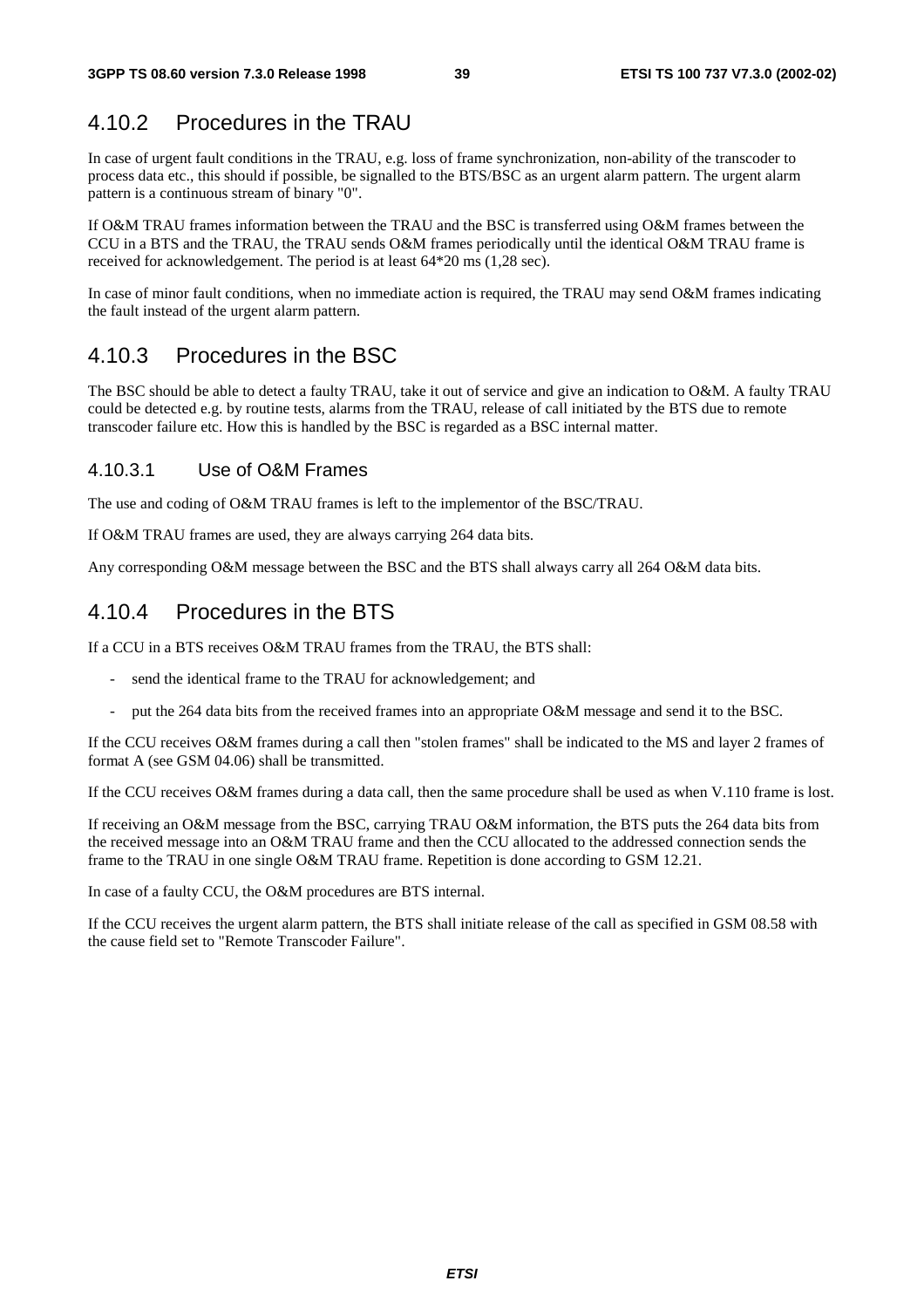# Annex A (informative): Change History

| <b>Change history</b> |                            |                          |                                           |                       |                                                                                                                                                                                                    |  |  |
|-----------------------|----------------------------|--------------------------|-------------------------------------------|-----------------------|----------------------------------------------------------------------------------------------------------------------------------------------------------------------------------------------------|--|--|
| SMG No.               | TD <sub>oc</sub> .<br>No.  | <b>CR. No.</b>           | <b>Section</b><br>affected                | <b>New</b><br>version | <b>Subject/Comments</b>                                                                                                                                                                            |  |  |
| <b>SMG#07</b>         |                            |                          |                                           | 4.1.3                 | <b>ETSI</b> Publication                                                                                                                                                                            |  |  |
| SMG#13                |                            | 027<br>028<br>029<br>030 | 4.6.1.2, 4.6.1.4.2                        | 4.2.0                 | Remote management of the loss of synch by transcoder<br>Improvement of the transcoder time alignment process<br>Clarification of subclauses 4.6.1.2 and 4.6.1.4.2<br><b>Initial Time Alignment</b> |  |  |
| SMG#22                | 434/97                     | A004                     |                                           | 4.3.0                 | Provide an option to handle missing data in case of full<br>rate in the same way as for enhanced full rate                                                                                         |  |  |
| <b>SMG#23</b>         | 97-770                     | A007                     |                                           | 4.4.0                 | Update of inband control of the remote TRAU to handle<br>the frames of the new codec EFR (Phase 2)                                                                                                 |  |  |
| SMG#19                |                            |                          |                                           | 5.0.1                 | Release 1996 version                                                                                                                                                                               |  |  |
| SMG#22                | 434/97<br>434/97<br>459/97 | A005<br>A006<br>A007     |                                           | 5.1.0                 | Provide an option to handle missing data in case of full<br>rate in the same way as for enhanced full rate<br>Introduction of 14.5 kbit/s channel coding<br>WI 14.4 kbit/s user data               |  |  |
| <b>SMG#22</b>         |                            |                          |                                           | 5.1.1                 | ETSI version change                                                                                                                                                                                |  |  |
| <b>SMG#27</b>         |                            |                          |                                           | 6.0.0                 | Release 1997 version                                                                                                                                                                               |  |  |
| <b>SMG#29</b>         |                            |                          |                                           | 7.0.0                 | Release 1998 version                                                                                                                                                                               |  |  |
| <b>SMG#30</b>         | 580/99                     | A010                     |                                           | 7.1.0                 | Introduction of AMR                                                                                                                                                                                |  |  |
| SMG#30bis             | 806/99                     | A011                     | $3.5.1.2.1$ ,<br>3.5.1.2.2 and<br>4.6.2.2 | 7.2.0                 | Support of AMR-TFO                                                                                                                                                                                 |  |  |
|                       |                            |                          |                                           | 7.2.1                 | Version update to 7.2.1 for publication                                                                                                                                                            |  |  |

| <b>Change history</b> |                            |           |            |  |                            |              |            |  |  |  |
|-----------------------|----------------------------|-----------|------------|--|----------------------------|--------------|------------|--|--|--|
| <b>Date</b>           | <b>TSG GERAN# TSG Doc.</b> |           | <b>ICR</b> |  | <b>Rev Subject/Comment</b> | <b>l</b> Old | <b>New</b> |  |  |  |
| 2002-02               | -08                        | GP-020180 | A013       |  | Handover Complete          | 7.2.1        | 7.3.0      |  |  |  |
|                       |                            |           |            |  |                            |              |            |  |  |  |
|                       |                            |           |            |  |                            |              |            |  |  |  |
|                       |                            |           |            |  |                            |              |            |  |  |  |